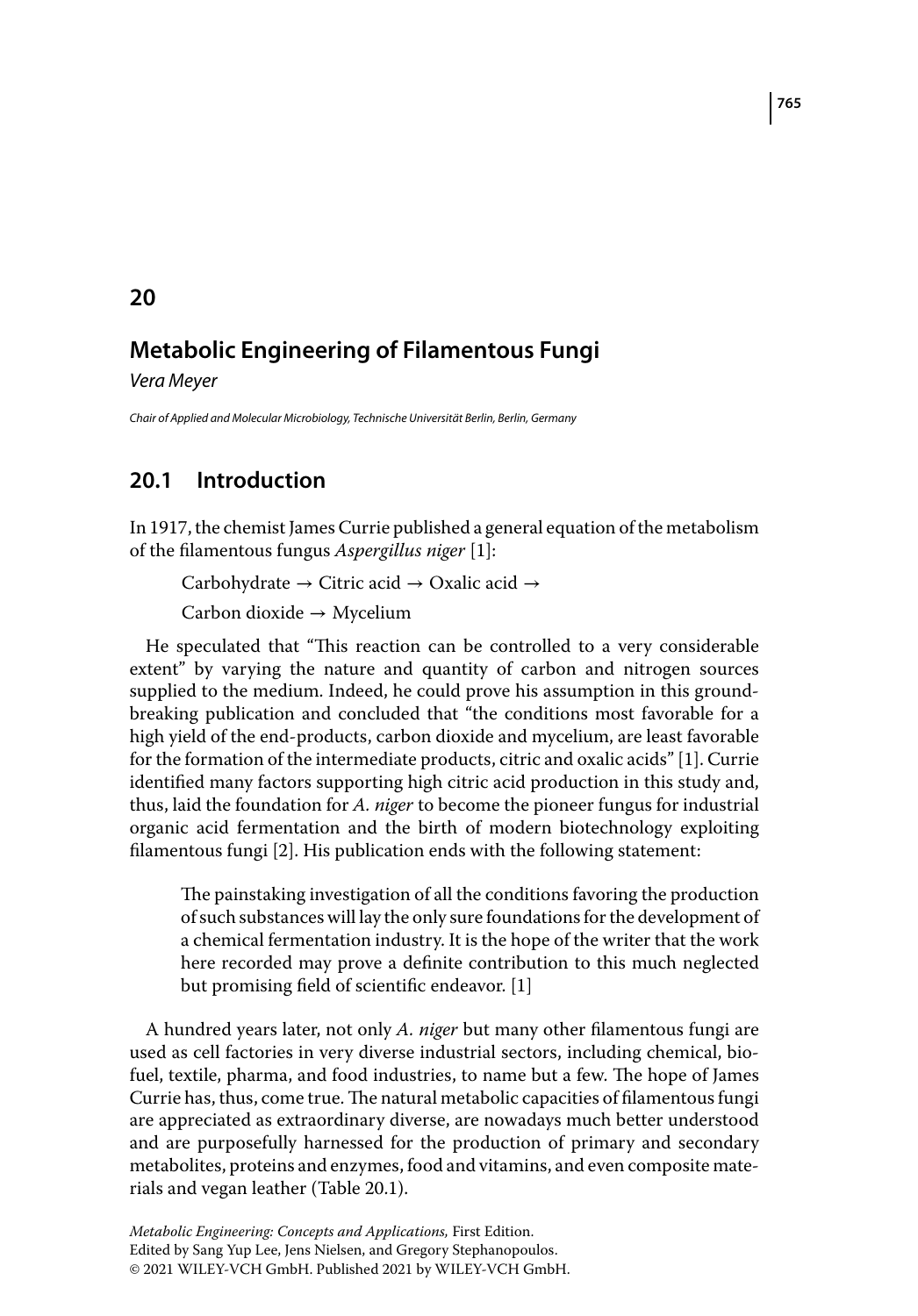| <b>Filamentous fungus</b>        | Important product(s)                                            |
|----------------------------------|-----------------------------------------------------------------|
| Acremonium<br>chrysogenum        | $\beta$ -Lactam antibiotics (cephalosporins)                    |
| Aspergillus niger                | Enzymes (glucoamylase, proteases, phytases, glucose oxidase)    |
|                                  | Organic acids (citric acid, gluconic acid)                      |
| Aspergillus oryzae               | Enzymes (amylases)                                              |
| Aspergillus terreus              | Enzymes (xylanases)                                             |
|                                  | Organic acids (itaconic acid)                                   |
|                                  | Secondary metabolites (lovastatin)                              |
| Blakeslea trispora               | Vitamins ( $\beta$ -carotene)                                   |
| Fusarium venenatum               | Mycoprotein                                                     |
| Ganoderma lucidum                | Composite materials (packaging material, construction material) |
|                                  | Imitation leather                                               |
| Penicillium chrysogenum          | $\beta$ -Lactam antibiotics (penicillins)                       |
|                                  | Enzymes (glucose oxidase)                                       |
| Pleurotus ostreatus              | Composite materials (packaging material, construction material) |
| Thermothelomyces<br>thermophilus | Enzymes (cellulases, phytases, laccases)                        |
| Trichoderma reesei               | Enzymes (cellulases, hemicellulases)                            |
|                                  |                                                                 |

**Table 20.1** List of some filamentous fungal cell factories and their products.

Note that *T. thermophilus* was formerly named *Myceliophthora thermophila* and *P. chrysogenum* was recently renamed *Penicillium rubens*.

Source: Modified after Cairns et al. [3].

Fungal biotechnology harnessing the metabolic activities of filamentous fungi has, thus, managed to establish itself as an essential platform technology for innumerable branches of industry and shapes our daily life and lifestyle decisively in an invisible way. It offers not only exciting solutions to mankind's efforts to promote the transition from our current petroleum-based economy into a future sustainable bio-based circular economy but also new concepts on how to secure the increasing food demand for a growing human population ([4] and see below).

Many of the naturally existing metabolic activities of filamentous fungi have been elucidated and leveraged in strain optimization programs to obtain more efficient cell factories [5]. If everything seems to be perfect, why, then, consider metabolic engineering of filamentous fungi? The short answers are: (i) Most molecular mechanisms determining the efficiency of substrate utilization and product formation are far from being fully understood; (ii) a confounding factor that limits the productivity of filamentous fungal cell factories is their morphological development under submerged cultivation conditions (Figure 20.1); and (iii) the concept of enlarging the product portfolio within one filamentous fungus to generate a multipurpose cell factory, i.e. a one-size-fits-all solution has not been fully explored yet.

Detailed answers will be given in the following sections accompanying the examples of six established filamentous fungal cell factories: *A. niger, A. oryzae,*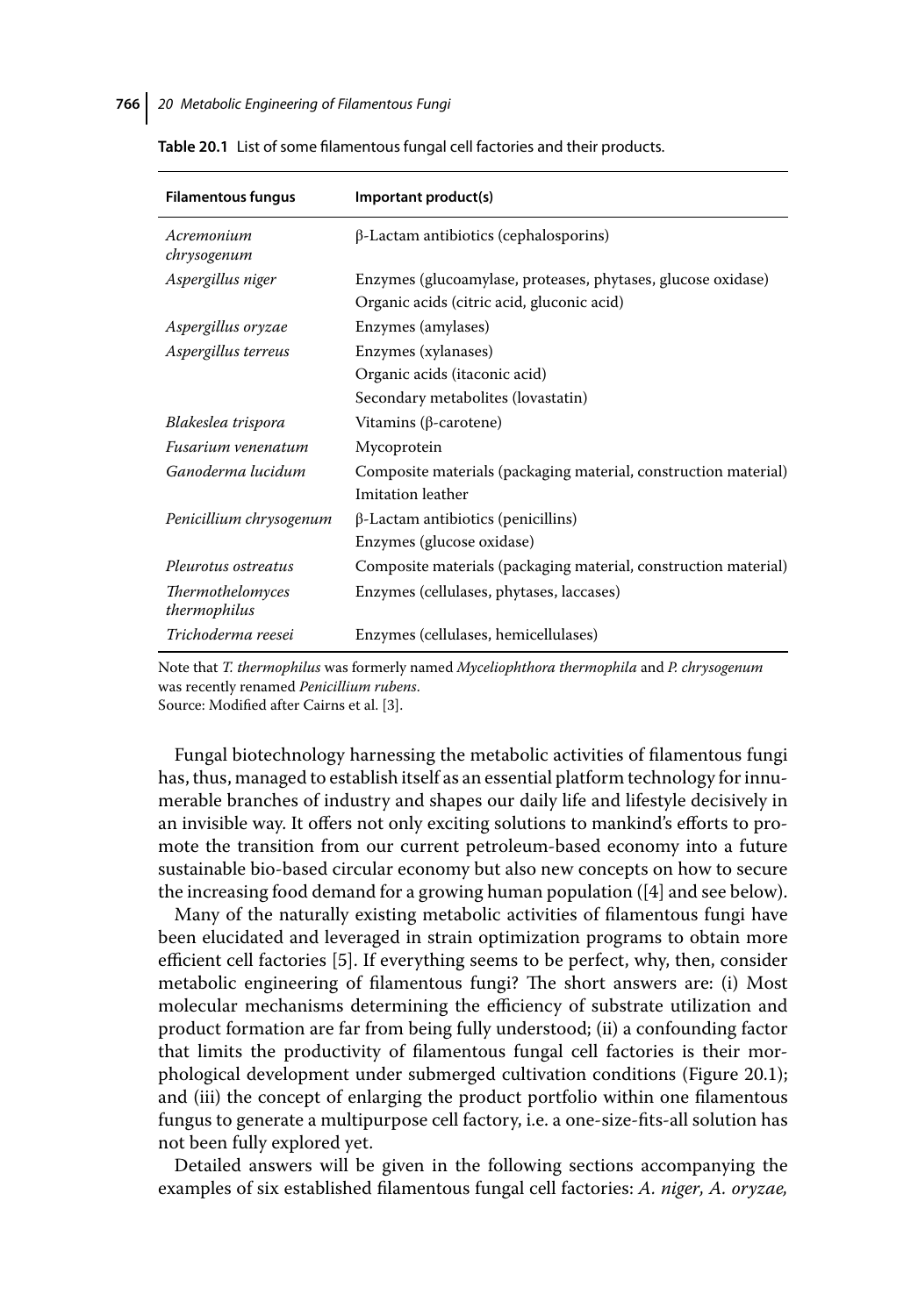**Figure 20.1** Morphologies adopted by filamentous fungi under submerged cultivation conditions, which is the most common fermentation method in industry. Different branching frequencies of the growing mycelium cause the development of different macromorphologies. These are visible to the eye and can range from pellets (lower left), whose diameter can be several hundred micrometer up to several centimeter, over loose clumps (not shown) to dispersed morphologies causing a very viscous culture broth in a bioreactor (lower right). The example of A. niger is shown. The diameter of its hyphae is about 3.5–4 μm. Source: Vera Meyer.



*A. terreus, P. chrysogenum, T. reesei,* and *T. thermophilus*. These species have been selected because their biotechnological products cover most of the product range offered by filamentous fungi. They have also been selected because most metabolic engineering efforts are currently focused on these species.

Despite the progress made, metabolic engineering of filamentous fungi is still in its infancy. Whereas the keyword "Metabolic engineering" coupled with either "*Saccharomyces cerevisiae*" or "*Escherichia coli*" results in about 2000 or 4000 retrieved articles from PubMed in 2019, respectively, the number of articles for filamentous fungi ranges from 5 (*T. thermophilus*), over 40–60 (*A. oryzae, A. terreus, P. chrysogenum, T. reesei*) to about 100 for *A. niger*. One reason for this discrepancy is that the genome sequences of filamentous fungi became available only a decade after the genomes of the model unicellular fungus *S. cerevisiae* (1996, [17]) and the model bacterium *E. coli* (1997, [18]) were released to the public. On top of this, the genomes of filamentous fungi contain far more genes. A filamentous fungal genome usually carries between 9000 and 14 000 genes (Table 20.2), whereas *E. coli* can live with about 4000 [18] and *S. cerevisiae* with about 6000 [17] genes, respectively. Finally, the research communities studying filamentous fungi are considerably small. A recent mapping of research on *A. niger* uncovered a network of about 30 research labs worldwide [2]. By contrast, more than 1800 research labs studying *S. cerevisiae* are registered at the Saccharomyces Genome Database [19].

In the following chapter, the current state of the art of metabolic engineering in filamentous fungi will be discussed. Hereby, the definition of metabolic engineering of the research journal Nature will be used:

Metabolic engineering is the use of genetic engineering to modify the metabolism of an organism. It can involve the optimization of existing biochemical pathways or the introduction of pathway components, most commonly in bacteria, yeast or plants, with the goal of high-yield production of specific metabolites for medicine or biotechnology. [20]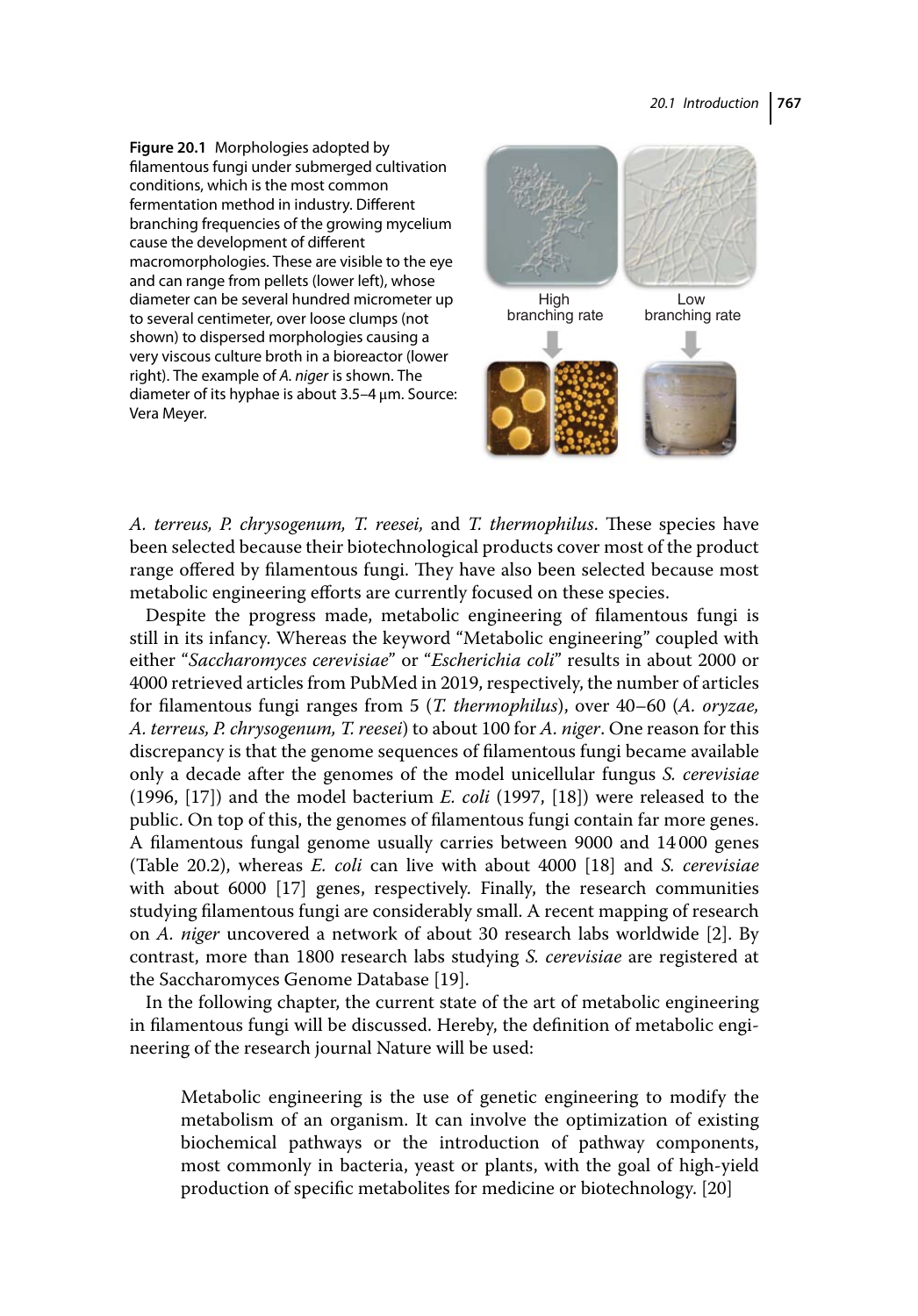| <b>Strain</b>   | <b>First</b><br>qenome<br>published | No. of<br>predicted<br>genes | <b>First CRISPR</b><br>tool<br>published | <b>References</b> |
|-----------------|-------------------------------------|------------------------------|------------------------------------------|-------------------|
| A. niger        | 2007                                | $\sim$ 14000                 | 2015                                     | [6, 7]            |
| A. oryzae       | 2005                                | $\sim$ 12000                 | 2016                                     | [8]               |
| A terreus       | 2005                                | $\sim 10000$                 |                                          | [9]               |
| P. chrysogenum  | 2008                                | $\sim$ 13000                 | 2016                                     | [10, 11]          |
| T. thermophilus | 2011                                | $\sim 9000$                  | 2017                                     | [12, 13]          |
| T. reesei       | 2008                                | $\sim 9000$                  | 2015                                     | [14, 15]          |

**Table 20.2** Filamentous fungal cell factories with available genome sequence data and CRISPR genome editing tools.

Note that only the publications reporting a genome sequence or a CRISPR tool for the six fungal cell factories for the first time have been cited here. The reader is directed to [16] for a recent review of the implementation of different CRISPR protocols for filamentous fungi. Note also that *T. thermophilus* was formerly named *M. thermophila* and *P. chrysogenum* was recently renamed *P. rubens*.

This definition already indicates that filamentous fungi play a minor role in the perception of the metabolic engineering community as promising and powerful metabolite producers. However, industrially exploited filamentous fungi are often superior to bacterial and yeast cell factories, regarding robustness to harsh industrial cultivation conditions, metabolic versatility, and secretory capacity [4].

The focus of the chapter will, thus, be on the development and implementation of genetic tools for filamentous fungi (Section 20.2), the establishment of metabolic and regulatory models (Section 20.3), engineering strategies for improved substrate utilization (Section 20.4), enhanced product formation (Section 20.5), and new product developments (Section 20.6). The chapter concludes with a discussion of current strategies on how to engineer and control the development of macromorphologies in filamentous fungi (Section 20.7) and will finally discuss new developments in the metabolic engineering of filamentous fungi in the near future (Section 20.8).

## **20.2 Development and Implementation of Genetic and Genome Tools**

Molecular studies with filamentous fungi have long been considered as difficult and painstaking because of their low growth rate compared to bacteria and yeast, a lack of efficient genetic transformation systems, the nonexistence of versatile dominant or auxotrophic selection markers, and poor transformation rates. Diametrically opposed to this is the wish of bioengineers who consider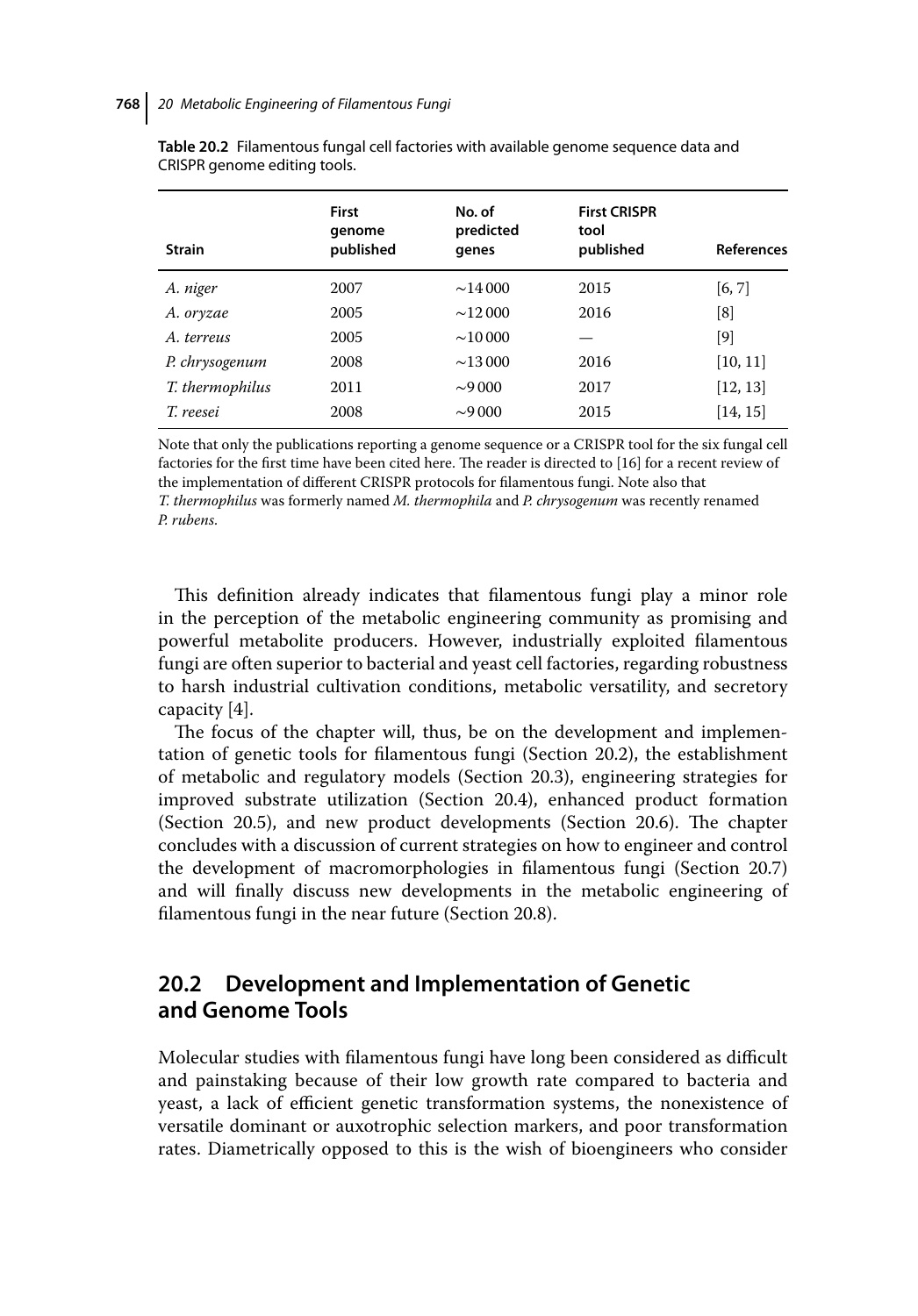fast and efficient genetic manipulation tools as a fundamental prerequisite for metabolic engineering. Consequently, unicellular and easier to handle bacterial and yeast systems tend to be the default, although filamentous fungal systems may be the rational choice for many applications [4].

Fortunately, the last 10–15 years have witnessed a revolution in molecular tools and technologies for filamentous fungi. Several efficient transformation techniques, a broad range of selection markers, and a variety of constitutive or inducible expression systems are available nowadays for filamentous fungal cell factories [21, 22], making them easy to handle for trained fungal staff. In addition, the lengthy procedure of screening for homologous transformants within the set of transformants gained has been streamlined by the implementation of recipient strains which are defective in nonhomologous recombination [23]. Hence, knock-out, knock-in, gene replacement, and conditional gene expression of any gene of interest has become routine and a genetically modified filamentous fungus carrying the intended genetic modification can be obtained within approximately a week. Simultaneous expression of all genes belonging to a complete biosynthetic pathway via a polycistronic expression cassette has also been shown to be feasible in filamentous fungi and used to produce bioactive secondary metabolites, such as the antibiotics penicillin and enniatin, as well as the insecticides austinoids in different *Aspergilli* [24–27].

In addition, genome sequences have been published for hundreds of filamentous fungi, including the most relevant industrial cell factories (Table 20.2) and the genomic datasets for filamentous fungi are continuously expanding and being made accessible for the research community by databases such as FungiDB [28, 29], MycoCosm [30], and Ensembl [31]. The genomes of 17 different *A. niger* strains, for example, have been sequenced since the first *A. niger* genome became available in 2007 [6, 32–39]. The availability of this wealth of genome sequence data combined with the most recent implementation of a rich and diverse set of CRISPR (Clustered Regularly Interspaced Short Palindromic Repeats) genome editing protocols for filamentous fungi (Table 20.2), which are also compatible with microtiter plate methods [40], will probably elicit a new era in genetic and metabolic engineering for filamentous fungi. Fast and efficient introduction of targeted single-point or large chromosomal mutations or rewiring of a biosynthetic pathway in filamentous fungi is no longer fantasy, but reality.

However, the challenge of today is the quality of genome data for filamentous fungi, which can vary greatly. If of poor quality, the outcome of comparative genomics studies is impaired as is the efficiency of genetic and metabolic engineering efforts.Therefore, the research community advocates several recommendations and protocols to the individual researchers in order to enable sustainable use and reuse of published genomics data and, more broadly speaking, of transcriptomics, proteomics, and metabolomics data [4, 41, 42]. Unfortunately, a gold standard genome (i.e. a reference genome that is near error-free and near gapless and can be used to map the genomes of closely related organisms) has not been published yet for filamentous fungi. However, a gold standard genome for a lab strain of *A. niger* is likely to become released soon [43].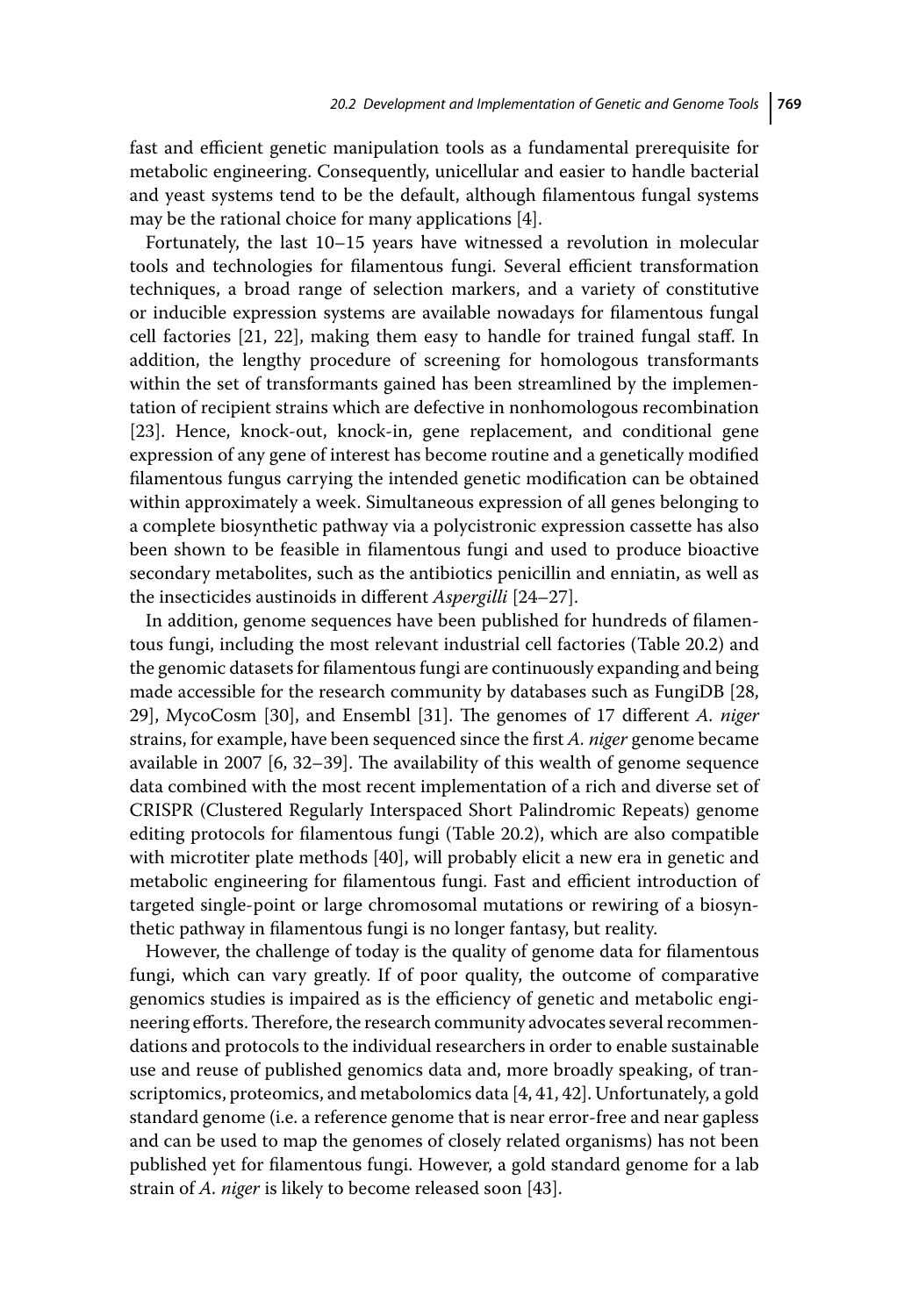### **20.3 Metabolic and Regulatory Models**

Next to gene annotation and genetic engineering, metabolic and regulatory models are of crucial importance for metabolic engineering approaches. They predict how genetic and ambient medium perturbations impact growth and metabolite production and can, thus, guide metabolic engineering efforts.

Genome sequences generally form the basis for draft genome-scale metabolic models (GEMs), where genes become assigned to metabolic pathways and experimental data integrated into a structured framework. The probably best and, in a community-driven effort, continuously curated fungal GEM is available for the yeast model *S. cerevisiae*, which can even be used to predict phenotypic traits of single point mutations [48]. The best and validated GEM for a filamentous fungus available so far is for *A. niger* (Table 20.3). The power of this community-driven GEM is that it integrates the experimental knowledge from nearly 900 publications, thus, representing the best experimentally supported model currently available for a filamentous fungus. It is a true consensus model as it integrates information from former models (e.g. [49]). Furthermore, it provides individual strain-specific models for the most commonly used *A. niger* strains (CBS 513.88 and ATCC 1015) and can be used easily for gene-protein association studies based on genomic and transcriptomic data [44]. It is notable that existing GEMs can be used as a template to reconstruct a GEM for related species [50]. Older GEMs for *A. niger* have, thus, been used to develop GEMs for *P. chrysogenum* [46] and *T. reesei* [51] (Table 20.3). A convenient software suite for the semiautomated reconstruction, simulation and curation of GEMs is the RAVEN toolbox, which is freely available at GitHub [52]. An alternative is the metabolic model reconstruction algorithm CoReCo, which has been recently improved and used for *T. reesei* and 55 other fungi [53]. The code for this pipeline can be downloaded from GitHub [54] or the BioModels database [55].

A confounding factor when harnessing genome data is the fact that a considerably high number of genes is "hypothetical" and lack functional predictions.

| <b>Strain</b>   | Year | GEM                                  | <b>References</b> |
|-----------------|------|--------------------------------------|-------------------|
| A. niger        | 2018 | Covers 2320 reactions and 1325 genes | [44]              |
| A. oryzae       | 2014 | Covers 2453 reactions and 820 genes  | [45]              |
| A. terreus      | 2014 | Covers 2401 reactions and 794 genes  | [45]              |
| P. chrysogenum  | 2013 | Covers 1471 reactions and 1006 genes | [46]              |
| T. thermophilus |      |                                      |                   |
| T. reesei       | 2016 | Covers 3926 reactions and 697 genes  | [45]              |

**Table 20.3** Filamentous fungal cell factories with curated genome-scale metabolic models (GEMs).

Note that only the most recent models are referred to. The reader is directed to [47] for a recent review of the current state of genome scale reconstruction in filamentous fungi.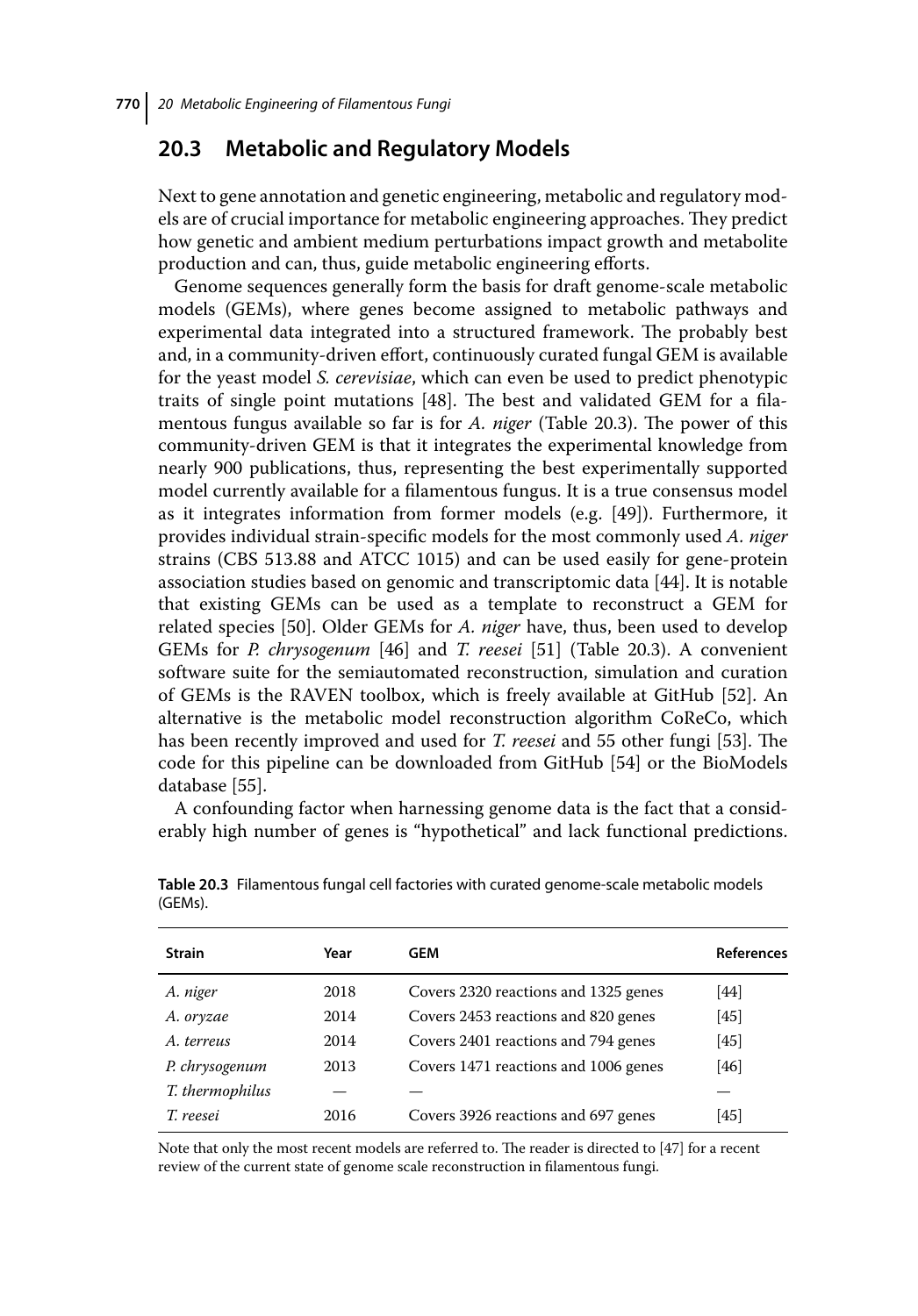Recent estimates suggest that between 40 and 50% of the genes in a filamentous fungal genome are hypothetical [4]. Furthermore, only 2–10% of the genes with predicted functions have been experimentally studied in filamentous fungi and, thus, have a verified function [29, 56]. This renders thousands of genes within a single filamentous fungal genome uncharacterized, a reconstructed GEM considerably incomplete, i.e. with gaps, dead-end reactions and dead-end metabolites, and our general understanding of filamentous fungal biology, therefore, far from comprehensive. Even for the model *S. cerevisiae*, 21% of its predicted genes (i.e. about 1400 genes) still have dubious functional predictions in 2019, which is 22 years after the release of its genome sequence and despite a research community with more 1800 labs worldwide [57].

One powerful solution for this challenge is the interrogation of gene expression networks based on hundreds of transcriptomic datasets available for filamentous fungi. This wealth of data can be harnessed to improve gene annotations and to assign gene function predictions. The underlying hypothesis is the so-called "guilt-by-association" approach, which is rooted in the assumption that genes which are frequently coexpressed during growth, development, metabolite production, and under diverse environmental conditions or during genetic perturbations are likely to function in the same or closely related biological processes or pathways [59]. A meta-analysis of 283 transcriptomics experiments publicly available for *A. niger*, for example, generated coexpression networks for 9579 genes, which are about 65% of all genes present in the*A. niger* CBS 513.88 genome [58]. This dataset was coupled with gene ontology enrichment analyses [60] and allowed to predict biological processes including metabolic and regulatory functions for 9263 of*A. niger* genes (Figure 20.2a). Remarkably, this approach assigned processes to 2970 hypothetical genes, which is about 50% of all hypothetical genes predicted in the genome of *A. niger*. These predictions, therefore, give, for the first time, the opportunity to link hypothetical genes with known metabolic and cellular processes (Figure 20.2b).This compendium can, thus, be used for hypothesis generation on a variety of conceptual levels and can generate shortlists of yet unstudied genes that can be investigated further under certain conditions to decipher their function.

Taken together, many GEMs are currently available for filamentous cell factories and can be used to simulate biomass accumulation and metabolite production. Nevertheless, GEMs for filamentous fungi need continuous quality improvement. They are considerably limited as they rely on current insights into genome data and gene function predictions. Older models, for example, for *T. reesei*, exhibited stoichiometrically unrealistic yields (more carbon was available in the biomass than was available from the carbon source) but newer models contain more relevant biochemical pathways and stoichiometrically unrealistic yields are no longer observed [53]. However, in the most recent model for *T. reesei*, the condition where the highest protein production and secretion is experimentally observed, the GEM predictions showed the highest variation and predicted higher growth rates than were experimentally measured. Hence, there is still a long way to go to until *in silico* GEMs can fully predict the growth and product formation of filamentous fungi.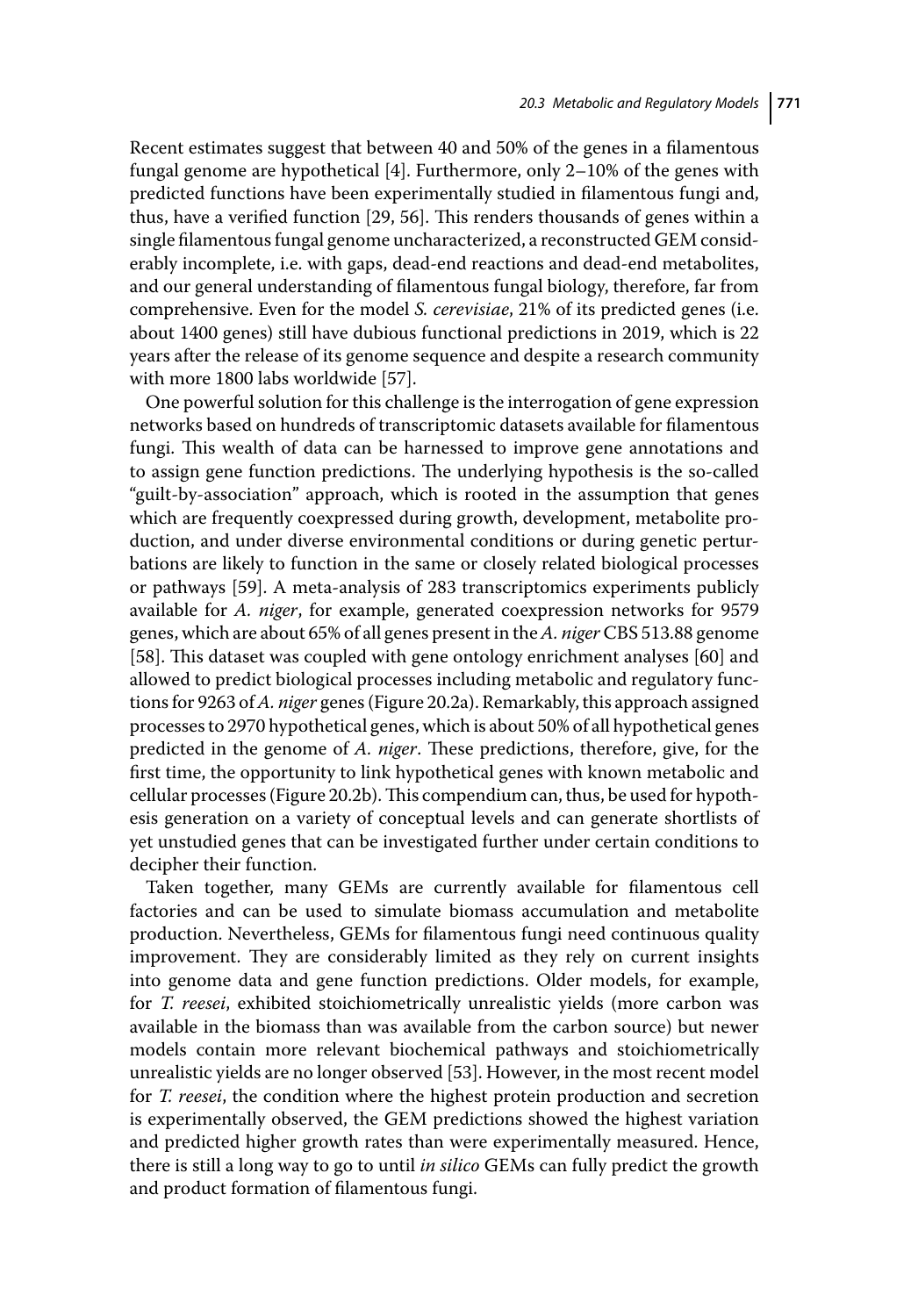

**Figure 20.2** Gene coexpression networks uncover highly connected genes, which are functionally related, members of the same metabolic or regulatory pathway and controlled by the same transcriptional regulatory program. (a) The global gene coexpression network obtained for A. niger covers 9579 genes and allows functional predictions for thousands of genes including hypothetical ones. (b) Coexpression sub-networks can be interrogated for any gene of interest. The example of the chaperon BipA is shown, which is of central importance for high protein secretion in A. niger. Genes are represented by circles, with positive and negative correlations depicted by grey and red lines, respectively. BipA is given in a black diamond box. The BipA encoding gene is highly connected with genes with functions in protein folding (chaperones and foldases), protein transport (COPI- and COPII-vesicle transport, cytoskeleton), plasma membrane biosynthesis (ergosterol biosynthesis), and other secretion and regulatory-associated proteins. The strength of this approach is that several hypothetical proteins have been identified to probably play a role in protein secretion, which is not possible based only on gene content information. Source: Note that parts of this figure have been reproduced and modified from Schäpe et al. [59], CC BY 4.0.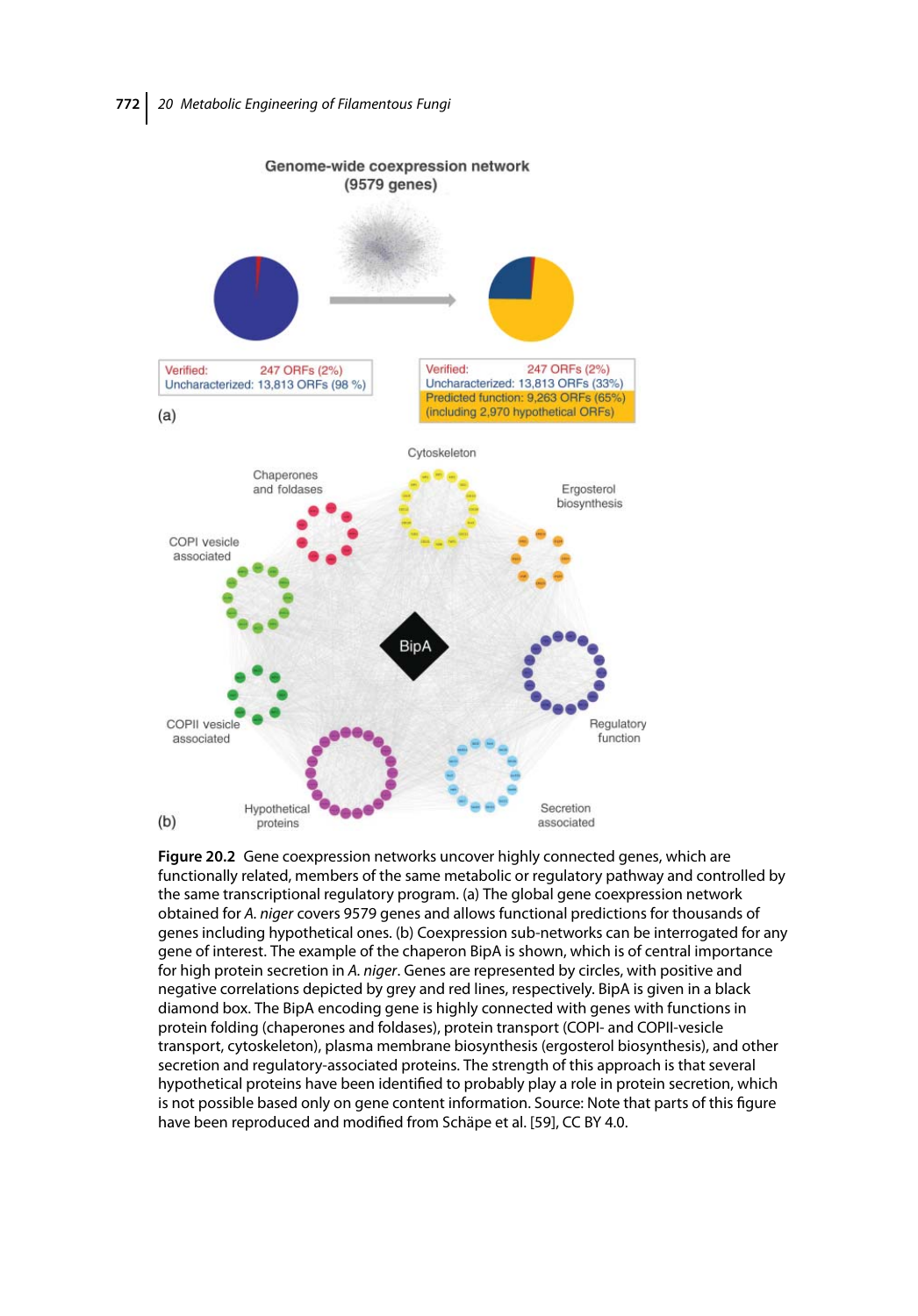### **20.4 Engineering Strategies for Improved Substrate Utilization**

During evolution, filamentous fungi have learned to live and feed on various polymeric substances and efficiently decompose organic matter [61]. Polysaccharides from plant biomass are among the preferred carbon sources, perhaps because the kingdom of plants concentrates most of the biomass on Earth (450 gigatons of carbon out of a total of 550 gigatons of carbon) [62]. Whereas humans first ingest and then digest, filamentous fungi have learned to first digest through extracellular hydrolysis of the polymers and then ingest the resulting low molecular weight degradation products. For this purpose, enzymes such as cellulases, amylases, pectinases, and inulases, to name but a few, become secreted into the surrounding medium and hydrolyze plant polysaccharides, such as cellulose, starch, pectin, and inulin. The degradation products are usually mono- and oligosaccharides and are taken up into cells with the help of specific sugar transporters present in their plasma membranes. The high and very efficient degradation potential of plant biomass makes filamentous fungi very interesting as a source of enzymes for several industries, including food and feed, pulp and paper, pharmaceutical and chemical industries, and places filamentous fungal cell factories in a central position for the sustainable production of biofuels and chemicals [4].

The enzymes involved in carbohydrate degradation have been classified into families in the Carbohydrate-Active enzyme database (CAZy, [63]). A recent comparative genomics analysis uncovered that the predicted enzyme set for plant polysaccharide degradation in *A. niger*, *A. oryzae*, *P. chrysogenum*, and *T. reesei* harbors 200, 242, 174, and 119 enzymes, respectively, whereas only 30 can be found in *S. cerevisiae* [64]. It is generally thought that the presence of a gene predicted to encode carbohydrate-degrading enzyme correlates with the ability of fungi to grow on a specific carbon source [65]. However, it seems that extra copies of an enzyme do not necessarily result in faster growth or degradation but rather correlate with the phylogenetic relationship between different species [65].

CAZyme families are controlled by orthologous transcription factors, some of which are present in almost all filamentous fungi (e.g. Ace1, CreA, ClrA, ClrB, GaaR, XlnR), whereas others are only present in few filamentous fungi (e.g. AmyR, InuR, Ace2 [66]). An important underlying molecular mechanism of CAZyme gene expression is the inducer-dependent activation of their corresponding transcription factors. The inducing compound is a mono- or disaccharide or a derivative thereof which becomes liberated from the specific plant polysaccharide by the respective fungal enzyme. Upon uptake, the inducer activates the substrate-specific transcription factor (e.g. cellobiose, the degradation product of cellulose, activates the cellulase regulator ClrA which, in turn, activates ClrB). A comprehensive overview of fungal CAZymes and the complex regulatory machinery behind ensuring their expression can be found in two recent reviews [66, 67].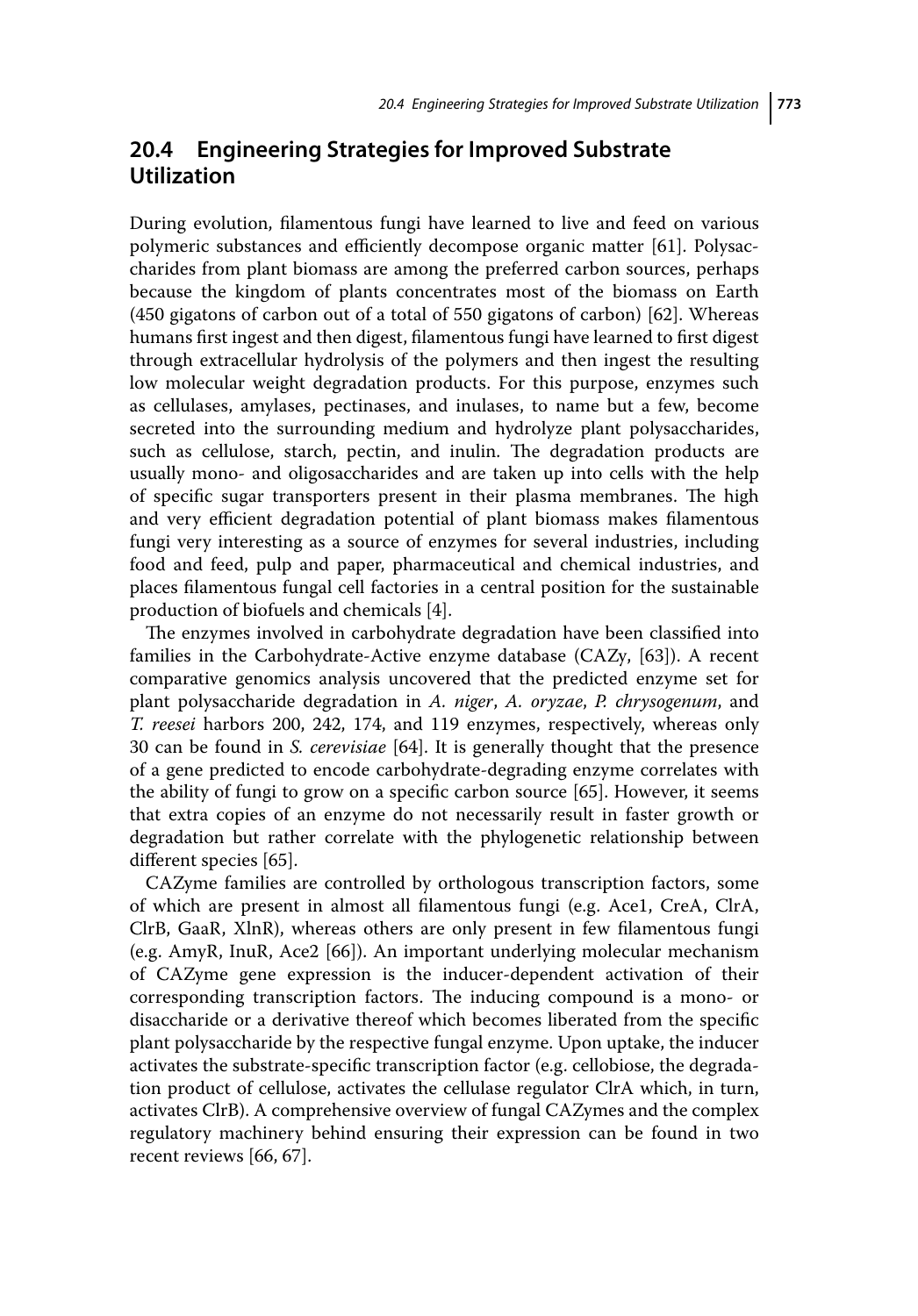Several approaches have been followed to increase substrate utilization, i.e. to increase the secretion of the enzyme set to fully degrade the plant biomass. This is a major challenge, as the composition of plant biomass usually varies due to the use of different agricultural waste streams, pretreatments or impurities. The enzyme cocktails secreted by filamentous fungi, therefore, vary considerably. Although this can be appreciated as a high natural metabolic flexibility, a lot of effort is invested by academic and industrial groups to genetically engineer filamentous fungi to produce specific CAZymes independently of these variations, i.e. to obtain a defined set of enzymes at high yields. These genetic engineering approaches involve, for example, targeted deletions of transcriptional repressors (e.g. Ace1 and Rce1 in *T. reesei*, [68, 69]) or overexpression of transcriptional activators (e.g. AmyR in *A. niger* [70], ManR in *A. oryzae* [71], and Xyr1 in *T. reesei* and *T. thermophilus*, respectively [72, 73]). However, as overexpression of AmyR or Xyr1 does not cause inducer-independent CAZyme gene expression, several approaches have been followed to generate synthetic transcription factors, which constitutively bind to their target gene promoters. One successful example is the constitutive overexpression of a hybrid transcription factor in *T. reesei*, which contained DNA-binding domains from both Cre1 and Xyr1 [74]. Another very interesting approach follows the rational overexpression of epigenetic regulators, which are thought to result in more loosely packed chromatin and, thus, the easier access of transcription factors to their target genes. The overexpression of predicted chromatin remodelers (e.g. *N*-acetyltransferase or methyltransferase) indeed improved cellulase gene expression in *T. reesei* [75, 76]. The interested reader is referred to a most recent review which covers the research literature up to 2018 [67] for more genetic engineering examples regarding the optimization of fungal plant biomass degradation. Thereafter, *A. oryzae* has been reprogrammed to produce a cellulolytic enzyme cocktail at high yield. This metabolically engineered strain produces all three enzyme activities, a cellobiohydrolase, an endoglucanase, and  $\beta$ -glucosidase activity, respectively, to fully degrade cellulose to glucose, whereby each cellulase gene was constitutively expressed from multiple gene copies. The resulting strain displayed a 40-fold higher cellulase activity than the progenitor strain containing single copies of the respective genes [77].

Interestingly, the growth of *T. reesei* on cellulose is not only inducer-dependent but also light-dependent. *T. reesei* has photoreceptors which sense blue light and, in turn, alter cellulase gene expression tenfold and more. A remarkably high 75% of glycoside hydrolases seem to display blue light-dependent gene regulation and a lot is already known regarding how this is achieved on the molecular level. A recent comprehensive review is recommended for further reading [78].

Although this phenomenon has not yet been studied at all in *A. niger, A. oryzae, A. terreus,* or *T. thermophilus*, an impact of light on secondary metabolite production in *P. chrysogenum* has been reported (see Section 20.6). It might come as no surprise that the metabolism of fungi – like in humans – has adapted to light and darkness during evolution. Still, this phenomenon is nearly unexplored in filamentous fungal cell factories, except for *T. reesei*. A phylogenetic analysis with a particular focus on representative genomes of major filamentous fungi has recently identified opsin-encoding genes in *A. niger, A. terreus, and P. chrysogenum*. These fungal opsins are probably functional homologs of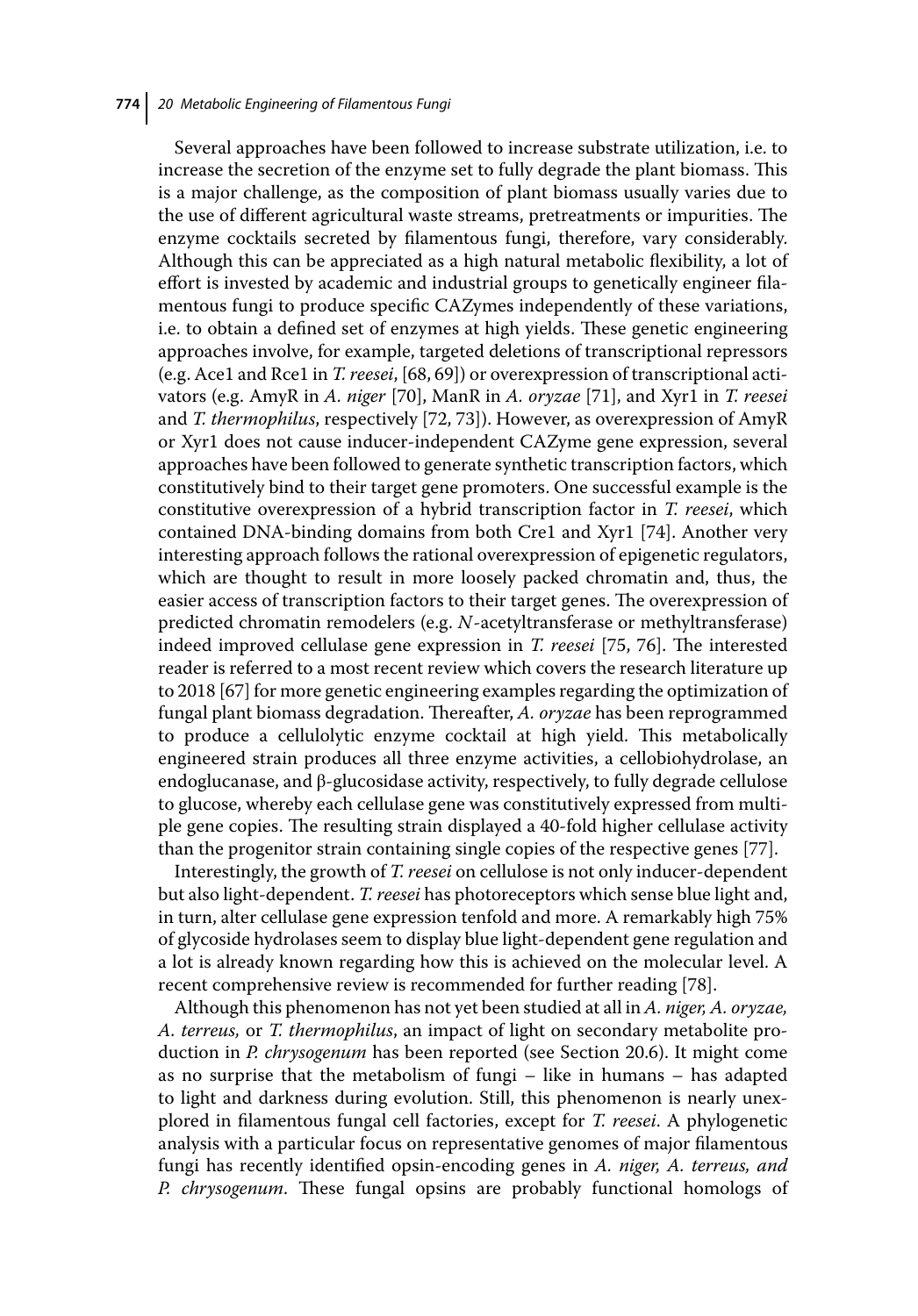bacterial green-light sensory rhodopsins, suggesting that light-sensing systems also exist in these cell factories [79]. In any case, the current insights, although very minor, have already provided important implications for research and strain improvement programs [78]. On the one hand, good laboratory praxis should ensure controlled light conditions and avoid light pulses during fungal cultivations. This can be achieved by constant light in shakers or glass vessel bioreactors which are run in labs where the light is always on. This will ensure consistent data from gene regulation and multiomics studies. On the other hand, large-scale industrial production with filamentous fungi occurs in darkness due to cultivation in stainless steel fermenters. Therefore, one might consider blinding filamentous fungal cell factories by deleting genes encoding light-sensing proteins. Genetic engineering approaches of blinded strains at lab-scale level would, therefore, more likely result in production strains which – with respect to light and darkness – would behave more predictively at a large-scale level.

# **20.5 Engineering Strategies for Enhanced Product Formation**

The product portfolio of filamentous fungi is as diverse as their abilities to grow on different organic carbon sources. Figure 20.3 highlights some central catabolic routes and main products derived thereof which are harnessed in fungal biotechnology. These products involve primary metabolites (organic acids), macromolecules (proteins), or secondary metabolites (polyketides, nonribosomal peptides, terpenes, alkaloids). Some examples selected and current metabolic engineering strategies to increase their titer or redirect metabolic fluxes into other pathways will be discussed in the following section.

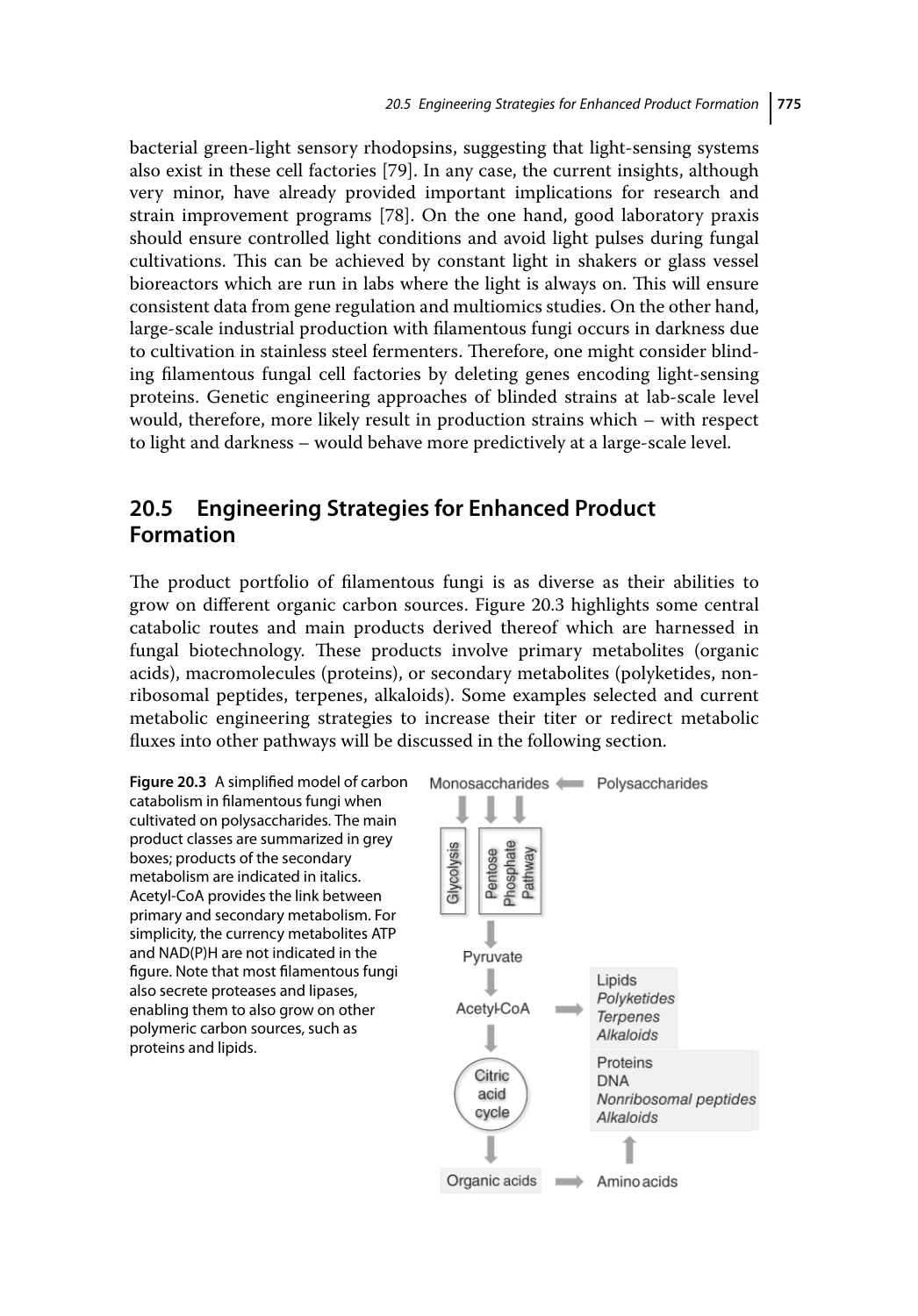#### **20.5.1** *Aspergillus niger*

Citric acid, an intermediate of the citric acid cycle, is the most important bulk product in the organic acid industry worldwide. It has been produced mainly with *A. niger* and used as a flavoring agent, acidifier, and chelating agent in food, pharma, and chemical industries for the last 100 years [2]. Approximately 80% of the worldwide production of citric acid is realized by submerged fermentation of *A. niger*, whereby yields of 0.95 g g<sup>−</sup><sup>1</sup> glucose are achieved [80]. Although this is already close to the theoretical yield  $(1.067 \text{ g g}^{-1}$  glucose), several strain optimization programs are ongoing to achieve or even exceed the physiological limit, for example by uncoupling fermentation from biomass formation, which is principally feasible as shown for the bacterium *Thermotoga maritima* producing hydrogen-biofuel [81]. Systems metabolic engineering to rationally redesign *A. niger*'s citric acid production capacities is generally possible due to the wealth of *A. niger* multiomics data and a well-curated GEM available. Comparative genomic studies with the 17 *A. niger* genomes available, some of which are citric acid producers, some of which are enzyme producers, have already unveiled unique genes or single nucleotide polymorphisms [32], which relate to the phenotypic traits of the production strains.

A recently published review lists 18 metabolic engineering approaches dedicated to improving citric acid production in *A. niger* [82], a few of which will be highlighted here. Dynamic flux balance analysis on time-course data during batch fermentation of the citric acid-producing strain *A. niger* ATCC 1015, for example, has recently uncovered that phosphate-limitation is a key factor that induces citric acid production [83]. A proteomics approach with a focus on membrane-associated proteins has identified two new high-affinity glucose transporters (MstG, MstH) and one rhamnose transporter (RhtA) which can be used to optimize substrate uptake in *A. niger* [84, 85]. Deletion of an α-glucosidase (*agdA*) coupled with overexpression of the glucoamylase-encoding gene *glaA* improved substrate utilization when cultivated on liquefied corn starch and, thus, productivity [86]. Finally, ATP-mediated feedback inhibition of the glycolytic enzyme phosphofructokinase became attenuated by replacing the ATP-producing cytochrome-dependent respiration with an alternative oxidase (Aox1), which still enables reoxidation of NADH but does not produce ATP [87]. These and further studies highlight why *A. niger* is such an excellent citric acid producer: (i) Efficient carbon source utilization, (ii) high glycolytic flux due to relief of ATP and citrate feedback inhibition, (iii) high anaplerotic activities which refill the citric acid cycle upon depletion, (iv) low citrate degrading enzyme activities, and (v) alternative respiratory pathways. Even more improvements of citric acid production became feasible with the recent identification of the citrate exporter CexA [88] and its targeted overexpression via the inducible synthetic Tet-on gene switch [89]. The future challenge will be to integrate all these individual gene modifications into one chassis strain that carries all relevant modifications in a synergistic manner, which, when referring to James Currie, results in minimum biomass but maximum citric acid production. The importance of cell compartmentalization for citric acid production has also not been fully explored yet. The canonical view, so far, is that the citric acid cycle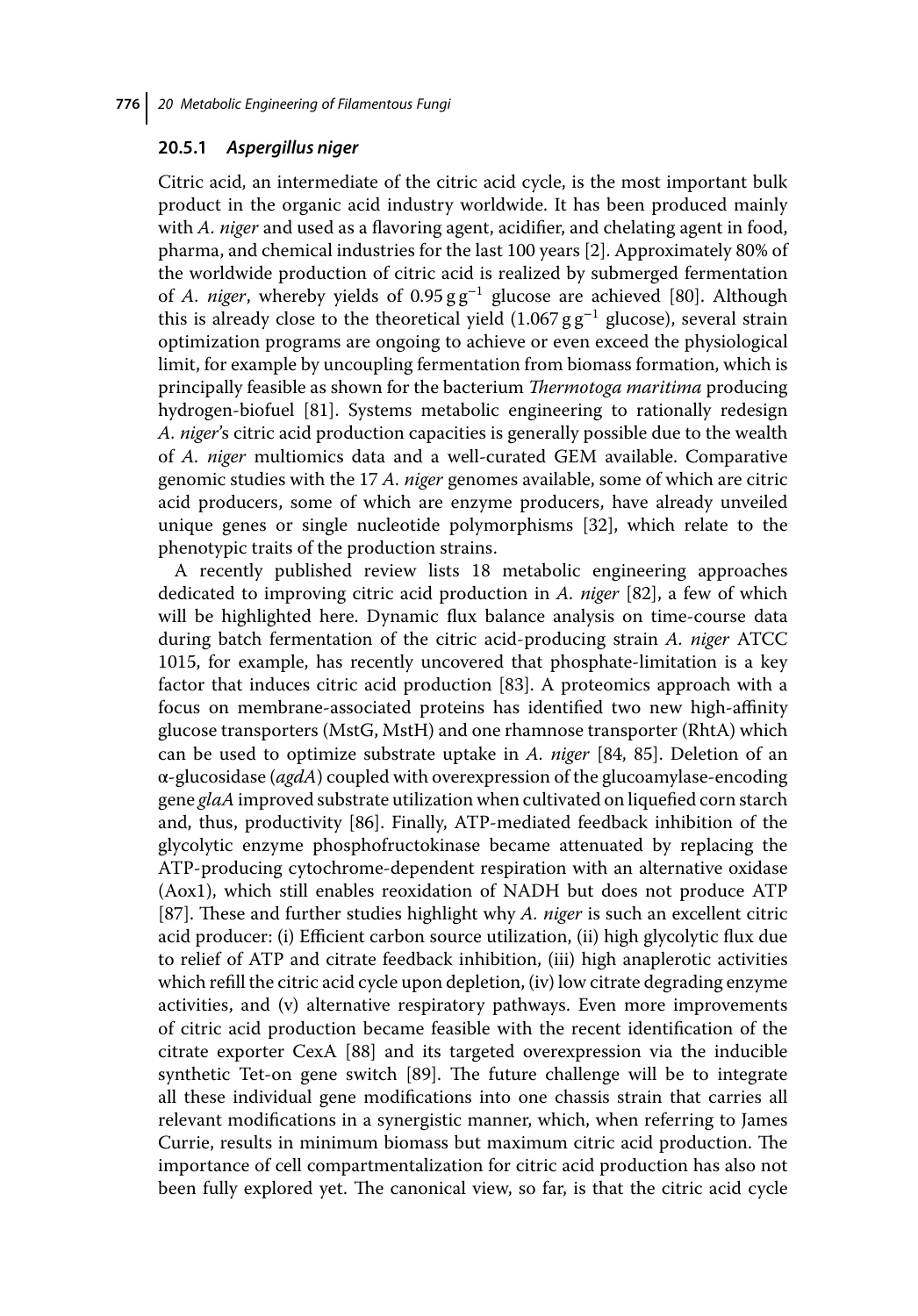runs mainly in mitochondria, as the citrate synthase CitA is localized there. However, it has recently been proposed that part of the citrate could also be synthesized in the cytosol by a cytosolic localized CitB enzyme, which would be accompanied by less ATP production and, hence, reduced feedback inhibition [90]; a hypothesis worth studying further.

*A. niger* has recently gained lots of interest as a potential new producer of other organic acids, such as itaconic and galactaric acid. Itaconate could replace petroleum-based polyacrylic acid, which is a precursor for the polymer industry (absorbent polymers, polyester resins, synthetic latex) and galactarate could replace the current petroleum-based polyethylene terephthalate (PET) used for plastic production [90, 91].

Itaconate stems from the citric acid cycle, where citric acid becomes metabolized to *cis*-aconitate, which is then converted to itaconate by the enzyme cis-aconitate decarboxylase CadA [92]. This pathway is common for *A. terreus* but not naturally present in *A. niger* because it lacks CadA and a *cis*-aconitate transporter MttA, which transports *cis*-aconitate out of the mitochondrium into the cytoplasm where *cis*-aconitate becomes eventually decarboxylated to itaconate by CadA [93]. Surprisingly, rewiring of the metabolism of *A. niger* toward itaconate does not turn it into a superior itaconate producer. This is currently assumed because of unwanted itaconate conversion into either itaconate methyl-ester or full oxidation into pyruvate and acetyl-CoA [94]. Hence, more research is necessary to establish *A. niger* as an itaconate producer in which product degradation has been successfully prevented.

The rewiring of *A. niger* to overproduce galactarate, which was achieved by several single- and multiplexed CRISPR approaches, seems very promising. In brief, an engineered *A. niger* strain was established that was capable of hydrolyzing pectin (a component of the plant primary cell wall and most abundant in sugar beet pulp and citrus processing waste streams) to D-galacturonate, which was further oxidized to galactarate with titers of  $12 \text{ g}$  l<sup>-1</sup> [40, 91]. Interestingly, d-galacturonate has also been shown to be convertible by a genetically engineered *A. niger* strain to L-ascorbate, i.e. vitamin C [95]. Although only 170 mg l<sup>-1</sup> vitamin C was obtained, which is far below of what can be achieved with bacterial cell factories, this can be considered as an important breakthrough study. This is the first report of a metabolically engineered filamentous fungus for vitamin C production in a one-step fermentation process on citrus peel waste.

Last but not the least, *A. niger* is one of the most commonly exploited cell factories for protein and enzyme production because of its extraordinarily high secretion capacities. The most abundant enzyme secreted by *A. niger* is glucoamylase, which has applications in industries based on starch, for example, the food, feed, biofuel and chemical industries. Up to  $30 \text{ g} l^{-1}$  can be achieved during industrial production [96]. *A. niger* is also used for the production of other enzymes, including cellulases, pectinases, proteases, catalases, and phytases [2, 5, 97]. A common theme between citric acid and protein production is surprisingly oxygen limitation. It was shown for both processes that limited oxygen supply favors high production in the strict aerobic fungus *A. niger* [98, 99], i.e. an inverse correlation between citric acid/protein production and cell growth can be found. Notably, a high specific protein production rate is also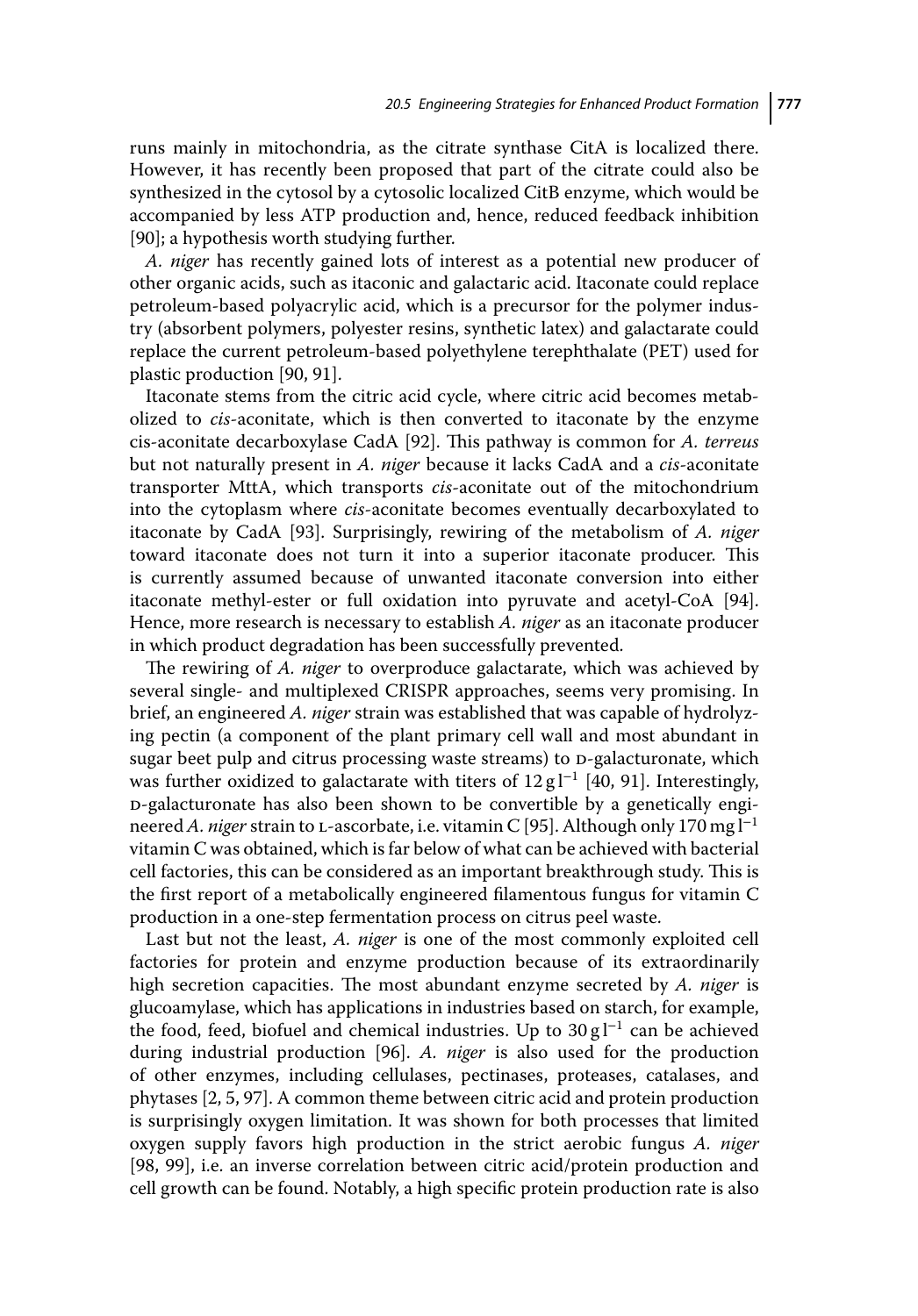achieved at relatively low growth rates in *T. reesei* [53]. A recent multiomics analysis with a focus on glucoamylase production integrated transcriptomics, metabolomics and GEM simulations reported that this is probably achieved through several metabolic mechanisms: (i) An increased flux through glycolysis, which probably generates more amino acid precursors for protein production; (ii) reduced fatty acid and ribosome biogenesis and, thus, reduced growth; and (iii) increased flux through the glyoxylate bypass to reduce NADH formation from the citric acid cycle and to maintain the cellular redox balance [99]. The general view is that once growth is limited, more reducing equivalents NADH and NADPH, and precursors can be channeled into glucoamylase production. A comparative transcriptomics analysis of *A. niger* strains forced to overexpress and secrete glucoamylase uncovered that *A. niger* benefits from a very flexible transcriptional machinery that ensures *A. niger* adapts to the burden of high protein loads. Under this circumstance, *A. niger* increases the transcription of secretory pathway genes involved in protein folding in the endoplasmic reticulum (ER) and protein trafficking from the ER over the Golgi to the plasma membrane (see Figure 20.2b). In addition, expression of genes less required for growth and survival under this condition become decreased [100]. This phenomenon is called "Repression under secretion stress" (RESS) and was first discovered in *T. reesei* [101]. *A. niger* can, thus, fall back on a very efficient regulatory and metabolic machinery that balances cellular capacities with the necessary. The canonical view is that the extraordinary capacity of *A. niger* and other filamentous fungi for protein secretion is linked to their hyphal tip growth mode, a relationship that will be discussed in more detail in Section 20.7.

### **20.5.2** *Aspergillus oryzae*

*A. oryzae* has traditionally been used for the production of Asian food and beverages for over a thousand years and was awarded the title as the national microorganism of Japan (Koku-kin) by the Brewing Society of Japan in 2006 [102]. The efficacy of *A. oryzae* as a protein producer and secretor is also rooted in a sophisticated transcriptional control machinery that enables high-level production and secretion of amylolytic enzymes when cultivated on starch-rich sources, such as rice and soybeans [103]. *A. oryzae* also gained lots of interest recently as a cell factory for biofuel production, as its genome contains many cellulolytic and xylanolytic enzymes [64]. First transcriptomics insights have already uncovered that the conserved transcriptional regulator XlnR seems to play a central role in the regulation of cellulolytic gene expression than in other filamentous fungi [104], thus, being an excellent target for future metabolic engineering approaches. A successful recent metabolic engineering approach focusing specifically on multiple cellulolytic genes which increased their secretion 40-fold [77] was described in Section 20.4.

*A. oryzae* is, furthermore, of biotechnological interest because it is the exclusive producer of the secondary metabolite kojic acid, which is basically a by-product during rice and soybean fermentation. However, because of its high biocompatibility and antioxidant activity, it is applied in cosmetics as a skin-lightener. This is due to its potent tyrosinase inhibition activity in the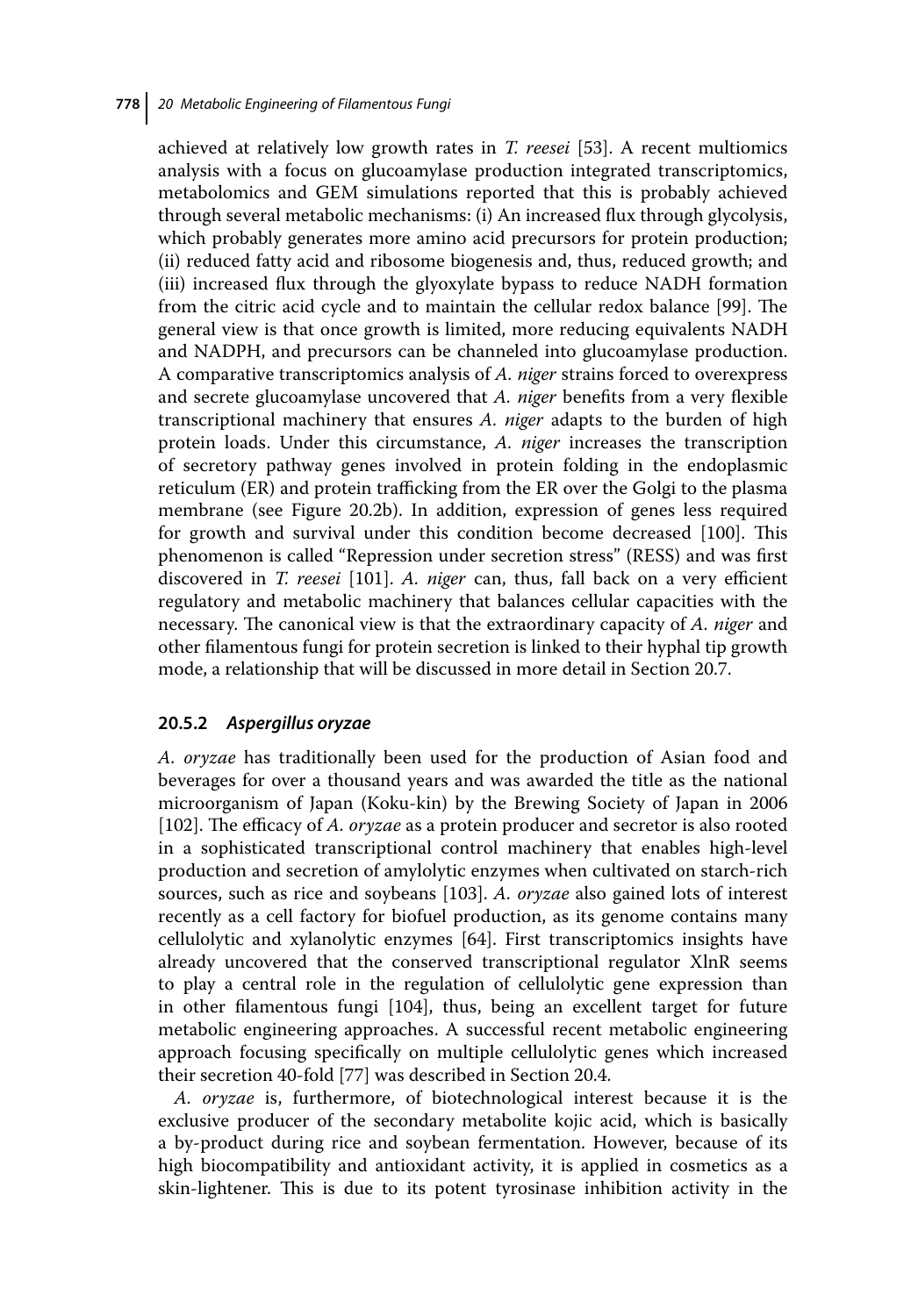synthesis of melanin [105]. It is, moreover, of interest as a building block for biodegradable plastics [106, 107]. It is assumed that all enzymes necessary for synthesizing kojic acid are encoded in a gene cluster which comprises 14 genes, one of which encodes the pathway-specific transcription factor KojR [108]. Targeted overexpression of KojR combined with overexpression of three cellulolytic genes enabled *A. oryzae* to produce kojic acid directly from cellulose instead of from starch [106]. However, the kojic acid titer achieved on cellulose was about 100-fold lower when compared to glucose as a carbon source  $(26 \text{ g} \cdot l^{-1})$ . Hence, further optimization efforts are necessary. Nevertheless, the use of cheap and renewable carbon sources derived from waste streams containing cellulose might establish *A. oryzae* as an attractive cell factory for kojic acid-based biodegradable plastics in the near future.

Finally, another promising platform chemical which can be produced with *A. oryzae* and that could serve as a driver to consolidate bioeconomy is malic acid. This organic acid stems from the citric acid cycle and has manifold applications in the food (acidulant, flavor enhancer), chemical (polyester resins), and pharmaceutical (acidulant) industries [109]. Several microbial cell factories from bacterial, yeast, or filamentous fungal origin have been genetically engineered during the last few years to produce this platform chemical. The approaches followed the biochemical routes which have been genetically engineered, and the yields which have been achieved in the different organisms have recently been summarized in [110]. *A. oryzae* is among the strains with the greatest potential, which fostered several metabolic engineering efforts. Lately, a producing strain was reported that displayed high malate titer  $(127 g l<sup>-1</sup>)$  and malate yield  $(0.9 \text{ g g}^{-1}$  corn starch) and produced much less succinate, which is the unwanted byproduct in this process [111]. This was achieved by synergistically targeting carbon and redox metabolism and included 12 genetic modifications in total which were introduced into *A. oryzae*. These involved overexpression of amylolytic genes, overexpression of the malate-producing enzyme fumarase, increased expression of the glyoxylate shunt to bypass succinate, downregulation of the malate-degrading enzyme citrate synthase, and introduction of a NADH oxidase of bacterial origin to improve the redox balance by decreasing the NADH/NAD<sup>+</sup> ratio, to name but a few [111]. The significant increase in malate production with a simultaneous decrease of the by-product succinate improved the productivity of this process considerably and is, thus, an important step forward to a sustainable production of this platform chemical in *A. oryzae*.

#### **20.5.3** *Aspergillus terreus*

*A. terreus* is a well-established cell factory for the production of the organic acid itaconate and the polyketide lovastatin. The former is of interest for the polymer industry [112], as described in Section 20.5.1, while the latter is applied in medicine as a cholesterol-lowering drug for the treatment of cardiovascular diseases. It has been marketed under the trade name Mevacor since the late 1980s [113]. Lovastatin also serves as a starter molecule for manufacturing semisynthetic statins. One example is simvastatin, the second leading statin in the market and traded under the name Zocor [114].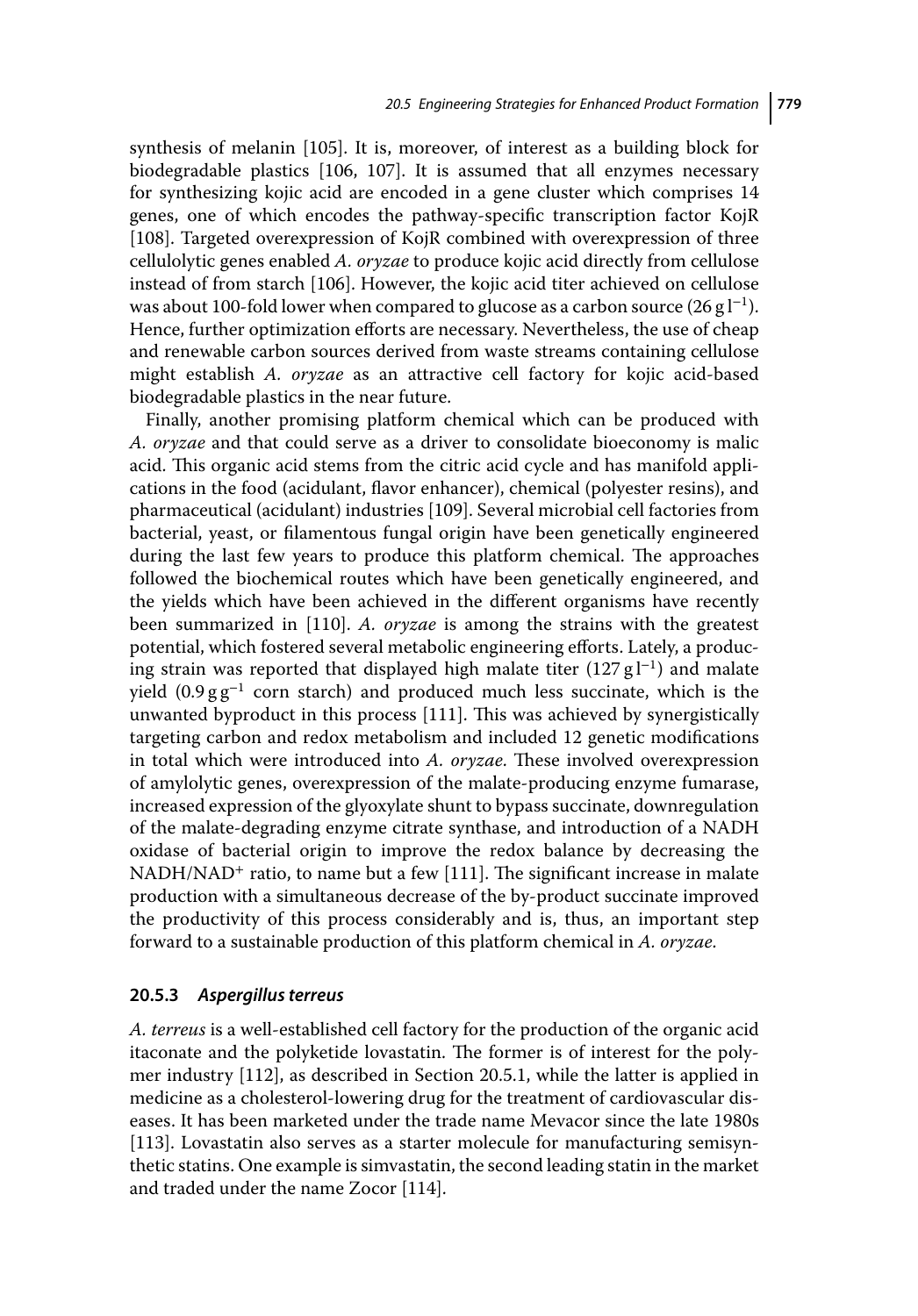Interestingly, the biosynthetic routes for both itaconate and lovastatin are encoded in adjacent biosynthetic gene clusters in the genome of *A. terreus*. However, a biosynthetic co-occurrence of both has never been reported, probably because they are not under the control of a common regulatory mechanism [115]. This is thought to be because itaconate stems from the primary metabolism, whereas lovastatin is from the secondary metabolism. It has, therefore, been proposed that strains which have been selected during strain development programs for itaconate manufacturing are poor producers of lovastatin and *vice versa*. The maximal titers which can be reached for itaconate in *A. terreus* are 140 g l<sup>−1</sup> but only about 1 g l<sup>−1</sup> for lovastatin [115].

Reports of genetic and metabolic engineering of both metabolites in *A. terreus* are sparse. Most efforts are devoted to process optimization, in order to identify optimum carbon and nitrogen sources, trace elements, pH conditions, oxygen supply, and macromorphologies. The interested reader may consult [112, 115] for a detailed overview of bioprocess-related studies. Another review which can be recommended for further reading is a comparative analysis of citric acid production in *A. niger* and itaconate production in *A. terreus* regarding common or dissimilar metabolic and regulatory mechanisms important to ensure their high level production in both cell factories [90].

Current efforts in metabolic engineering concerning *A. terreus* aim to reroute lovastatin biosynthesis in order to obtain high amounts of one of its biosynthetic intermediates, monacolin J. This is basically the preferred precursor for semisynthetic simvastatin production and not lovastatin [116]. The classic production process of simvastatin has, so far, integrated several steps: (i) Lovastatin production through *A. terreus* fermentation; (ii) lovastatin extraction and purification from the biomass of *A. terreus*; (iii) enzymatic hydrolysis of lovastatin to monacolin J; and (iv) chemical transformation of monacolin J to simvastatin [117]. An improved *A. terreus* strain was engineered recently that allowed a single-step bioproduction of monacolin J through deleting the gene encoding the last enzymatic step of lovastatin biosynthesis (*lovD*) and constitutive overexpressing of the gene encoding the pathway-specific transcription factor LovE. This enabled high-level production of monacolin J (5.5 g l<sup>-1</sup>), which is far above all published efforts to establish monacolin J production in heterologous hosts, such as *S. cerevisiae* (75 mg l<sup>−1</sup>) or *Pichia pastoris* (600 mg l<sup>−1</sup>) [117].

#### **20.5.4** *Penicillium chrysogenum*

*P. chrysogenum* (renamed *P. rubens*) is important for antibiotics production and is the main cell factory producing β-lactams, such as penicillin and semisynthetic derivatives thereof. Penicillin is a secondary metabolite which is naturally produced during late stages of growth of *P. chrysogenum*. Its biosynthetic pathway is encoded in a biosynthetic gene cluster which comprise three genes. The core gene is a nonribosomal peptide synthase. Current production strains have undergone multiple classic strain improvement programs over the last 70 years, since *P. chrysogenum* was established as a β-lactam production strain in 1943. These strains can contain up to 50 copies of the penicillin gene cluster and are able to produce up to  $55 \text{ g}$  l<sup>-1</sup> penicillin [118].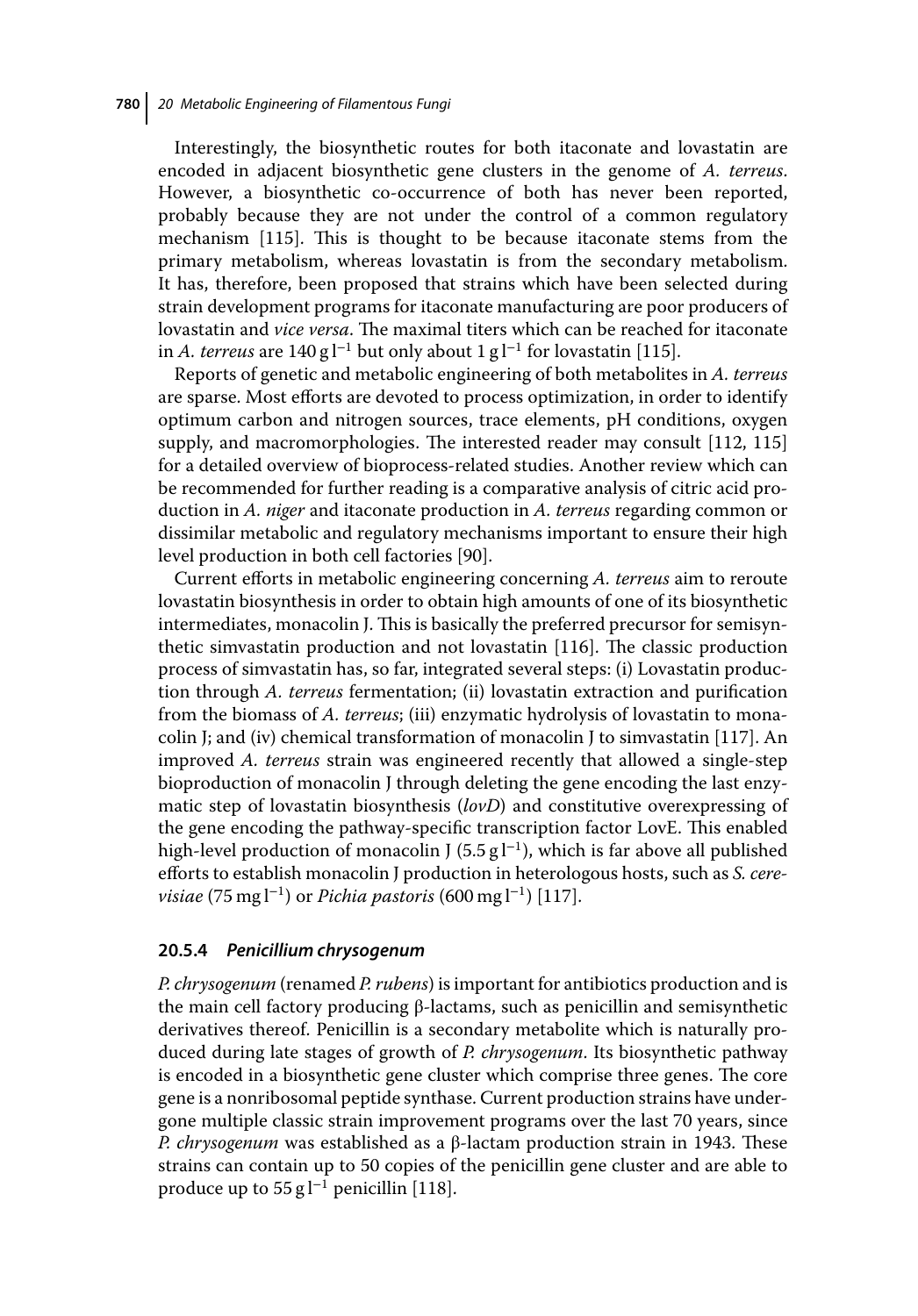Strain improvement programs were based on random mutagenesis using UV or mustard gas and considerably altered the metabolic fluxes in *P. chrysogenum* [118, 119]. Most recent attempts aim to comprehensively understand the genetic, regulatory, and metabolic mechanisms that were rewired in order to reconstruct high-production strains by targeted genome breeding in the near future. Genome breeding is a well-established approach which has been successfully applied for the first time for the amino acid-producing bacterial cell factory *Corynebacterium glutamicum* [120]. Basically, mutations useful for production become identified in a set of different low- and high-producing classical mutant strains through genome sequencing and integrated multiomics analyses. The relevant mutations become, thereafter, systemically introduced into a wild-type genome to obtain a genetically streamlined strain that carries only useful mutations.

A comparative genomic and metabolomic analysis of three *P. chrysogenum* strains with low or high penicillin titers led to the following conclusions [119]: Firstly, 2500 mutations have been introduced into high-level *P. chrysogenum* penicillin production strains over the last 70 years when compared to the progenitor wild-type strain. Secondly, the epigenetic and light-sensing regulator complex Velvet with its central methyltransferase LaeA and the scaffold protein VelA have been repeatedly targeted. And thirdly, *P. chrysogenum* seems to be very flexible in redirecting nitrogen, i.e. amino acids, from one nonribosomal peptide biosynthetic route to another. If the penicillin route is blocked, for example, other nonribosomal peptides are produced by *P. chrysogenum*, such as roquefortines, meleagrin, or chrysogenins [119]. A similar redirection phenomenon is also observed in the bacterial antibiotics producer *Streptomyces coelicolor* [121]. This might suggest that nonribosomal peptides could be viewed as a flexible set of nitrogen storage molecules under a high flux of carbon and sufficient intracellular amino acid availability. A hypothesis worth studying further.

The penicillin biosynthetic route in *P. chrysogenum* has lately been reprogrammed toward an industrial pravastatin production process [122]. Pravastatin (trade name Pravachol) is an interesting alternative to simvastatin (Zocor) because of different structural, bioavailability and pharmacokinetic properties [123]. A one-step fermentative production of pravastatin in *P. chrysogenum* was achieved by (i) deleting the penicillin gene cluster, i.e. generation of a β-lactam-free platform strain, (ii) random introduction of the compactin gene cluster from *Penicillium citrinum* in the genome, and (iii) expression of a fusion protein containing an stereoselectively evolved compactin hydroxylase from *Amycolatopsis* and a reductase as a redox partner from *Rhodococcus*. This eventually resulted in a production strain that achieved titers of 6 g $l^{-1}$ pravastatin [122]. The readers may consult a recent review for more engineering examples focusing on *P. chrysogenum* and strategies which are followed for this cell factory to activate or silence biosynthetic gene clusters [124].

#### **20.5.5** *Trichoderma reesei*

The main biotechnological importance of *T. reesei* is attributed to its cellulase and hemicellulase enzymes, which are key to converting lignocellulosic biomass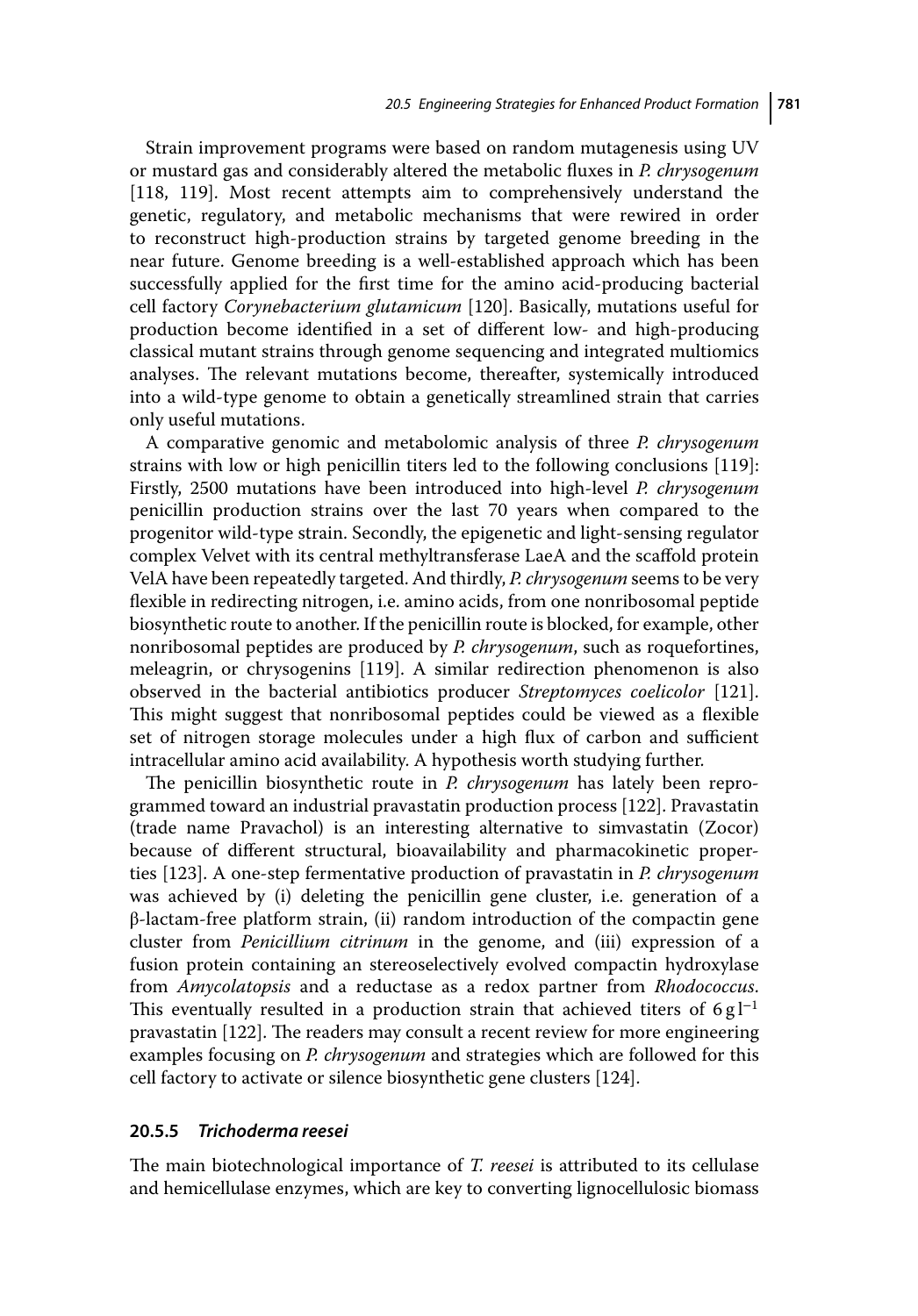into biofuel. Lignocellulose is composed of cellulose, hemicellulose and lignin and is a waste product of agriculture (e.g. straw, bagasse, corn stover) and forestry (sawdust). Whereas the originally isolated wild-type strain (QM6a) is a poor (hemi)cellulase producer and secretor, classic strain development yielded the Rutgers strain Rut-C30 with  $30 \text{ g}$ l<sup>-1</sup> in the 1980s. Hypersecreting strains were obtained by directed evolution at the dawn of the twenty-first century, achieving cellulase titers of  $100 \text{ g}$  l<sup>-1</sup> [125]. These are the highest titers ever reported for protein secretion and exceed by 10–10 000-fold what can be achieved nowadays with bacterial, yeast or mammalian cell factories. Protein secretion titers in these cell factories are usually in the order of mg l<sup>-1</sup> to only a few g l<sup>−</sup><sup>1</sup> [126–128]. Such an extraordinary high capacity of filamentous fungi, such as *T. reesei, A. niger,* and *A. oryzae*, exploited in biotechnology for protein secretion can be attributed to several factors: (i) An effective protein secretion machinery is a prerequisite for fast hyphal growth (see Section 20.7); (ii) the saprophobic lifestyle of filamentous fungi on plant biomass is only possible due to efficient secretion of high amounts of extracellularly active enzymes; and (iii) the RESS phenomenon, which was first described in *T. reesei* but has also been documented in *A. niger* ([101], see Section 20.5.1), ensures efficient down-regulation of genes less important for survival during fast colonization of dead plant material. The underlying metabolic and regulatory machineries enabling *T. reesei* to transcribe and express (hemi)cellulose encoding genes efficiently and genetic engineering strategies to make (hemi)cellulase secretion inducer-independent have been discussed in Section 20.4.

Thermostable cellulases are one major goal in current lignocellulose degradation processes [129] and have inspired protein engineering efforts in *T. reesei* to obtain cellulases which are functional at higher temperatures. In general, high process temperatures are preferred in biorefineries as they reduce the viscosity and solubility of lignocellulosic biomass and thus increase reaction rates [129]. Using protein structure and stability predictions, chimeric enzymes were designed based on a cellulase from *T. reesei* and its thermostable homologs from two other filamentous fungi (*Talaromyces emersonii* and *Chaetomium thermophilum*). This approach eventually enabled the improvement of the thermostability of the *T. reesei* enzyme by up to 3 ∘C [130]. Lytic polysaccharide monooxygenases are auxiliary enzymes that accelerate the breakdown of cellulose, chitin and starch by oxidative cleavage of glycosidic bonds [131]. It has been shown that, when added to purified *T. reesei* cellulolytic enzyme cocktails, they improve the hydrolysis of lignocellulose considerably [132]. This observation has led to the development of the new commercial cellulase cocktails Cellic CTec2 and Cellic Ctec3 [133]. A thermostable lytic polysaccharide monooxygenase from the filamentous fungus *Talaromyces cellulolyticus* has recently been heterologously expressed in *T. reesei* and, indeed, improved *T. reesei*'s degradation efficiency of cellulose and delignified corncob residues [134].

*T. reesei* is also of interest for the production of the organic acid galactarate. A QMA6a-derived strain, in which its intrinsically encoded degradation pathway for galactarate was eliminated and a bacterial galacturonate dehydrogenase gene was introduced, resulted in a strain which produced  $20 \text{ g} l^{-1}$  galactarate directly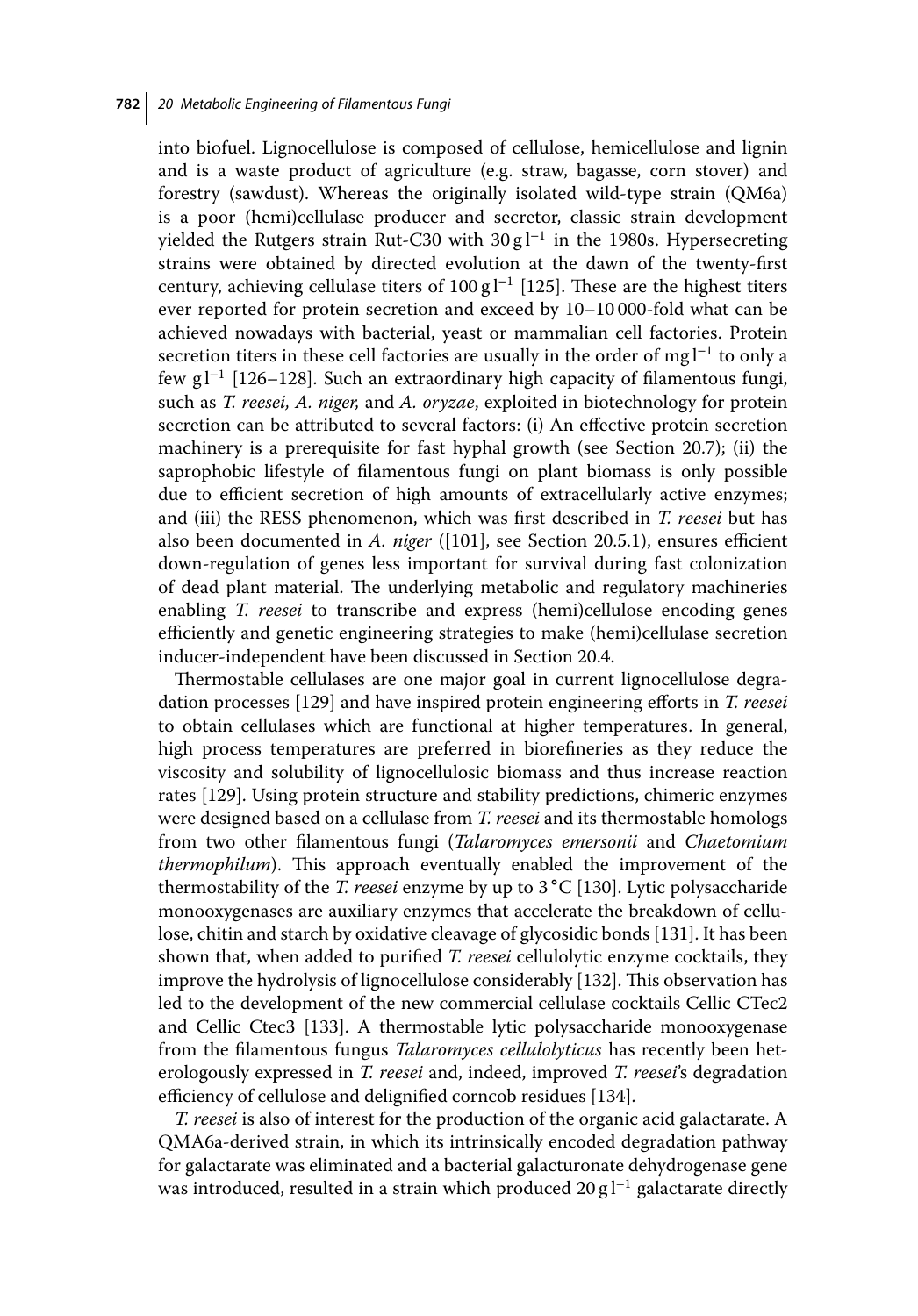from pectin [135]. A recently metabolically engineered *S. cerevisiae* platform strain obtained 8 g l<sup>-1</sup> from citrus peel waste [136].

#### **20.5.6** *Thermothelomyces thermophilus*

The biotechnological application of the thermophilic *T. thermophilus* is primarily associated with its ability to produce and secrete thermostable cellulolytic enzymes. It is an emerging filamentous fungal cell factory and was previously known as *M. thermophila*. The *T. thermophilus* strain ATCC 42464 is accepted as the general wild-type strain in academia, whereas the proprietary mature enzyme production strain C1 is used in industry [137]. Production levels up to  $100 \text{ g}$  l<sup>−1</sup> cellulases are possible using the C1 strain, with the additional advantage of low viscosity levels during fermentation. The first commercial product was CeluStar CL, which was granted the GRAS status by the FDA in 2009 [138]. It is currently being improved by industry to become a producer for biologics, such as vaccines, therapeutic enzymes, proteins and biosimilars [139]. In addition, first very promising metabolic engineering studies show impressively how *T. thermophilus* can be reprogrammed to generate platform chemicals, such as fumarate and malate, directly from renewable feedstocks.

So far, fumaric acid has been produced with filamentous fungi from the genus *Rhizopus*, which naturally employ the cytosolic reductive citric acid cycle under nitrogen-limiting conditions. Fumarate is of interest as an acidulant and antioxidant in the food and beverage industries and for the manufacturing of synthetic resins and biodegradable polymers to replace petroleum-based processes [140]. Optimization of medium composition and process-relevant parameters increased the fumarate titers in natural *Rhizopus* strains up to 40 g l<sup>−</sup><sup>1</sup> [141, 142]. Metabolically engineered *E. coli* strains reached 28 g l<sup>−</sup><sup>1</sup> on glucose and 42 g l<sup>−1</sup> on glycerol as a carbon source [143, 144], an engineered *S. cerevisiae* strain 6 g l<sup>−</sup><sup>1</sup> [145] and an engineered strain of the yeast *Torulopsis glabrata* 33 g l<sup>−</sup><sup>1</sup> [146]. A recent CRISPR-based metabolic engineering effort in *T. thermophilus* achieved 17 g l<sup>−1</sup> fumarate and involved simultaneous optimization of organic acid transport in and out of the mitochondria, overexpression of fumarase to increase the flux from malate to fumarate and deletion of the fumarate-degrading enzyme fumarate reductase [147]. Conceptually in a similar approach but tackling other phenomena such as  $CO<sub>2</sub>$ -fixation through pyruvate carboxylase and mitochondrial transport systems, a malate-overproducing strain was generated that produced 200 g  $l^{-1}$  malate from crystalline cellulose and 110 g l<sup>-1</sup> from corncob [148]. These data are promising for the future establishment of *T. thermophilus* as an efficient cell factory for platform chemical production directly from plant waste streams.

## **20.6 Engineering Strategies for the Production of New-to-Nature Compounds**

Filamentous fungi produce a wide range of secondary metabolites, which are all derived from acetyl-CoA as the critical initial building block (Figure 20.3).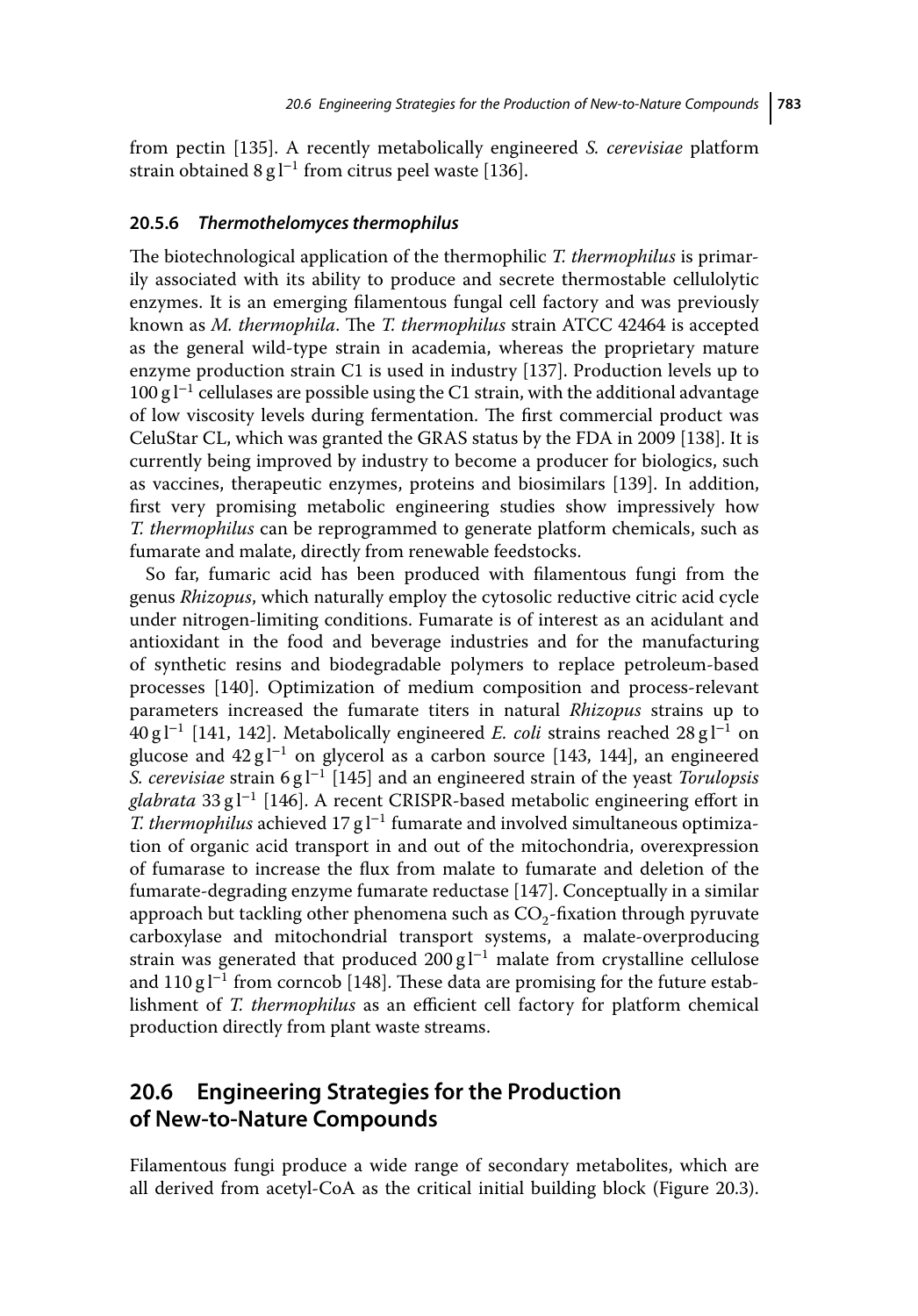| Compound          | <b>Application</b>                                                                                                     | <b>References</b> |
|-------------------|------------------------------------------------------------------------------------------------------------------------|-------------------|
| $\beta$ -Lactams  | Penicillins and cephalosporins account for more than<br>30% of the global antibiotics market                           | [149]             |
| Cyclosporin       | Immunosuppressant that avoids organ rejection in<br>transplant surgery                                                 | [150]             |
| Echinocandins     | Caspofungin, micafungin, and anidulafungin used for<br>the treatment of <i>Candida</i> infections                      | $[151]$           |
| Griseofulvin      | Antifungal used for the treatment of skin infections                                                                   | [152]             |
| Mycophenolic acid | Immunosuppressant that avoids organ rejection in<br>transplant surgery and is traded as CellCept                       | [153]             |
| Myriocin          | Chemical analog thereof is used to treat multiple<br>sclerosis; approved in 2018 as Gylenia                            | [154]             |
| <b>Statins</b>    | Lovastatin, simvastatin and pravastatin are used to<br>treat cardiovascular diseases by lowering cholesterol<br>levels | $[113]$           |

**Table 20.4** Selected secondary metabolites from filamentous fungi and their applications.

These compounds not only differ in structure but also in their bioactivities, which can be antibacterial, antifungal, insecticidal, antiparasitic, or cytotoxic, to name but a few. Some currently traded important pharmaceuticals from filamentous fungi and their medicinal applications are summarized in Table 20.4. Metabolic engineering strategies to improve the production of some of these have been discussed in Section 20.5.

Genome mining of hundreds of filamentous fungal genomes disclosed that the number of predicted biosynthetic gene clusters by far exceeds the number of known fungal secondary metabolites and suggests that millions of fungal metabolites await their discovery, many of which will have potential pharmaceutical applications [4, 58, 155]. The reader is referred to [156, 157] for more information on how to identify and harness this untapped resource by integrating multiomics studies and implementing technological advances, such as microfluidics, next-generation 3D-bioprinting and controlled cocultivation.

Notably, the impressively high structural diversity of the secondary metabolites discovered so far suggest that they can already serve as very interesting lead structures for the development of a broad repertoire of new-to-nature compounds. These novel compounds might have new bioactivities or improved bioavailability, higher stabilities and better pharmacokinetics compared to related drugs used currently or could even serve as better precursors for semisynthetic routes for new drugs [158]. Combined with the power of filamentous fungal cell factories established already in which pathway engineering ensures their efficient diversification, new production processes might become feasible. In the following, the conceptual strategy for the diversification of fungal secondary metabolites will, thus, be illustrated along with the example of fungal cyclodepsipeptides (CDPs), which are cyclic nonribosomal peptides composed of alternating units of amino acids and  $\alpha$ -hydroxy acids.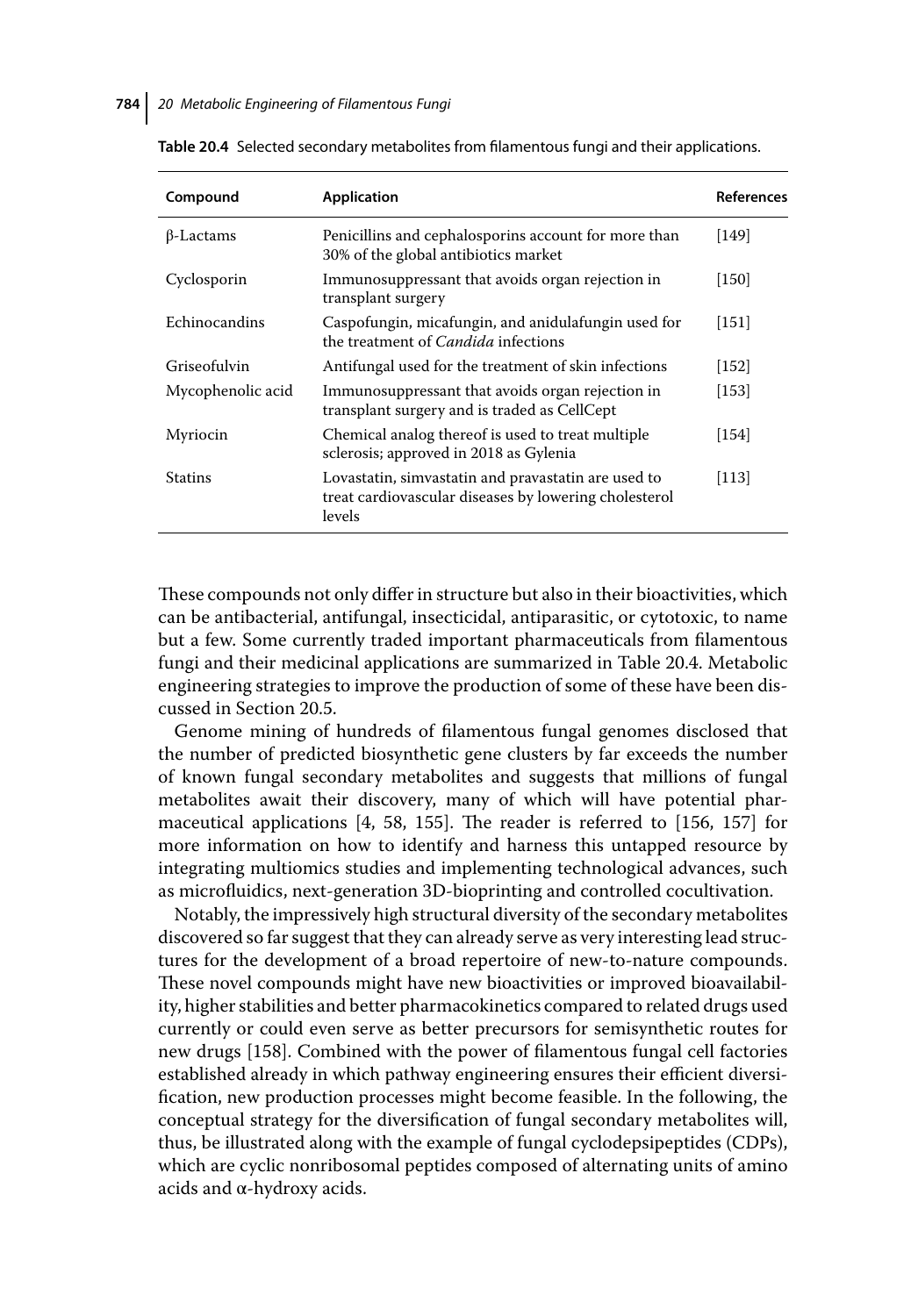Enniatin, beauvericin, bassianolide, and PF1022 belong to the class of CDPs and they exhibit antibacterial, antifungal, insecticidal, anthelmintic, or even anticancer activities and are, thus, of great interest to the pharmaceutical industry [158]. Two CDPs have already been commercialized: fusafungine (a mixture of enniatins) for the treatment of bacterial throat infections and emodepside (a semisynthetic derivative of PF1022A), which is used as anthelmintic compound in veterinary medicine [159]. Expression of the nonribosomal peptide synthetase encoding gene *esyn1* from *Fusarium oxysporum* under the control of the synthetic Tet-on gene switch in *A. niger* and optimization of the medium composition resulted in enniatin B production up to  $4.5 \text{ g}$  l<sup>-1</sup> during fed-batch bioreactor cultivations [160, 161]. Tet-on-driven polycistronic expression of the *esyn1* and the *kivR* gene encoding an enzyme generating the α-hydroxy acid precursor molecule resulted in 40% of the product titer [25]. This proved for the first time that polycistronic secondary metabolite biosynthesis is possible in *A. niger* and, furthermore, suggested that the KivR enzyme catalyzes the rate-limiting step in enniatin B biosynthesis.

Remarkably, *A. niger* was shown to be not only a superior expression host for enniatin B but also for beauvericin and bassianolide, by producing the highest titers ever reported for bacterial, yeast, or fungal hosts [162]. It was, furthermore, demonstrated that *A. niger* is an ideal platform strain for the production of new-to-nature CDPs, which were obtained by designing chimeric CDP synthetases by either the swapping of enzyme modules, domains, or subunits thereof [163, 164]. Feeding alternative α-hydroxy acid precursors also allowed the synthesis of novel CDP derivatives up to  $1 \text{ g}$   $\vert^{-1}$  [162]. Most importantly, some of the new-to-nature CDPs displayed considerably higher bioactivities compared to their parental CDPs and reference drugs [164]. Hence, the currently available engineering toolbox for *A. niger* and its high metabolic flux toward amino acids and α-hydroxy acids can be harnessed to produce nonribosomal peptides with natural or novel structures at industrial relevant titers.

# **20.7 Engineering Strategies for Controlled Macromorphologies**

The macromorphology of filamentous fungi adopted during submerged cultivation in bioreactors is very critical for product titers. The formation of pellets, loose clumps, or dispersed macromorphologies (Figure 20.1) result from various interacting phenomena [3].

In brief, spores are used as inoculum. After an initial period of spore swelling in which spores break metabolic dormancy, a complex developmental program is initiated that ensures that germ tubes are formed. An intricate intracellular interplay and coordinated regulation of polarity proteins (which target growth exclusively to the newly formed tip, e.g. cell end markers, formins, polarisome), cytoskeletal elements (tubulin, actin), and vesicle transport proteins (which ensure trafficking of proteins within vesicles from the ER over the Golgi to the plasma membrane along the cytoskeletal tracks, e.g. SNARE proteins,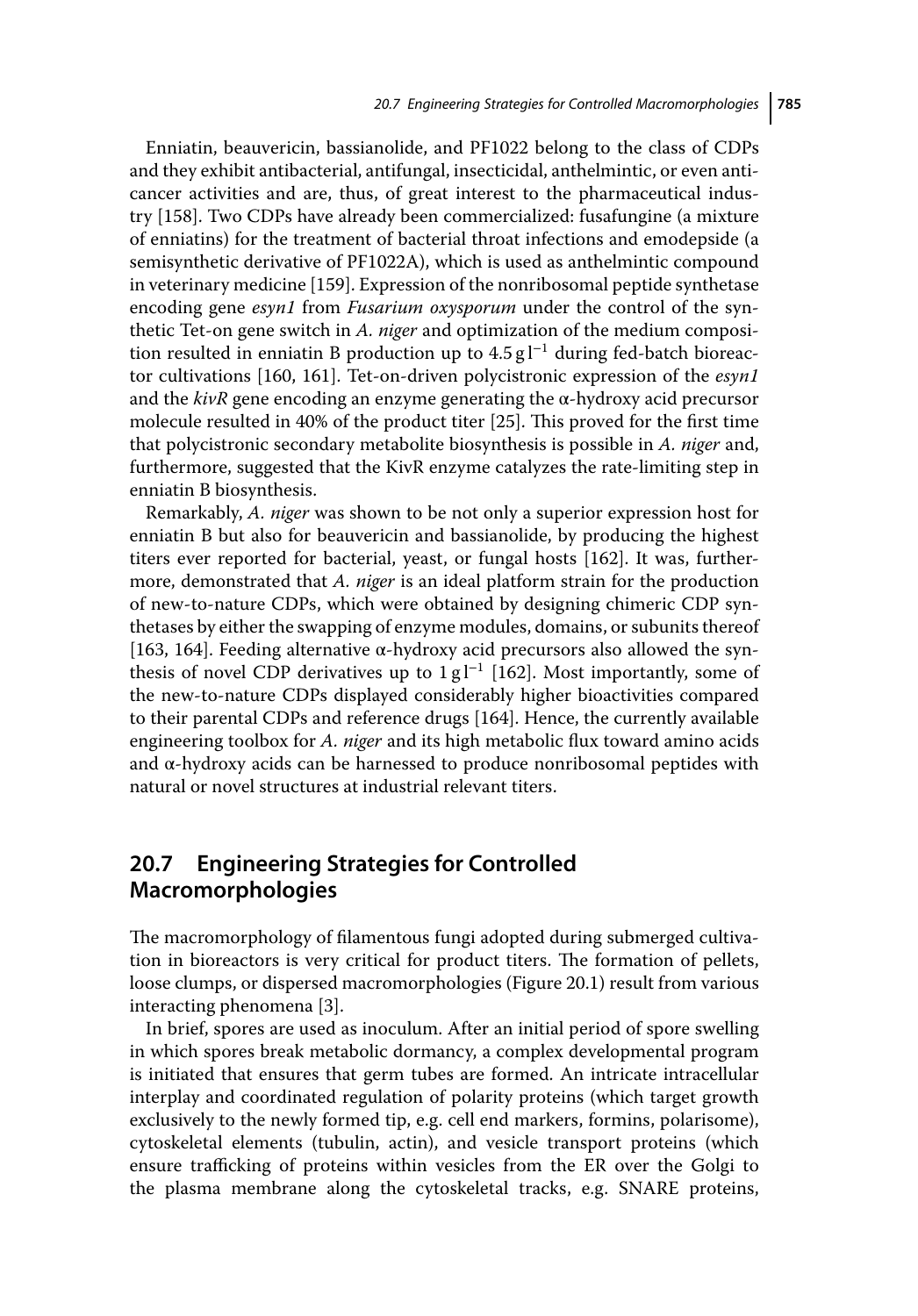GTPases, myosin) ensure that vesicles accumulate at the tip of the germ tubes, where they eventually fuse with the plasma membrane. This results in plasma membrane extension, which causes the germ tube to elongate and form long, thread-like cells termed hyphae. Part of the vesicular cargo is devoted to cell wall synthesizing proteins, which remain embedded in the plasma membrane and secure the biosynthesis of chitin and glucans. Another part is released into the external environment and is mainly composed of hydrolytic enzymes, whose function is to degrade organic matter, i.e. amylases, cellulases, proteases, and lipases, to name but a few. As growth continues, hyphae start to form cross-walls (called septa) and branches and, eventually, a mycelium is formed. Hence, it is thought that strains with more hyphal tips might have the theoretical potential to secrete more proteins as more exit routes are available.

From a cell biological perspective, this is an oversimplified view of what is known so far (an estimated number of 2000 proteins are thought to participate in hyphal growth and development in *Aspergillus* [165]) and the reader may consult the following reviews for further reading [166–168]. The cell biological knowledge generated so far inspired several targeted strain optimization efforts. It was shown, for example, that the downregulation of chitin synthase genes in *A. niger* and *P. chrysogenum* elevated citric acid (40%) or penicillin titers (40%), respectively [169, 170]. In another study, cell cycle genes were upregulated in *A. oryzae* and increased malate titers by about 50%. Furthermore, a hyperbranching *A. niger* strain was generated that accumulated the same biomass during cultivation while it was hyperbranching compared to the wild-type [171]. This hyperbranching strain was then further genetically engineered to overexpress glucoamylase. By putting transcriptional control of the *glaA* gene under the metabolism-independent Tet-on gene switch, 400% higher secretion of the glucoamylase was achieved [172]. Smaller pellets and smaller dispersed mycelia were observed in all four cases when compared to the respective progenitor strains.

From a process engineering perspective, it is known that the first hours after spore inoculation will already be influential for the development of the final macromorphologies. This depends on the spore titer used, their ability to coagulate or not, the medium composition, the pH of the medium, and the agitation speed of the bioreactor. The frequency of hyphal branching is also decisive – the higher the branching frequency, the higher the tendency to form pellets. Notably, dispersed mycelia or loose clumps can also agglomerate during later stages of fermentation and form pellets, whereas pellets can fragment into smaller entities due to high shear forces. The mechanistic basis for the formation of pellets or dispersed mycelia is, thus, attributed to hyphal extension and branching rates, pellet fragmentation rates, and bioreactor parameters, which are now increasingly modeled [173–176].

Pelleted or dispersed macromorphologies have both advantages and disadvantages. Pellets are more resistant to shear stress and cause low viscosity of the liquid phase. However, transport of oxygen and substrate to the core area of larger pellets is limited by the hyphal network, which, in turn, may limit growth, viability, and, finally, product formation. By contrast, dispersed mycelia grow rapidly and are less limited regarding nutrient transport but cause a higher medium viscosity, thus, a lower volumetric gas-liquid mass transfer. Dispersed mycelia are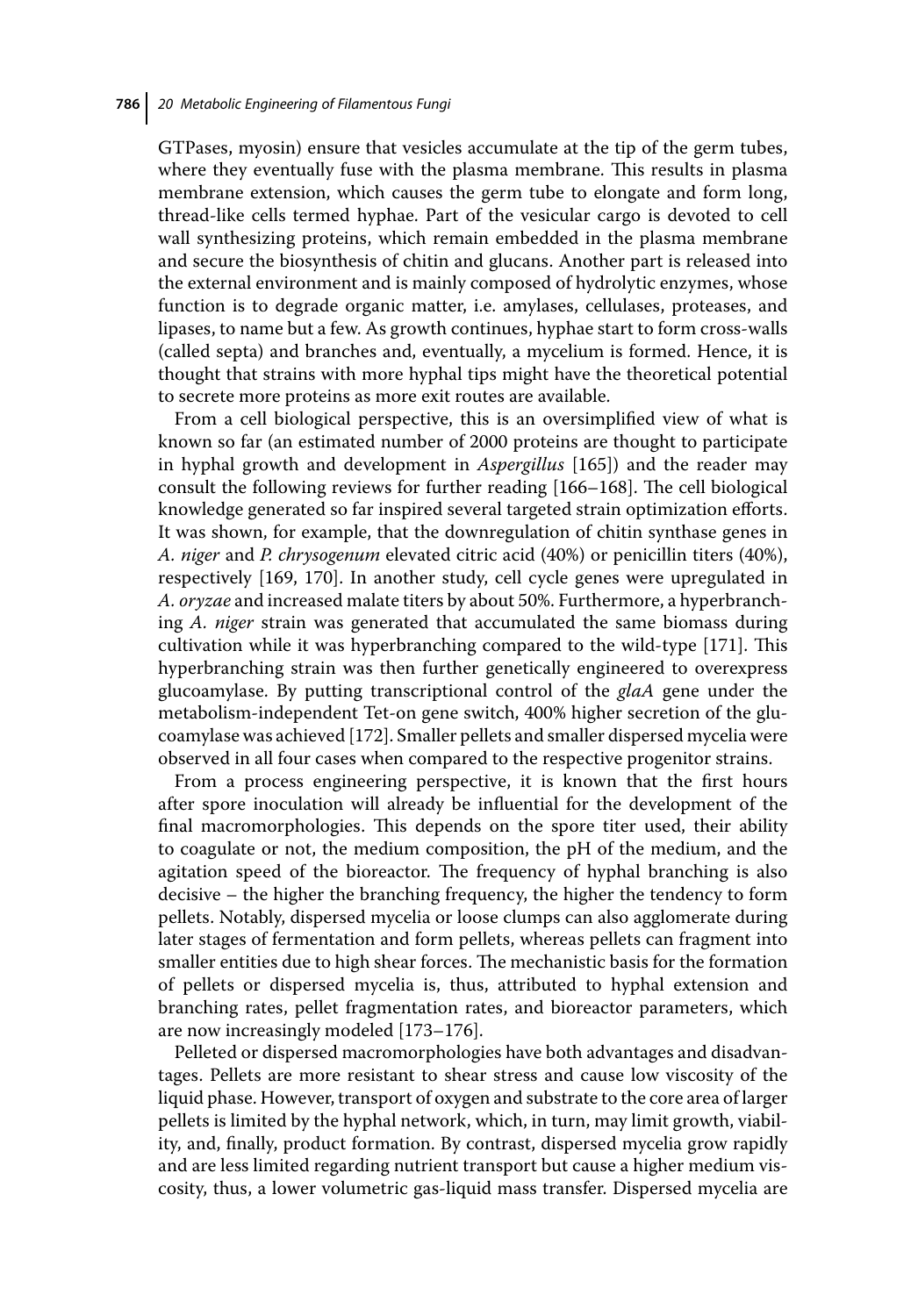also more susceptible to shear stress [3]. Importantly, a canonical view on how fungal macromorphologies are coupled with product formation is missing. On the one hand, this is due to the fact that many reports in the literature contradict each other [3, 115]. On the other hand, only a limited number of systematic attempts have been undertaken so far to (i) understand the genetic and metabolic network driving hyphal growth and the evolution of macromorphologies, (ii) to analyze at which levels the macromorphological structures interact with the bioreactor environment, and (iii) to measure to what extent these interactions feedback to the cells and activate or repress certain metabolic activities.

However, several tools have recently been implemented to measure and quantify macromorphological parameters under submerged cultivation conditions which are important prerequisites for future attempts to model and engineer fungal macromorphologies in an integrated manner. The MPD pipeline [177], for example, measures hundreds of macromorphological structures from microscopic images by quantitatively assessing filamentous fungal cultures, which usually consist of both dispersed and pelleted forms (Figure 20.4a). It, thus, gives a quantitative measurement of culture heterogeneity. Furthermore, it automatically generates key Euclidian parameters for individual fungal structures, such as projected area, circularity, aspect ratio, and surface roughness, and calculates the dimensionless morphology number *MN*, which varies between 0 (a one-dimensional line) and 1 (a perfect circle) [178].



**Figure 20.4** Image analysis tools to quantify fungal macromorphologies. (a) The MPD pipeline [177] uses microscopic raw images (left panel, the scale bar =  $500 \,\mu m$ ) to automatically assess pellets and disperse structures. Structures are depicted as outlines indexed with a unique number (red), enabling simple assessment of automated calls by the end user. Processed outlines of fungal structures passing default definitions of pelleted ( $\geq$ 500  $\mu$ m<sup>2</sup>) and dispersed (*<*500 μm<sup>2</sup> and ≥9 μm2) structures are shown. (b) A three-dimensional X-ray microcomputed tomography image of an A. niger pellet. Left panel: projection of a whole pellet, right panel: projection of a central slice with a depth of 25 μm. Source: Note that (a) has been reproduced from Cairns, et al. [177], CC BY 4.0. Images presented in (b) are courtesy of Heiko Briesen and Stefan Schmideder.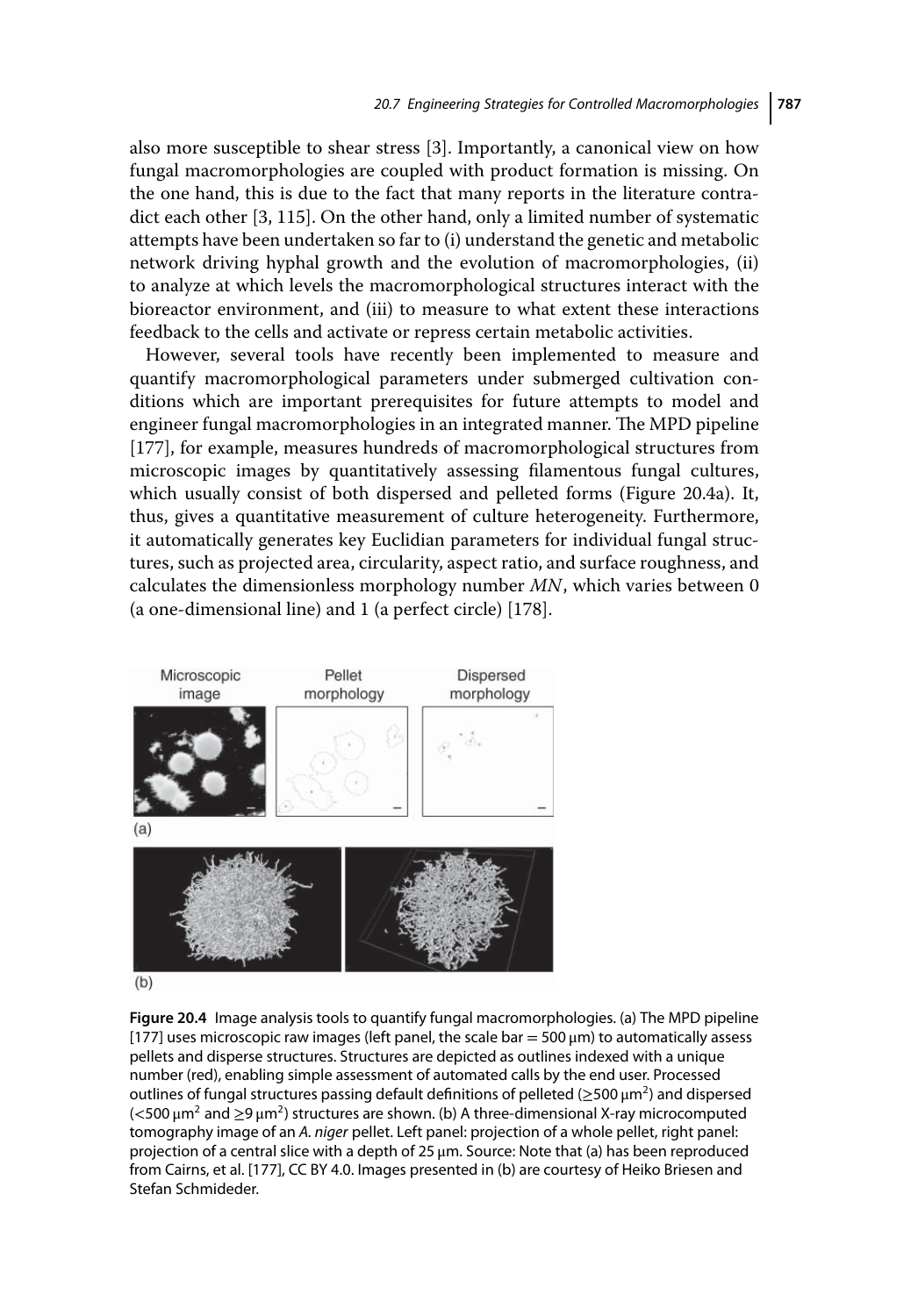An integrated approach implementing the gene coexpression network available for *A. niger* [58] (see Figure 20.1), CRISPR technology and the MPD pipeline has already identified a gene (*alpD*) whose tunable Tet-on-based gene expression caused a protein hypersecretion phenotype, which was correlated with increased dispersed mycelia, and both decreased pellet diameter and *MN* [177]. This is in good agreement with the available literature data for *A. niger*, which implies that a low *MN* value (i.e. a dispersed morphology) seems to correlate positively with protein production, whereas a high *MN* value (i.e. a pellet morphology) seems to correlate with citric acid production [3].

Most importantly, neither bright-field nor confocal laser-scanning or electron microscopy are able to analyze the 3D structure of pellets in a nondestructive way, making it difficult to analyze the growth in inner pellet regions and potential autolysis due to nutrient and oxygen limitation. This limitation has recently been overcome by successful application of X-ray microcomputed tomography (μCT) on freeze-dried pellets from *A. niger* and *P. chrysogenum* [179, 180]. This technique allows one to investigate the spatial distribution of hyphae within pellets (Figure 20.4b) and to measure effective diffusivity of oxygen or nutrients into, within and out of pellets [180]. It is now possible to calculate morphological properties, including hyphal length, number of tips, number of branches, hyphal growth unit, porosity, and hyphal average diameter directly from μCT data. Calculations are possible, for the first time, which quantify, for example, that a pellet of *A. niger* (*P. chrysogenum*) with a diameter of about 600 (1000) μm consists of a total hyphal length of about 1.4 m (2.9 m) and provides about 15 000 (20 000) tips [179]. The latter information is of great importance for protein production in filamentous fungi, because it is generally assumed that protein secretion occurs predominantly at the tip. However, recent reports also demonstrated that amylases colocalize at septal junctions in *A. niger* and *A. oryzae*, indicating that secretion may additionally occur at septa [181, 182]. In any case, it now becomes feasible to adjust the number of tips by genetic means and relate the macromorphological structures gained to the productivities measured. Both the MPD and the μCT pipeline, therefore, provide important tools toward future multiscale modeling which couples the evolution of macromorphological heterogeneities of filamentous microorganisms with oxygen supply and product formation.

### **20.8 Future of the Field**

A pioneering and pivotal role of filamentous fungi for biotechnology is undisputed. As cell factories, they dominate the organic acid and enzyme market, occupy a key position in the production of antibiotics and drugs, and adopt important niches as cell factories for food and beverages. Importantly, they emerge as cell factories for the production of composite materials and animal-free leather, the latter of which will probably become a disruptive technology. A chemist, James Currie, laid the foundation for fungal biotechnology. Now, a century later, biologists, chemists, bioengineers, process engineers, and material scientists collaborate to harness and merge cell biological data, multiomics data, synthetic biology tools, and bioprocess data and integrate these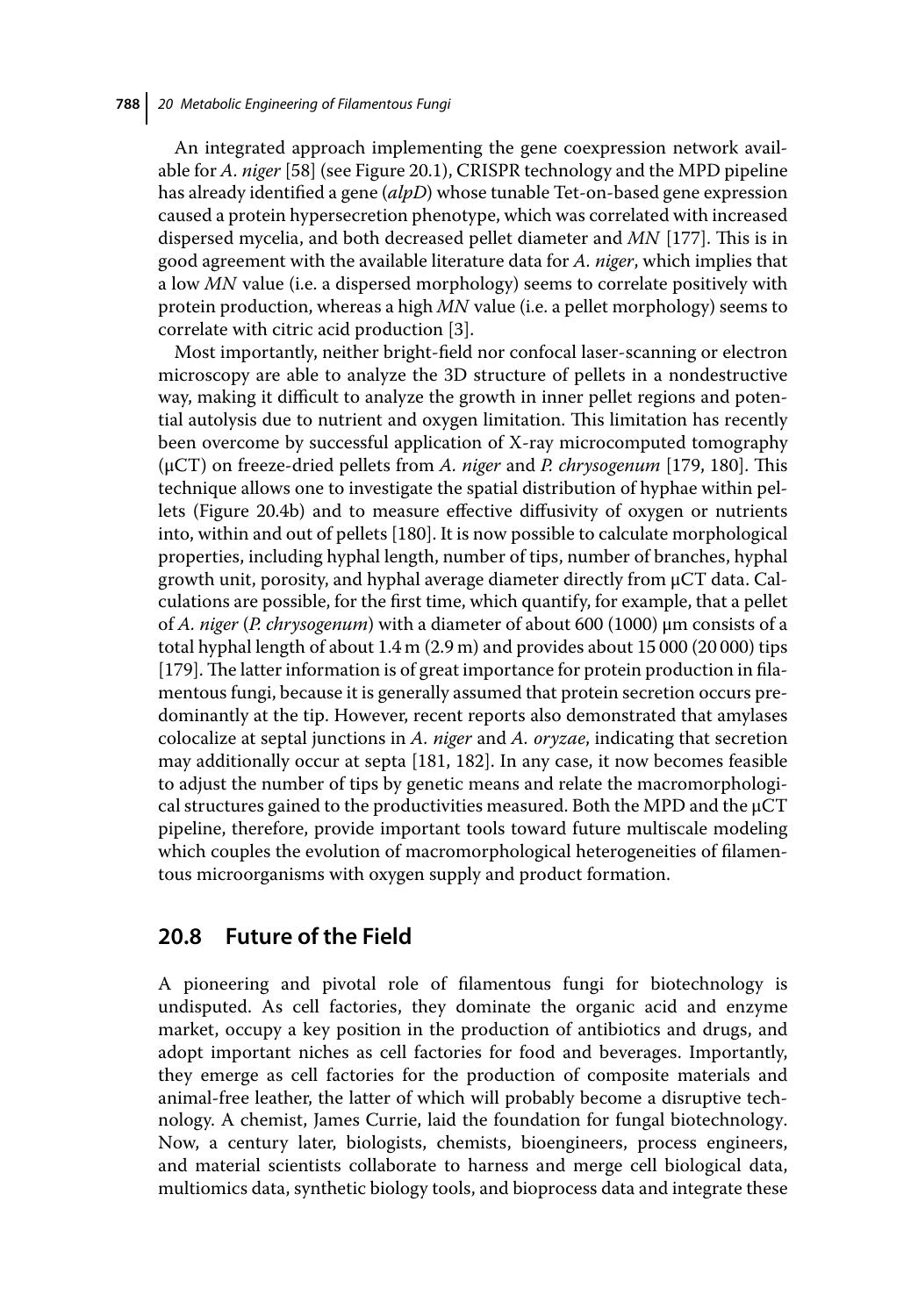synergistically to metabolically engineer filamentous fungi for new and better products produced in a sustainable way. Investigations are no longer painstaking, as was the practice at Currie's time, but benefit from the different perspectives, know-how, tools, and technologies of these disciplines and enable important breakthroughs. Current research trends are devoted to understanding and engineering fungal heterogeneities during submerged cultivation for improved product formation by minimizing nonproducing cells, the development of filamentous fungal genomes devoid of unwanted genes and gene clusters with the long-term perspectives to generate minimal genomes, the identification of new secondary metabolites by integrated bioinformatics, multiomics and high throughput screening pipelines and the development of controlled cocultivation devices from microfluidic to larger scale to identify and produce secondary metabolites hidden in the genomes of filamentous fungi [2, 3, 157, 183].

The physicist Niels Bohr (1885–1962) once said: "Prediction is very difficult, especially about the future." A more forward-looking and pragmatic attitude is credited to the economist Peter Drucker (1909–2005), who said: "The best way to predict your future is to create it." How can filamentous fungal cell factories and bioengineers working on their metabolic improvements shape our future in the next decades? Here are some potential scenarios.

The concept of a "one-size-fits-all" solution, i.e. the establishment of multipurpose cell factories, is within reach. *A. niger* has been shown to be an efficient producer of citric acid, gluconic acid, galactaric acid, vitamin C, nonribosomal peptide-based drugs, antibodies, and enzymes, some of which have been discussed in this chapter. As it grows very fast on waste biomass based on starch, cellulose, or proteins, it could provide a platform strain for diverting carbon from many wastes toward diverse chemical and consumer products. As it tolerates extreme cultivation conditions intolerable to most bacterial or yeast cell factories, for example, a broad spectrum of  $pH$  (2–10), temperature (10–50 °C), salinity (0–34%), and water activity (0.6–1) [97], it has the advantage of being a robust cell factory perfectly adapted to harsh industrial cultivation conditions. Remarkably, it can also withstand hostile conditions in outer space and is the most common fungal isolate of the International Space Station. When mankind is about to travel to new planets, *A. niger* could become an essential companion for the autonomous production of food, vitamins, renewable chemicals, enzymes, antibiotics, drugs and proper waste management during space travel. A very recent review has discussed for the first time the opportunities for fungal biotechnology in outer space [184].

A further scenario for new, better and smarter consumer products is based on a strong collaboration of biotechnologists with artists and designers. Fungi are champi(gn)ons; this has not only been recognized by scientists working on the application of filamentous fungi for 100 years but also by artists and designers who started to exploit filamentous fungi for the production of sustainable textiles, biomaterials, and leather for the last 10 years [185, 186]. Stronger mutual collaborations in the future will ensure that the scientific, art, and design communities will feed and sustain each other and enable "outside the box" thinking for new innovative breakthroughs. In the sense of Peter Drucker, this will create novel and unprecedented avenues for filamentous fungi as cell factories in years to come.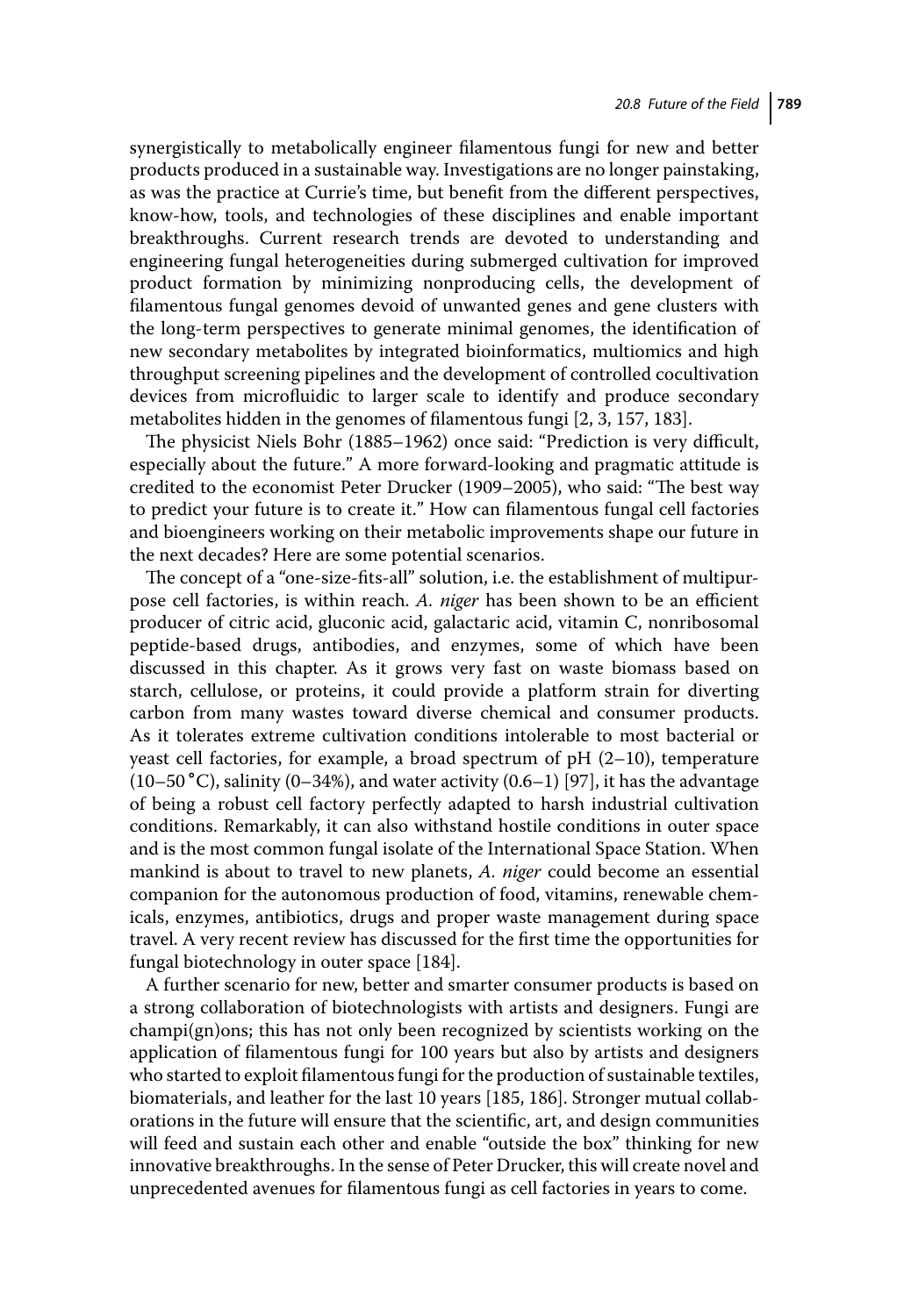### **References**

- **1** Currie, J.N. (1917). The citric acid fermentation of *Aspergillus niger*. *J. Biol. Chem.* 31: 15–37.
- **2** Cairns, T.C., Nai, C., and Meyer, V. (2018). How a fungus shapes biotechnology: 100 years of *Aspergillus niger* research. *Fungal Biol. Biotechnol.* 5: 13.
- **3** Cairns, T.C., Zheng, X., Zheng, P. et al. (2019). Moulding the mould: understanding and reprogramming filamentous fungal growth and morphogenesis for next generation cell factories. *Biotechnol. Biofuels* 12: 77.
- **4** Meyer, V., Andersen, M.R., Brakhage, A.A. et al. (2016). Current challenges of research on filamentous fungi in relation to human welfare and a sustainable bio-economy: a white paper. *Fungal Biol. Biotechnol.* 3: 6.
- **5** Meyer, V., Fiedler, M., Nitsche, B., and King, R. (2015). The cell factory *Aspergillus* enters the big data era: opportunities and challenges for optimising product formation. *Adv. Biochem. Eng. Biotechnol.* 149: 91–132.
- **6** Pel, H.J., de Winde, J.H., Archer, D.B. et al. (2007). Genome sequencing and analysis of the versatile cell factory *Aspergillus niger* CBS 513.88. *Nat. Biotechnol.* 25: 221–231.
- **7** Nødvig, C.S., Nielsen, J.B., Kogle, M.E., and Mortensen, U.H. (2015). A CRISPR-Cas9 system for genetic engineering of filamentous fungi. *PLoS One* 10 (7): e0133085.
- **8** Machida, M., Asai, K., Sano, M. et al. (2005). Genome sequencing and analysis of *Aspergillus oryzae*. *Nature* 438 (7071): 1157–1161.
- **9** Birren, B.W., Lander, E.S., Galagan, J.E. et al. (2005). Annotation of the *Aspergillus terreus* NIH2624 genome. Submitted (SEP-2005) to the EMBL/GenBank/DDBJ databases.
- **10** van den Berg, M.A., Albang, R., Albermann, K. et al. (2008). Genome sequencing and analysis of the filamentous fungus *Penicillium chrysogenum*. *Nat. Biotechnol.* 26 (10): 1161–1168.
- **11** Pohl, C., Kiel, J.A., Driessen, A.J. et al. (2016). CRISPR/Cas9 based genome editing of *Penicillium chrysogenum*. *ACS Synth. Biol.* 5 (7): 754–764.
- **12** Berka, R.M., Grigoriev, I.V., Otillar, R. et al. (2011). Comparative genomic analysis of the thermophilic biomass-degrading fungi *Myceliophthora thermophilia* and *Thielavia terrestris*. *Nat. Biotechnol.* 29 (10): 922–927.
- **13** Liu, Q., Gao, R., Li, J. et al. (2017). Development of a genome-editing CRISPR/Cas9 system in thermophilic fungal *Myceliophthora* species and its application to hyper-cellulase production strain engineering. *Biotechnol. Biofuels* 10: 1.
- **14** Martinez, D., Berka, R.M., Henrissat, B. et al. (2008). Genome sequencing and analysis of the biomass-degrading fungus *Trichoderma reesei* (syn. *Hypocrea jecorina*). *Nat. Biotechnol.* 26 (5): 553–560.
- **15** Liu, R., Chen, L., Jiang, Y. et al. (2015). Efficient genome editing in filamentous fungus *Trichoderma reesei* using the CRISPR/Cas9 system. *Cell Discov.* 12 (1): 15007.
- **16** Song, R., Zhai, Q., Sun, L. et al. (2019). CRISPR/Cas9 genome editing technology in filamentous fungi: progress and perspective. *Appl. Microbiol. Biotechnol.* 103 (17): 6919–6932.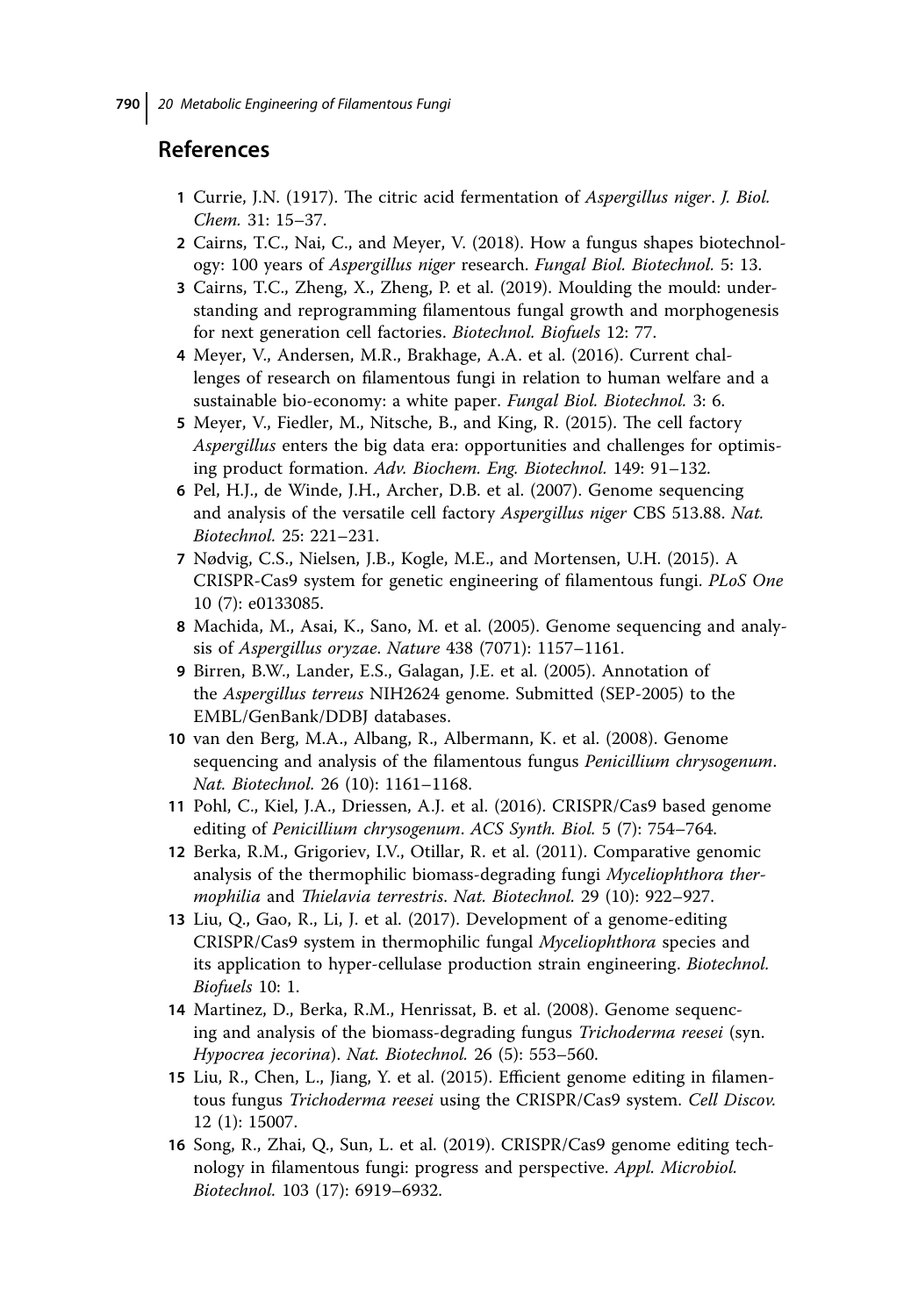- **17** Goffeau, A., Barrell, B.G., Bussey, H. et al. (1996). Life with 6000 genes. *Science* 274 (5287): 546, 563–567.
- **18** Blattner, F.R., Plunkett, G. 3rd, Bloch, C.A. et al. (1997). The complete genome sequence of *Escherichia coli* K-12. *Science* 277 (5331): 1453–1462.
- **19** Saccharomyces Genome Database. [https://www.yeastgenome.org/search?](https://www.yeastgenome.org/search?category=colleague&page=0) [category=colleague&page=0](https://www.yeastgenome.org/search?category=colleague&page=0) (accessed 24 September 2019).
- **20** Nature.<https://www.nature.com/subjects/metabolic-engineering> (accessed 24 September 2019).
- **21** Meyer, V. (2008). Genetic engineering of filamentous fungi progress, obstacles and future trends. *Biotechnol. Adv.* 26 (2): 177–185.
- **22** Kluge, J., Terfehr, D., and Kück, U. (2018). Inducible promoters and functional genomic approaches for the genetic engineering of filamentous fungi. *Appl. Microbiol. Biotechnol.* 102 (15): 6357–6372.
- **23** Carvalho, N.D., Arentshorst, M., Jin Kwon, M. et al. (2010). Expanding the ku70 toolbox for filamentous fungi: establishment of complementation vectors and recipient strains for advanced gene analyses. *Appl. Microbiol. Biotechnol.* 87 (4): 1463–1473.
- **24** Unkles, S.E., Valiante, V., Mattern, D.J., and Brakhage, A.A. (2014). Synthetic biology tools for bioprospecting of natural products in eukaryotes. *Chem. Biol.* 21 (4): 502–508.
- **25** Schuetze, T. and Meyer, V. (2017). Polycistronic gene expression in *Aspergillus niger*. *Microb. Cell Factories* 16 (1): 162.
- **26** Geib, E. and Brock, M. (2017). ATNT: an enhanced system for expression of polycistronic secondary metabolite gene clusters in *Aspergillus niger*. *Fungal Biol. Biotechnol.* 4: 13.
- **27** Mattern, D.J., Valiante, V., Horn, F. et al. (2017). Rewiring of the austinoid biosynthetic pathway in filamentous fungi. *ACS Chem. Biol.* 12 (12): 2927–2933.
- **28** Stajich, J.E., Harris, T., Brunk, B.P. et al. (2012). FungiDB: an integrated functional genomics database for fungi. *Nucleic Acids Res.* 40 (Database issue): D675–D681.
- **29** Basenko, E.Y., Pulman, J.A., Shanmugasundram, A. et al. (2018). FungiDB: an integrated bioinformatic resource for fungi and oomycetes. *J. Fungi (Basel)* 4 (1), pii: E39.
- **30** Grigoriev, I.V., Nikitin, R., Haridas, S. et al. (2014). MycoCosm portal: gearing up for 1000 fungal genomes. *Nucleic Acids Res.* 42 (Database issue): D699–D704.
- **31** Zerbino, D.R., Achuthan, P., Akanni, W. et al. (2018). Ensembl 2018. *Nucleic Acids Res.* 46 (D1): D754–D761.
- **32** Andersen, M.R., Salazar, M.P., Schaap, P.J. et al. (2011). Comparative genomics of citric-acid-producing *Aspergillus niger* ATCC 1015 versus enzyme-producing CBS 513.88. *Genome Res.* 21: 885–897.
- **33** Yin, C., Wang, B., He, P. et al. (2014). Genomic analysis of the aconidial and high-performance protein producer, industrially relevant *Aspergillus niger* SH2 strain. *Gene* 541: 107–114.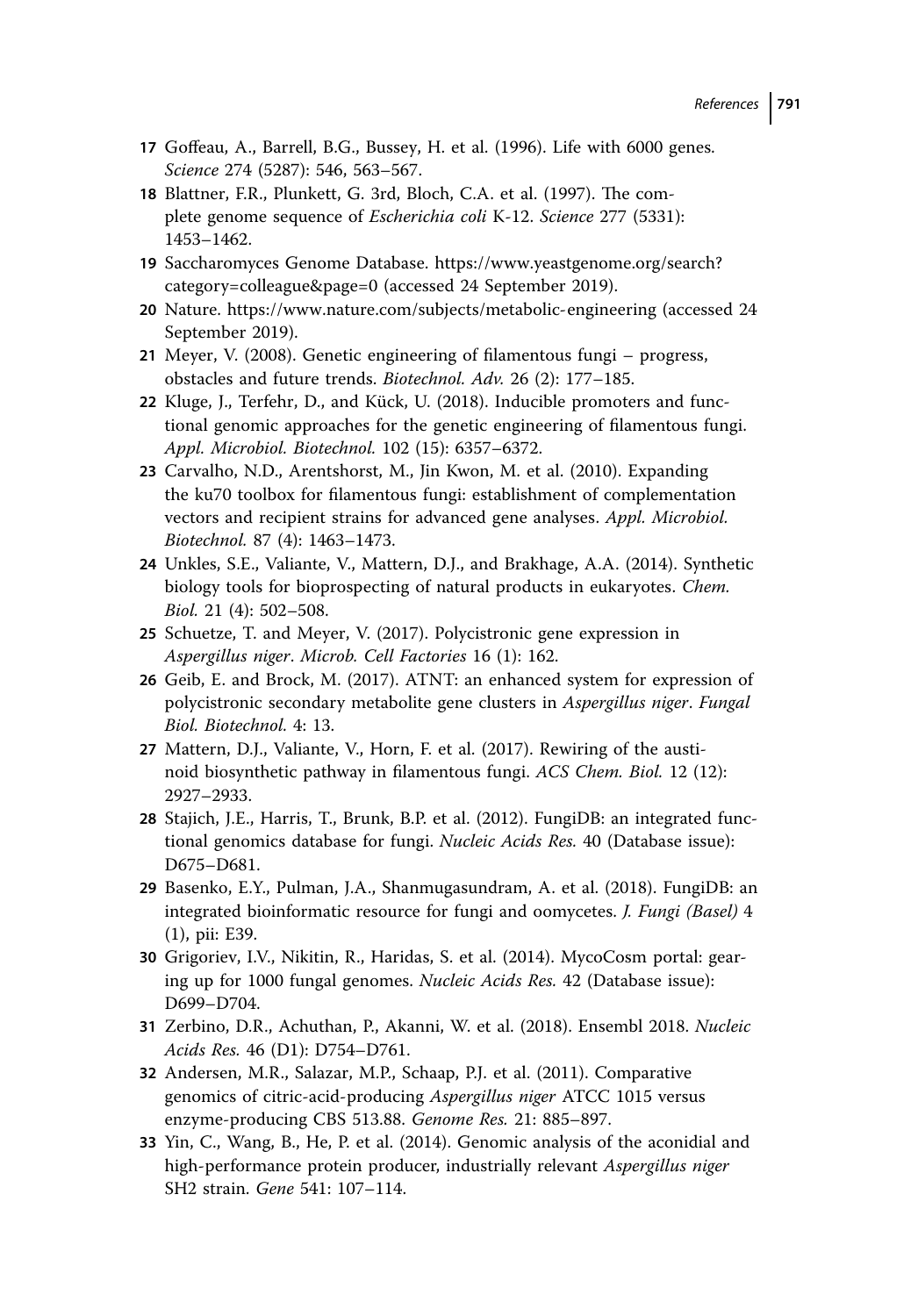- **34** Yin, X., Shin, H.D., Li, J. et al. (2017). Comparative genomics and transcriptome analysis of *Aspergillus niger* and metabolic engineering for citrate production. *Sci. Rep.* 27: 41040–41057.
- **35** Baker, S.E. (2006). *Aspergillus niger* genomics: past, present and into the future. *Med. Mycol.* 44 (Suppl. 1): 17–21.
- **36** Paul, S., Ludena, Y., Villena, G.K. et al. (2017). High-quality draft genome sequence of a biofilm forming lignocellulolytic *Aspergillus niger* strain ATCC 10864. *Stand. Genomic Sci.* 12: 37–45.
- **37** Gong, W., Cheng, Z., Zhang, H. et al. (2016). Draft genome sequence of *Aspergillus niger* strain An76. *Genome Announc.* 4: e01700–e01715.
- **38** Vesth, T.C., Nybo, J.L., Theobald, S. et al. (2018). Investigation of inter- and intraspecies variation through genome sequencing of *Aspergillus section Nigri*. *Nat. Genet.* 50: 1688–1695.
- **39** Kwon, M.J., Schütze, T., Spohner, S. et al. Practical guidance for the implementation of the CRISPR genome editing tool in filamentous fungi. *Fungal. Biol. Biotechnol.* 6: 15.
- **40** Kuivanen, J., Korja, V., Holmström, S., and Richard, P. (2019). Development of microtiter plate scale CRISP/Cas9 transformation method for *Aspergillus niger* based on in vitro assembled ribonucleoprotein complexes. *Fungal Biol. Biotechnol.* 6: 3.
- **41** Cissé, O.H. and Stajich, J.E. (2019). FGMP: assessing fungal genome completeness. *BMC Informatics* 20 (1): 184.
- **42** Baltrus, D.A., Cuomo, C.A., Dennehy, J.J. et al. (2019). Future-proofing your *Microbiology Resource Announcements* genome assembly for reproducibility and clarity. *Microbiol. Resour. Announc.* 8 (36) [https://doi.org/10.1128/MRA](https://doi.org/10.1128/MRA.00954-19) [.00954-19.](https://doi.org/10.1128/MRA.00954-19)
- **43** Aguilar-Pontes, M.V., Brandl, J., McDonnell, E. et al. (2018). The gold-standard genome of *Aspergillus niger* NRRL 3 enables a detailed view of the diversity of sugar catabolism in fungi. *Stud. Mycol.* 91: 61–78.
- **44** Brandl, J., Aguilar-Pontes, M.V., Schäpe, P. et al. (2018). A community-driven reconstruction of the *Aspergillus niger* metabolic network. *Fungal Biol. Biotechnol.* 5: 16.
- **45** Pitkänen, E., Jouhten, P., Hou, J. et al. (2014). Comparative genome-scale reconstruction of gapless metabolic networks for present and ancestral species. *PLoS Comput. Biol.* 10 (2): e1003465.
- **46** Agren, R., Liu, L., Shoaie, S. et al. (2013). The RAVEN toolbox and its use for generating a genome-scale metabolic model for *Penicillium chrysogenum*. *PLoS Comput. Biol.* 9 (3): e1002980.
- **47** Brandl, J. and Andersen, M.R. (2015). Current state of genome-scale modeling in filamentous fungi. *Biotechnol. Lett.* 37 (6): 1131–1139.
- **48** Lu, H., Li, F., Sánchez, B.J. et al. (2019). A consensus *S. cerevisiae* metabolic model Yeast8 and its ecosystem for comprehensively probing cellular metabolism. *Nat. Commun.* 10 (1): 3586.
- **49** Lu, H., Cao, W., Ouyang, L. et al. (2017). Comprehensive reconstruction and in silico analysis of *Aspergillus niger* genome-scale metabolic network model that accounts for 1210 ORFs. *Biotechnol. Bioeng.* 114 (3): 685–695.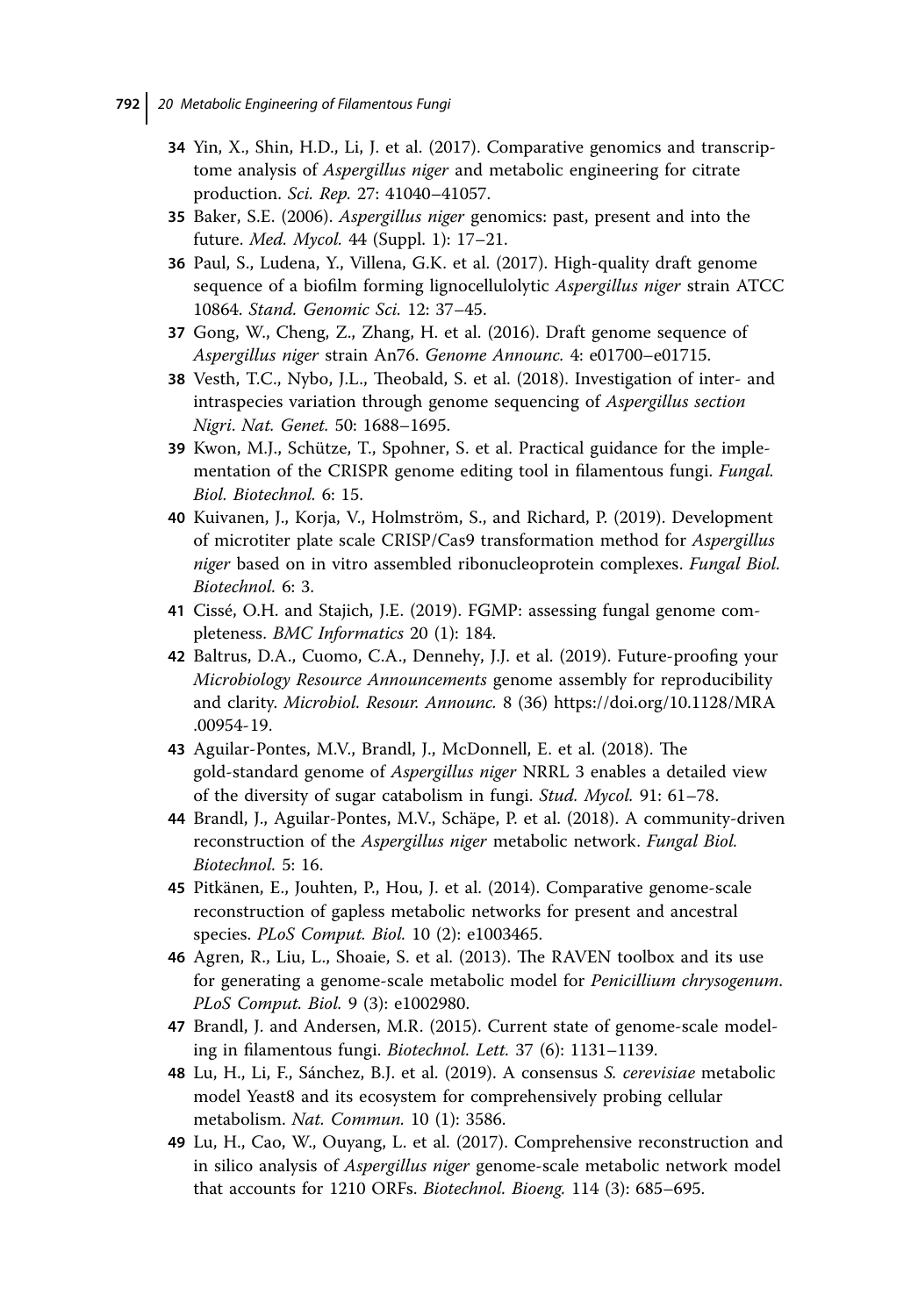- **50** Liu, T., Zou, W., Liu, L., and Chen, J. (2012). A constraint-based model of *Scheffersomyces stipitis* for improved ethanol production. *Biotechnol. Biofuels* 5 (1): 72.
- **51** Arvas, M., Pakula, T., Smit, B. et al. (2011). Correlation of gene expression and protein production rate – a system wide study. *BMC Genomics* 12: 616.
- **52** The RAVEN Toolbox2.<https://github.com/SysBioChalmers/RAVEN> (accessed 14 September 2019).
- **53** Castillo, S., Barth, D., Arvas, M. et al. (2016). Whole-genome metabolic model of *Trichoderma reesei* built by comparative reconstruction. *Biotechnol. Biofuels* 9: 252.
- **54** CoReCo.<https://github.com/esaskar/CoReCo> (accessed 24 September 2019).
- **55** BioModels. Castillo2016 whole-genome metabolic model of T. Reesei using CoReCo.<https://www.ebi.ac.uk/biomodels/MODEL1604280024> (accessed 24 September 2019).
- **56** Andersen, M.R. (2014). Elucidation of primary metabolic pathways in *Aspergillus* species: orphaned research in characterizing orphan genes. *Brief. Funct. Genomics* 13 (6): 451–455.
- **57** Cherry, J.M., Hong, E.L., Amundsen, C. et al. (2012). Saccharomyces Genome Database: the genomics resource of budding yeast. *Nucleic Acids Res.* 40 (Database issue): 700–705.
- **58** Schäpe, P., Kwon, M.J., Baumann, B. et al. (2019). Updating genome annotation for the microbial cell factory *Aspergillus niger* using gene co-expression networks. *Nucleic Acids Res.* 47 (2): 559–569.
- **59** Dutkowski, J., Kramer, M., Surma, M.A. et al. (2013). A gene ontology inferred from molecular networks. *Nat. Biotechnol.* 31 (1): 38–45.
- **60** Geneontology. GO enrichment analysis. [http://geneontology.org/docs/go](http://geneontology.org/docs/go-enrichment-analysis/)[enrichment-analysis/](http://geneontology.org/docs/go-enrichment-analysis/) (accessed 14 September 2019).
- **61** Spatafora, J.W., Aime, M.C., Grigoriev, I.V. et al. (2017). The fungal tree of life: from molecular systematics to genome-scale phylogenies. *Microbiol. Spectr.* 5 (5) [https://doi.org/10.1128/microbiolspec.FUNK-0053-2016.](https://doi.org/10.1128/microbiolspec.FUNK-0053-2016)
- **62** Bar-On, Y.M., Phillips, R., and Milo, R. (2018). The biomass distribution on Earth. *Proc. Natl. Acad. Sci. U. S. A.* 115 (25): 6506–6511.
- **63** Lombard, V., Golaconda Ramulu, H., Drula, E. et al. (2014). The carbohydrate-active enzymes database (CAZy) in 2013. *Nucleic Acids Res.* 42 (Database issue): D490–D495.
- **64** van den Brink, J. and de Vries, R.P. (2011). Fungal enzyme sets for plant polysaccharide degradation. *Appl. Microbiol. Biotechnol.* 91 (6): 1477–1492.
- **65** de Vries, R.P., Riley, R., Wiebenga, A. et al. (2017). Comparative genomics reveals high biological diversity and specific adaptations in the industrially and medically important fungal genus *Aspergillus*. *Genome Biol.* 18 (1): 28.
- **66** Benocci, T., Aguilar-Pontes, M.V., Zhou, M. et al. (2017). Regulators of plant biomass degradation in ascomycetous fungi. *Biotechnol. Biofuels* 10: 152.
- **67** Alazi, E. and Ram, A.F.J. (2018). Modulating transcriptional regulation of plant biomass degrading enzyme networks for rational design of industrial fungal strains. *Front. Bioeng. Biotechnol.* 25 (6): 133.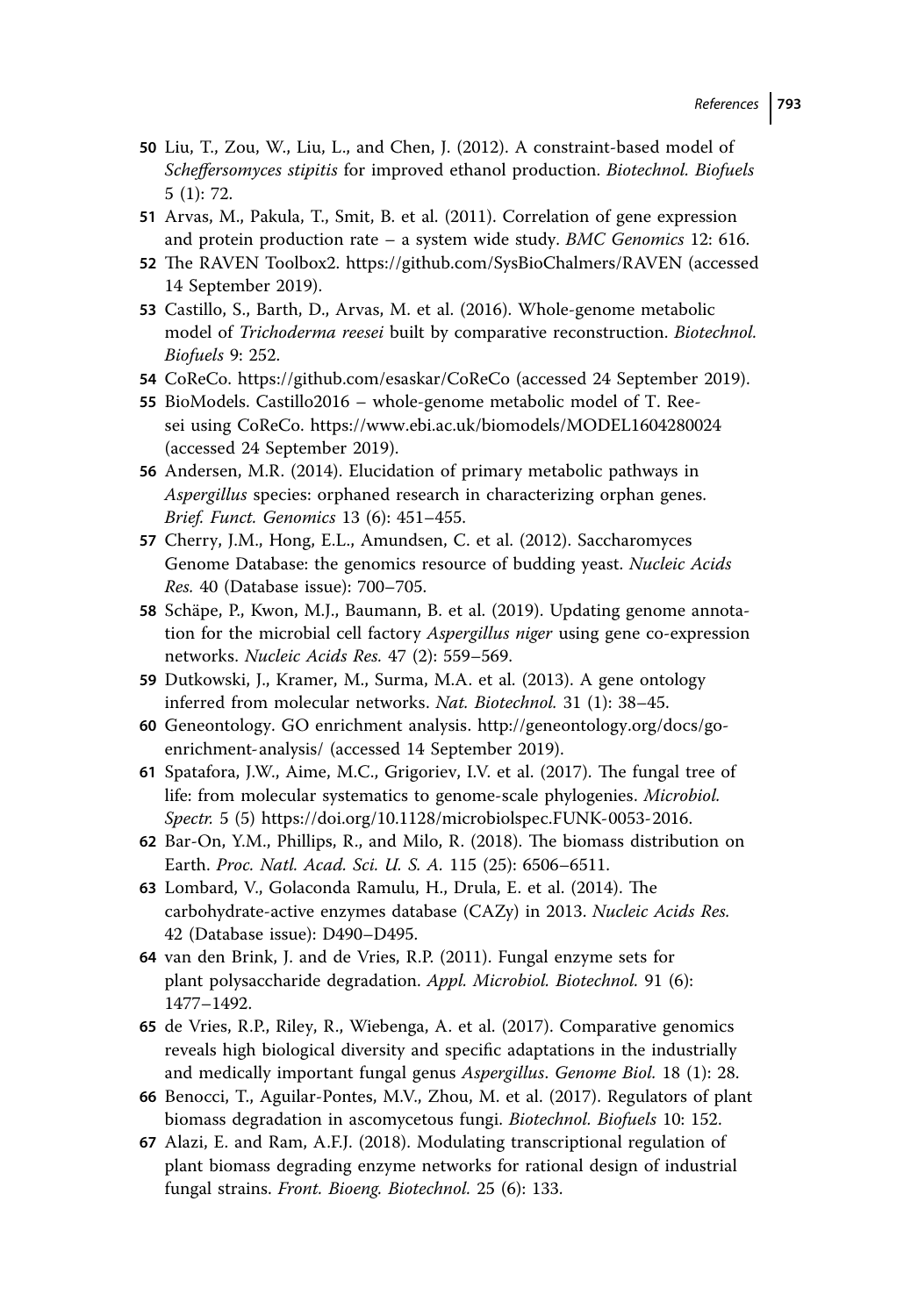- **68** Aro, N., Ilmén, M., Saloheimo, A., and Penttilä, M. (2003). ACEI of *Trichoderma reesei* is a repressor of cellulase and xylanase expression. *Appl. Environ. Microbiol.* 69 (1): 56–65.
- **69** Cao, Y., Zheng, F., Wang, L. et al. (2017). Rce1, a novel transcriptional repressor, regulates cellulase gene expression by antagonizing the transactivator Xyr1 in *Trichoderma reesei*. *Mol. Microbiol.* 105 (1): 65–83.
- **70** vanKuyk, P.A., Benen, J.A., Wösten, H.A. et al. (2012). A broader role for AmyR in *Aspergillus niger*: regulation of the utilisation of *p*-glucose or d-galactose containing oligo- and polysaccharides. *Appl. Microbiol. Biotechnol.* 93 (1): 285–293.
- **71** Ogawa, M., Kobayashi, T., and Koyama, Y. (2013). ManR, a transcriptional regulator of the β-mannan utilization system, controls the cellulose utilization system in *Aspergillus oryzae*. *Biosci. Biotechnol. Biochem.* 77 (2): 426–429.
- **72** Derntl, C., Gudynaite-Savitch, L., Calixte, S. et al. (2013). Mutation of the Xylanase regulator 1 causes a glucose blind hydrolase expressing phenotype in industrially used *Trichoderma* strains. *Biotechnol. Biofuels* 6 (1): 62.
- **73** Wang, J., Wu, Y., Gong, Y. et al. (2015). Enhancing xylanase production in the thermophilic fungus *Myceliophthora thermophila* by homologous overexpression of Mtxyr1. *J. Ind. Microbiol. Biotechnol.* 42 (9): 1233–1241.
- **74** Zhang, X., Li, Y., Zhao, X., and Bai, F. (2017). Constitutive cellulase production from glucose using the recombinant *Trichoderma reesei* strain overexpressing an artificial transcription activator. *Bioresour. Technol.* 223: 317–322.
- **75** Häkkinen, M., Valkonen, M.J., Westerholm-Parvinen, A. et al. (2014). Screening of candidate regulators for cellulase and hemicellulase production in *Trichoderma reesei* and identification of a factor essential for cellulase production. *Biotechnol. Biofuels* 7 (1): 14.
- **76** Seiboth, B., Karimi, R.A., Phatale, P.A. et al. (2012). The putative protein methyltransferase LAE1 controls cellulase gene expression in *Trichoderma reesei*. *Mol. Microbiol.* 84 (6): 1150–1164.
- **77** Wakai, S., Nakashima, N., Ogino, C. et al. (2019). Modified expression of multi-cellulases in a filamentous fungus *Aspergillus oryzae*. *Bioresour. Technol.* 276: 146–153.
- **78** Schmoll, M. (2018). Regulation of plant cell wall degradation by light in *Trichoderma*. *Fungal Biol. Biotechnol.* 24 (5): 10.
- **79** Wang, Z., Wang, J., Li, N. et al. (2018). Light sensing by opsins and fungal ecology: NOP-1 modulates entry into sexual reproduction in response to environmental cues. *Mol. Ecol.* 27 (1): 216–232.
- **80** Dhillon, G., Brar, S.K., Verma, M., and Tyagi, R.D. (2010). Recent advances in citric acid bio-production and recovery. *Food Bioprocess Tech.* 4 (4): 505–529.
- **81** Singh, R., White, D., Demirel, Y. et al. (2018). Uncoupling fermentative synthesis of molecular hydrogen from biomass formation in *Thermotoga maritima*. *Appl. Environ. Microbiol.* 84 (17), pii: e00998-18.
- **82** Tong, Z., Zheng, X., Tong, Y. et al. (2019). Systems metabolic engineering for citric acid production by *Aspergillus niger* in the post-genomic era. *Microb. Cell Factories* 18 (1): 28.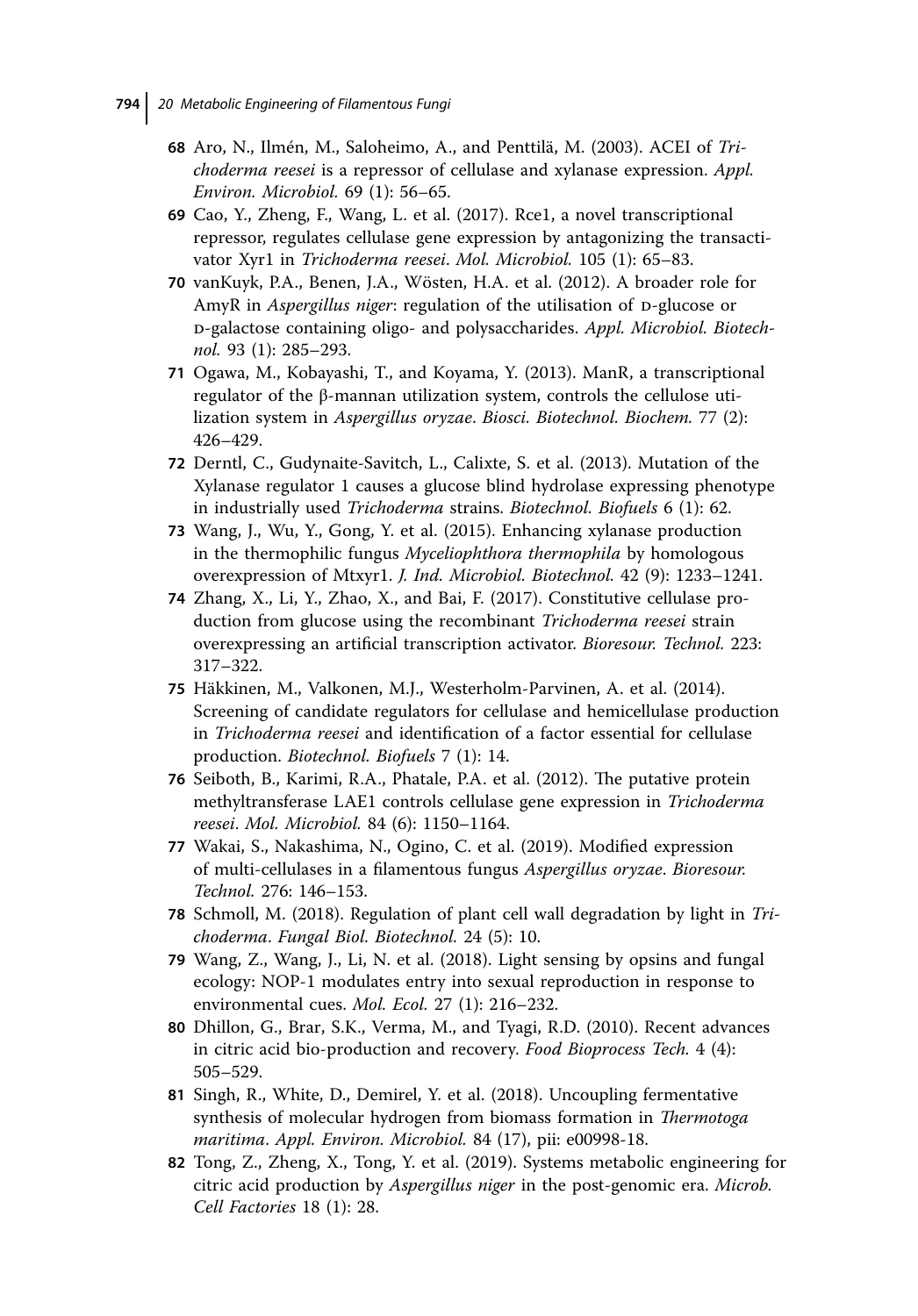- **83** Upton, D.J., McQueen-Mason, S.J., and Wood, A.J. (2017). An accurate description of *Aspergillus niger* organic acid batch fermentation through dynamic metabolic modelling. *Biotechnol. Biofuels* 10: 258.
- **84** Sloothaak, J., Odoni, D.I., de Graaff, L.H. et al. (2015). *Aspergillus niger* membrane-associated proteome analysis for the identification of glucose transporters. *Biotechnol. Biofuels* 17 (8): 150.
- **85** Sloothaak, J., Odoni, D.I., Martins Dos Santos, V.A. et al. (2016). Identification of a novel l-rhamnose uptake transporter in the filamentous fungus *Aspergillus niger*. *PLoS Genet.* 12 (12): e1006468.
- **86** Wang, L., Cao, Z., Hou, L. et al. (2016). The opposite roles of agdA and glaA on citric acid production in *Aspergillus niger*. *Appl. Microbiol. Biotechnol.* 100 (13): 5791–5803.
- **87** Hou, L., Liu, L., Zhang, H. et al. (2018). Functional analysis of the mitochondrial alternative oxidase gene (*aox1*) from *Aspergillus niger* CGMCC 10142 and its effects on citric acid production. *Appl. Microbiol. Biotechnol.* 102 (18): 7981–7995.
- **88** Steiger, M.G., Rassinger, A., Mattanovich, D., and Sauer, M. (2019). Engineering of the citrate exporter protein enables high citric acid production in *Aspergillus niger*. *Metab. Eng.* 52: 224–231.
- **89** Meyer, V., Wanka, F., van Gent, J. et al. (2011). Fungal gene expression on demand: an inducible, tunable, and metabolism-independent expression system for *Aspergillus niger*. *Appl. Environ. Microbiol.* 77 (9): 2975–2983.
- **90** Karaffa, L. and Kubicek, C.P. (2019). Citric acid and itaconic acid accumulation: variations of the same story? *Appl. Microbiol. Biotechnol.* 103 (7): 2889–2902.
- **91** Kuivanen, J., Wang, Y.J., and Richard, P. (2016). Engineering *Aspergillus niger* for galactaric acid production: elimination of galactaric acid catabolism by using RNA sequencing and CRISPR/Cas9. *Microb. Cell Factories* 15 (1): 210.
- **92** Steiger, M.G., Blumhoff, M.L., Mattanovich, D., and Sauer, M. (2013). Biochemistry of microbial itaconic acid production. *Front. Microbiol.* 4: 23.
- **93** Steiger, M.G., Punt, P.J., Ram, A.F.J. et al. (2016). Characterizing MttA as a mitochondrial cis-aconitic acid transporter by metabolic engineering. *Metab. Eng.* 35: 95–104.
- **94** Hossain, A.H., Ter Beek, A., and Punt, P.J. (2019). Itaconic acid degradation in *Aspergillus niger*: the role of unexpected bioconversion pathways. *Fungal Biol. Biotechnol.* 6: 1.
- **95** Kuivanen, J., Penttilä, M., and Richard, P. (2015). Metabolic engineering of the fungal D-galacturonate pathway for L-ascorbic acid production. *Microb. Cell Factories* 14: 2.
- **96** Finkelstein, D.B. (1987). Improvement of enzyme production in *Aspergillus*. *Antonie Van Leeuwenhoek* 53 (5): 349–352.
- **97** Fiedler, M.R.M., Nitsche, B.M., Wanka, F., and Meyer, V. (2013). *Aspergillus*: a cell factory with unlimited prospects. In: *Applications of Microbial Engineering* (eds. V.K. Gupta, M. Schmoll, M. Maki, et al.), 1–51. Boca Raton, FL: CRC Press.
- **98** Show, P.L., Oladele, K.O., Siew, Q.Y. et al. (2015). Overview of citric acid production from *Aspergillus niger*. *Front. Life Sci.* 8 (3): 271–283.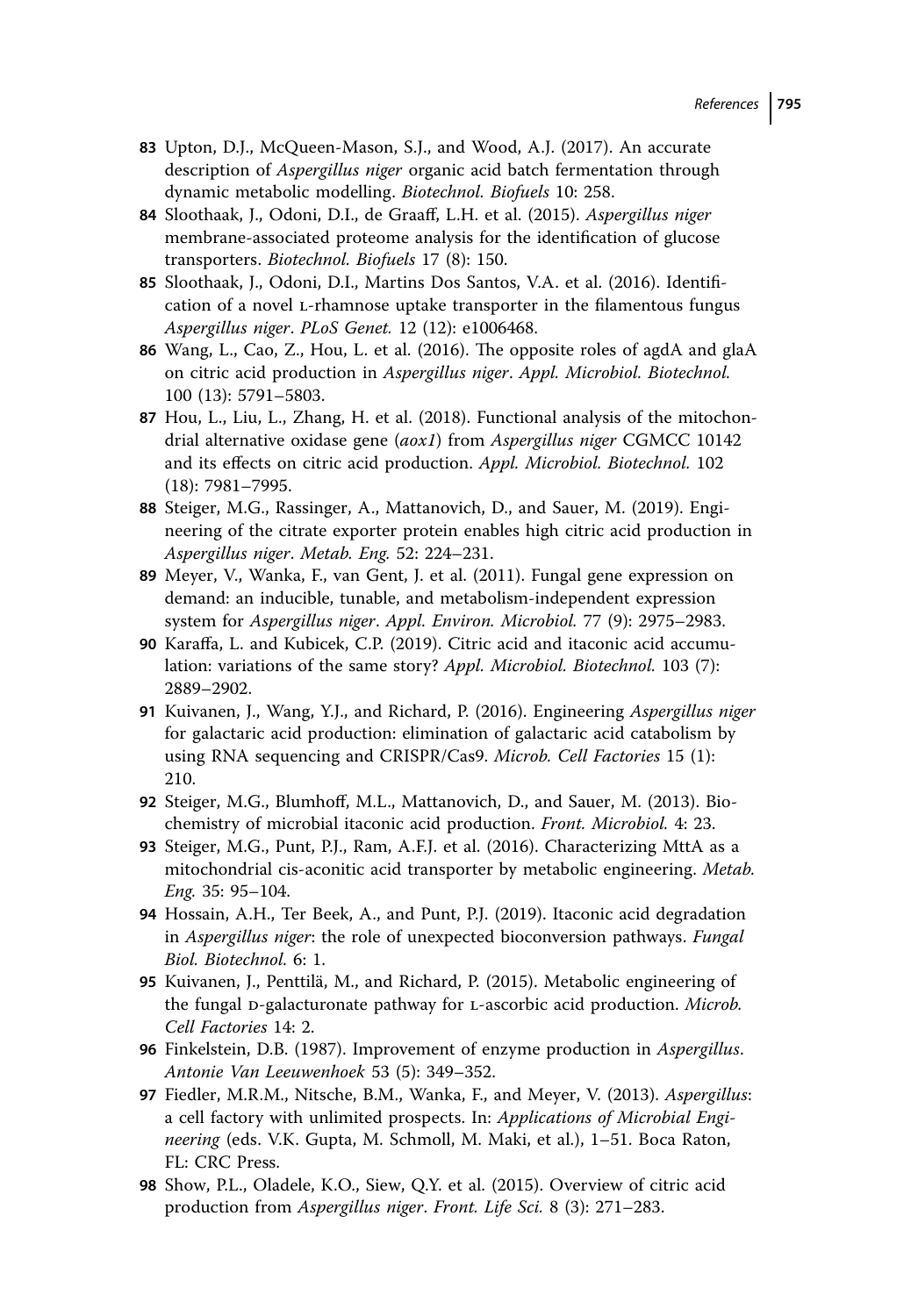- **99** Lu, H., Cao, W., Liu, X. et al. (2018). Multi-omics integrative analysis with genome-scale metabolic model simulation reveals global cellular adaptation of *Aspergillus niger* under industrial enzyme production condition. *Sci. Rep.* 8 (1): 14404.
- **100** Kwon, M.J., Jørgensen, T.R., Nitsche, B.M. et al. (2012). The transcriptomic fingerprint of glucoamylase over-expression in *Aspergillus niger*. *BMC Genomics* 13: 701.
- **101** Pakula, T.M., Laxell, M., Huuskonen, A. et al. (2003). The effects of drugs inhibiting protein secretion in the filamentous fungus *Trichoderma reesei*. Evidence for down-regulation of genes that encode secreted proteins in the stressed cells. *J. Biol. Chem.* 278 (45): 45011–45020.
- **102** Ichishima, E. (2012). *Unique Enzymes of Aspergillus fungi Used in Japanese Bioindustries*. Novinka: Nova Science.
- **103** Gomi, K. (2019). Regulatory mechanisms for amylolytic gene expression in the koji mold *Aspergillus oryzae*. *Biosci. Biotechnol. Biochem.* 83 (8): 1385–1401.
- **104** Oka, H., Kojima, T., Ihara, K. et al. (2019). Comprehensive investigation of the gene expression system regulated by an *Aspergillus oryzae* transcription factor XlnR using integrated mining of gSELEX-Seq and microarray data. *BMC Genomics* 20 (1): 16.
- **105** Leyden, J.J., Shergill, B., Micali, G. et al. (2011). Natural options for the management of hyperpigmentation. *J. Eur. Acad. Dermatol. Venereol.* 25 (10): 1140–1145.
- **106** Yamada, R., Yoshie, T., Wakai, S. et al. (2014). *Aspergillus oryzae*-based cell factory for direct kojic acid production from cellulose. *Microb. Cell Factories* 13: 71.
- **107** Hara, K.Y., Araki, M., Okai, N. et al. (2014). Development of bio-based fine chemical production through synthetic bioengineering. *Microb. Cell Factories* 13: 173.
- **108** Marui, J., Yamane, N., Ohashi-Kunihiro, S. et al. (2011). Kojic acid biosynthesis in *Aspergillus oryzae* is regulated by a Zn(II)(2)Cys(6) transcriptional activator and induced by kojic acid at the transcriptional level. *J. Biosci. Bioeng.* 112 (1): 40–43.
- **109** Dai, Z., Zhou, H., Zhang, S. et al. (2018). Current advance in biological production of malic acid using wild type and metabolic engineered strains. *Bioresour. Technol.* 258: 345–353.
- **110** Liu, J., Li, J., Shin, H.D. et al. (2017). Biological production of l-malate: recent advances and future prospects. *World J. Microbiol. Biotechnol.* 34 (1): 6.
- **111** Liu, J., Li, J., Liu, Y. et al. (2018). Synergistic rewiring of carbon metabolism and redox metabolism in cytoplasm and mitochondria of *Aspergillus oryzae* for increased l-malate production. *ACS Synth. Biol.* 7 (9): 2139–2147.
- **112** Teleky, B.E. and Vodnar, D.C. (2019). Biomass-derived production of itaconic acid as a building block in specialty polymers. *Polymers (Basel)* 11 (6), pii: E1035.
- **113** Junod, S.W. (2007). Statins: a success story involving FDA, academia and industry. Food and Drug Administration. The article originally appeared in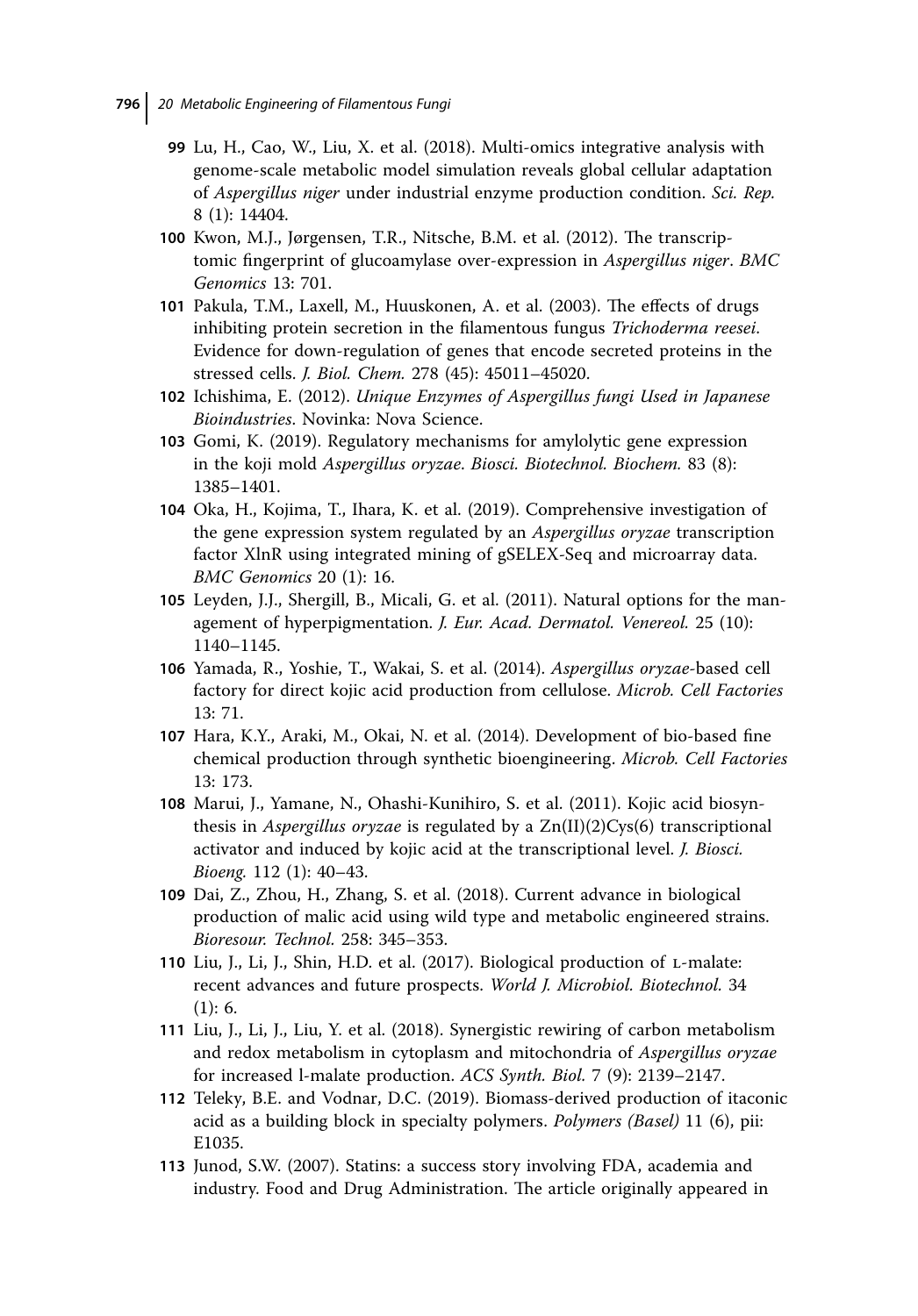the "History Corner" column of the March–April 2007 issue of *Update* magazine.<https://www.fda.gov/media/110452/download> (accessed 25 September 2019).

- **114** Barrios-González, J. and Miranda, R.U. (2010). Biotechnological production and applications of statins. *Appl. Microbiol. Biotechnol.* 85 (4): 869–883.
- **115** Boruta, T. and Bizukojc, M. (2017). Production of lovastatin and itaconic acid by *Aspergillus terreus*: a comparative perspective. *World J. Microbiol. Biotechnol.* 33 (2): 34.
- **116** Liang, B., Huang, X., Teng, Y. et al. (2018). Enhanced single-step bioproduction of the simvastatin precursor monacolin J in an industrial strain of *Aspergillus terreus* by employing the evolved lovastatin hydrolase. *Biotechnol. J.* 13 (6): e1800094.
- **117** Huang, X., Tang, S., Zheng, L. et al. (2019). Construction of an efficient and robust *Aspergillus terreus* cell factory for monacolin J production. *ACS Synth. Biol.* 8 (4): 818–825.
- **118** van den Berg, M.A. (2011). Impact of the *Penicillium chrysogenum* genome on industrial production of metabolites. *Appl. Microbiol. Biotechnol.* 92 (1):  $45 - 53.$
- **119** Salo, O.V., Ries, M., Medema, M.H. et al. (2015). Genomic mutational analysis of the impact of the classical strain improvement program on β-lactam producing *Penicillium chrysogenum*. *BMC Genomics* 16: 937.
- **120** Ikeda, M. (2017). Lysine fermentation: history and genome breeding. *Adv. Biochem. Eng. Biotechnol.* 159: 73–102.
- **121** Gomez-Escribano, J.P. and Bibb, M.J. (2011). Engineering *Streptomyces coelicolor* for heterologous expression of secondary metabolite gene clusters. *Microb. Biotechnol.* 4 (2): 207–215.
- **122** McLean, K.J., Hans, M., Meijrink, B. et al. (2015). Single-step fermentative production of the cholesterol-lowering drug pravastatin via reprogramming of *Penicillium chrysogenum*. *Proc. Natl. Acad. Sci. U. S. A.* 112 (9): 2847–2852.
- **123** Schachter, M. (2005). Chemical, pharmacokinetic and pharmacodynamic properties of statins: an update. *Fundam. Clin. Pharmacol.* 19 (1): 117–125.
- **124** Guzmán-Chávez, F., Zwahlen, R.D., Bovenberg, R.A.L., and Driessen, A.J.M. (2018). Engineering of the filamentous fungus *Penicillium chrysogenum* as a cell factory for natural products. *Front. Microbiol.* 9: 2768.
- **125** Cherry, J.R. and Fidantsef, A.L. (2003). Directed evolution of industrial enzymes: an update. *Curr. Opin. Biotechnol.* 14 (4): 438–443.
- **126** Burdette, L.A., Leach, S.A., Wong, H.T., and Tullman-Ercek, D. (2018). Developing Gram-negative bacteria for the secretion of heterologous proteins. *Microb. Cell Factories* 17 (1): 196.
- **127** Hou, J., Tyo, K.E., Liu, Z. et al. (2012). Metabolic engineering of recombinant protein secretion by *Saccharomyces cerevisiae*. *FEMS Yeast Res.* 12 (5): 491–510.
- **128** Zhou, Y., Raju, R., Alves, C., and Gilbert, A. (2018). Debottlenecking protein secretion and reducing protein aggregation in the cellular host. *Curr. Opin. Biotechnol.* 53: 151–157.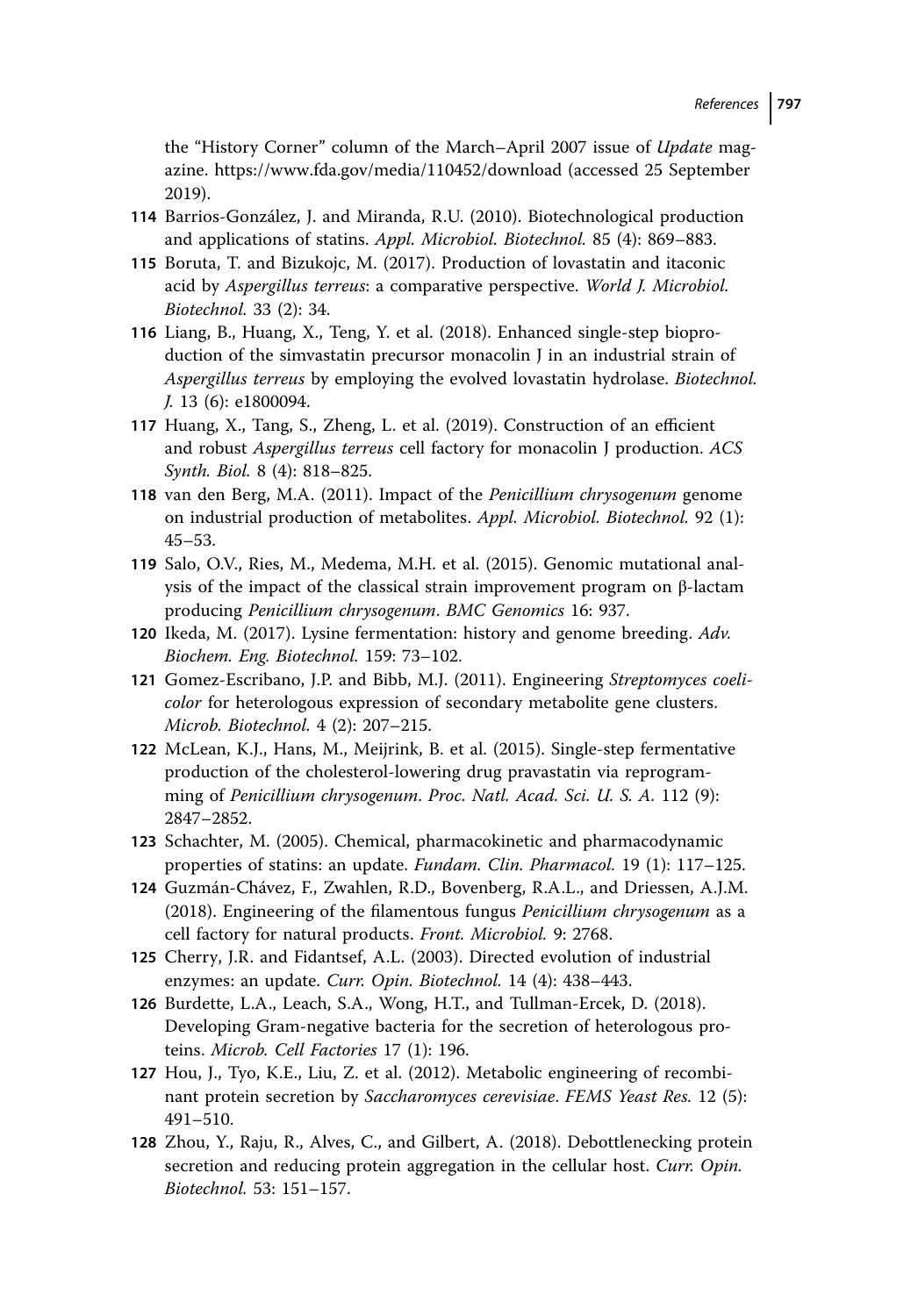- **129** Blumer-Schuette, S.E., Brown, S.D., Sander, K.B. et al. (2014). Thermophilic lignocellulose deconstruction. *FEMS Microbiol. Rev.* 38 (3): 393–448.
- **130** Smith, M.A., Bedbrook, C.N., Wu, T., and Arnold, F.H. (2013). *Hypocrea jecorina* cellobiohydrolase I stabilizing mutations identified using noncontiguous recombination. *ACS Synth. Biol.* 2 (12): 690–696.
- **131** Johansen, K.S. (2016). Lytic polysaccharide monooxygenases: the microbial power tool for lignocellulose degradation. *Trends Plant Sci.* 21 (11): 926–936.
- **132** Sun, F.F., Hong, J., Hu, J. et al. (2015). Accessory enzymes influence cellulase hydrolysis of the model substrate and the realistic lignocellulosic biomass. *Enzym. Microb. Technol.* 79-80: 42–48.
- **<sup>133</sup>** Novozymes Bioenergy. Cellulosic ethanol. Novozymes Cellic® CTec3 – Secure your plant's lowest total cost. [https://s3.amazonaws.com/](https://s3.amazonaws.com/zanran_storage/bioenergy.novozymes.com/ContentPages/2546502386.pdf) [zanran\\_storage/bioenergy.novozymes.com/ContentPages/2546502386.pdf](https://s3.amazonaws.com/zanran_storage/bioenergy.novozymes.com/ContentPages/2546502386.pdf) (accessed 25 September 2019).
- **134** Zhang, R., Liu, Y., Zhang, Y. et al. (2019). Identification of a thermostable fungal lytic polysaccharide monooxygenase and evaluation of its effect on lignocellulosic degradation. *Appl. Microbiol. Biotechnol.* 103 (14): 5739–5750.
- **135** Paasikallio, T., Huuskonen, A., and Wiebe, M.G. (2017). Scaling up and scaling down the production of galactaric acid from pectin using *Trichoderma reesei*. *Microb. Cell Factories* 16 (1): 119.
- **136** Protzko, R.J., Latimer, L.N., Martinho, Z. et al. (2018). Engineering *Saccharomyces cerevisiae* for co-utilization of D-galacturonic acid and D-glucose from citrus peel waste. *Nat. Commun.* 9 (1): 5059.
- **137** Visser, H., Joosten, V., Punt, P.J. et al. (2011). Development of a mature fungal technology and production platform for industrial enzymes based on a *Myceliophthora thermophila* isolate, previously known as *Chrysosporium lucknowense* C1. *Ind. Biotechnol.* 7: 214–223.
- **138** Dyadic International Inc. CeluStar CL. [https://www.dyadic.com/dyadic](https://www.dyadic.com/dyadic-international-completes-fda-gras-notification-process-for-c1-derived-cellulase-enzyme/)[international-completes-fda-gras-notification-process-for-c1-derived](https://www.dyadic.com/dyadic-international-completes-fda-gras-notification-process-for-c1-derived-cellulase-enzyme/)[cellulase-enzyme/](https://www.dyadic.com/dyadic-international-completes-fda-gras-notification-process-for-c1-derived-cellulase-enzyme/) (accessed 25 September 2019).
- **139** Dyadic International Inc. C1 expression system. [https://www.dyadic.com/c1](https://www.dyadic.com/c1-technology/c1-expression-system/) [technology/c1-expression-system/](https://www.dyadic.com/c1-technology/c1-expression-system/) (accessed 25 September 2019).
- 140 Ilica, R.A., Kloetzer, L., Galaction, A.I., and Cașcaval, D. (2019). Fumaric acid: production and separation. *Biotechnol. Lett.* 41 (1): 47–57.
- **141** Naude, A. and Nicol, W. (2018). Improved continuous fumaric acid production with immobilised *Rhizopus oryzae* by implementation of a revised nitrogen control strategy. *New Biotechnol.* 44: 13–22.
- **142** Zhou, Z., Du, G., Hua, Z. et al. (2011). Optimization of fumaric acid production by *Rhizopus delemar* based on the morphology formation. *Bioresour. Technol.* 102 (20): 9345–9349.
- **143** Song, C.W., Kim, D.I., Choi, S. et al. (2013). Metabolic engineering of *Escherichia coli* for the production of fumaric acid. *Biotechnol. Bioeng.* 110 (7): 2025–2034.
- **144** Li, N., Zhang, B., Wang, Z. et al. (2014). Engineering *Escherichia coli* for fumaric acid production from glycerol. *Bioresour. Technol.* 174: 81–87.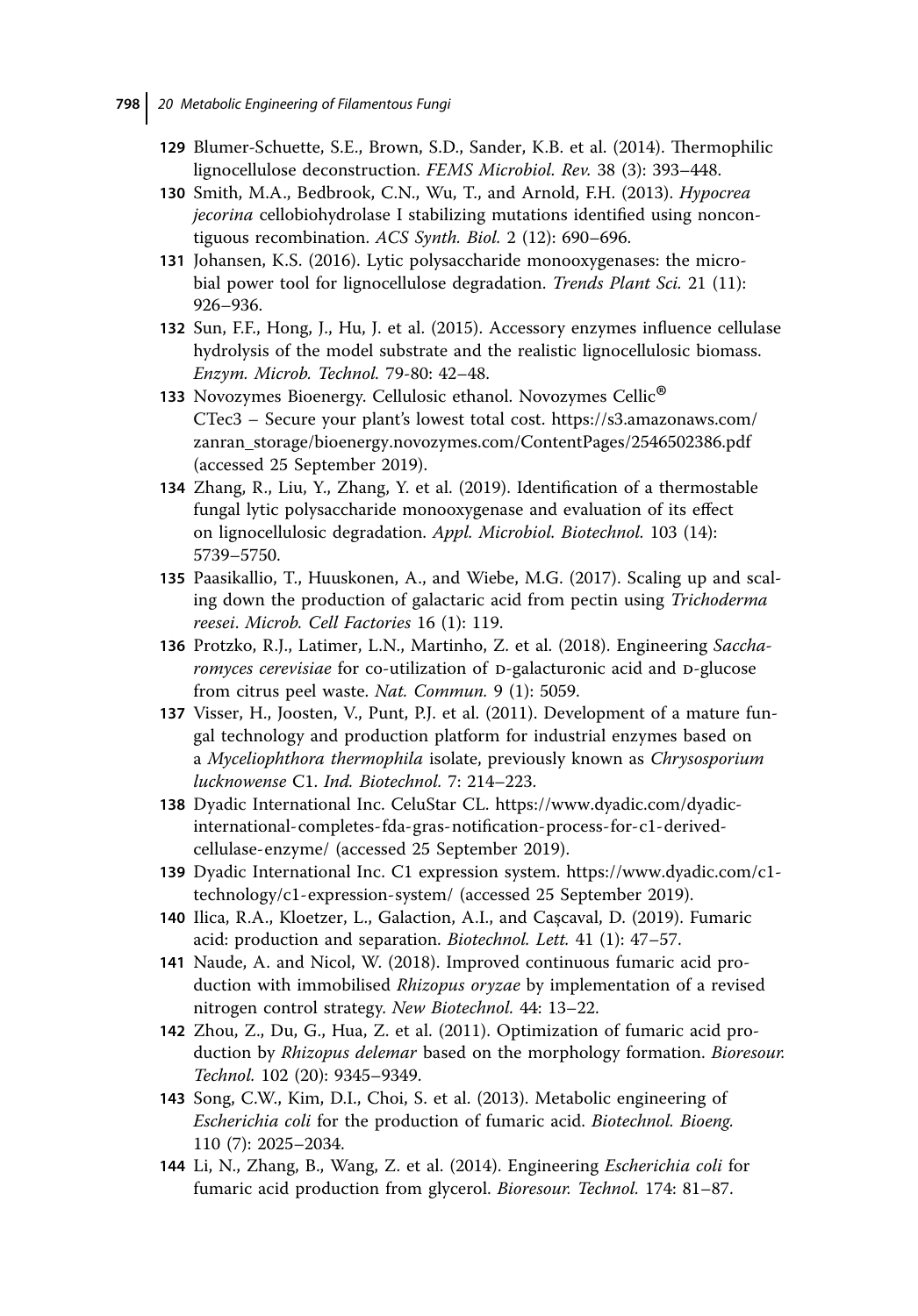- **145** Xu, G., Chen, X., Liu, L., and Jiang, L. (2013). Fumaric acid production in *Saccharomyces cerevisiae* by simultaneous use of oxidative and reductive routes. *Bioresour. Technol.* 148: 91–96.
- **146** Chen, X., Zhu, P., and Liu, L. (2016). Modular optimization of multi-gene pathways for fumarate production. *Metab. Eng.* 33: 76–85.
- **147** Gu, S., Li, J., Chen, B. et al. (2018). Metabolic engineering of the thermophilic filamentous fungus *Myceliophthora thermophila* to produce fumaric acid. *Biotechnol Biofuels* 11: 323.
- **148** Li, J., Lin, L., Sun, T. et al. (2020). Direct production of commodity chemicals from lignocellulose using *Myceliophthora thermophila*. *Metab. Eng.* 61: 416–426.
- **149** Grand View Research (2019). Antibiotics market size, share & trends analysis report by action mechanism (protein, DNA, RNA, cell wall synthesis inhibitors), by drug class (penicillin, cephalosporins, fluoroquinolones), and segment forecasts, 2019–2026. [https://www.grandviewresearch.com/](https://www.grandviewresearch.com/industry-analysis/antibiotic-market) [industry-analysis/antibiotic-market](https://www.grandviewresearch.com/industry-analysis/antibiotic-market) (accessed 25 September 2019).
- **150** Laupacis, A., Keown, P.A., Ulan, R.A. et al. (1982). Cyclosporin A: a powerful immunosuppressant. *Can. Med. Assoc. J.* 126 (9): 1041–1046.
- **151** Sucher, A.J., Chahine, E.B., and Balcer, H.E. (2009). Echinocandins: the newest class of antifungals. *Ann. Pharmacother.* 43 (10): 1647–1657.
- **152** Drugbank. Griseofulvin.<https://www.drugbank.ca/drugs/DB00400> (accessed 25 September 2019).
- **153** Nguyen, T., Park, J.Y., Scudiere, J.R., and Montgomery, E. (2009). Mycophenolic acid (cellcept and myofortic) induced injury of the upper GI tract. *Am. J. Surg. Pathol.* 33 (9): 1355–1363.
- **<sup>154</sup>** Novartis (2018) Novartis announces EU approval of Gilenya® for children and adolescents with MS, making it the first and only oral disease-modifying treatment for these patients in Europe. [https://www.novartis.com/news/](https://www.novartis.com/news/media-releases/novartis-announces-eu-approval-gilenya-children-and-adolescents-ms-making-it-first-and-only-oral-disease-modifying-treatment-these-patients-europe) [media-releases/novartis-announces-eu-approval-gilenya-children-and](https://www.novartis.com/news/media-releases/novartis-announces-eu-approval-gilenya-children-and-adolescents-ms-making-it-first-and-only-oral-disease-modifying-treatment-these-patients-europe)[adolescents-ms-making-it-first-and-only-oral-disease-modifying-treatment](https://www.novartis.com/news/media-releases/novartis-announces-eu-approval-gilenya-children-and-adolescents-ms-making-it-first-and-only-oral-disease-modifying-treatment-these-patients-europe)[these-patients-europe](https://www.novartis.com/news/media-releases/novartis-announces-eu-approval-gilenya-children-and-adolescents-ms-making-it-first-and-only-oral-disease-modifying-treatment-these-patients-europe) (accessed 25 September 2019).
- **155** Keller, N.P. (2019). Fungal secondary metabolism: regulation, function and drug discovery. *Nat. Rev. Microbiol.* 17 (3): 167–180.
- **156** Hautbergue, T., Jamin, E.L., Debrauwer, L. et al. (2018). From genomics to metabolomics, moving toward an integrated strategy for the discovery of fungal secondary metabolites. *Nat. Prod. Rep.* 35 (2): 147–173.
- **157** Nai, C. and Meyer, V. (2018). From axenic to mixed cultures: technological advances accelerating a paradigm shift in microbiology. *Trends Microbiol.* 26 (6): 538–554.
- **158** Boecker, S., Zobel, S., Meyer, V., and Süssmuth, R.D. (2016). Rational biosynthetic approaches for the production of new-to-nature compounds in fungi. *Fungal Genet. Biol.* 89: 89–101.
- **159** Dang, T. and Süssmuth, R.D. (2017). Bioactive peptide natural products as lead structures for medicinal use. *Acc. Chem. Res.* 50 (7): 1566–1576.
- **160** Richter, L., Wanka, F., Boecker, S. et al. (2014). Engineering of *Aspergillus niger* for the production of secondary metabolites. *Fungal Biol. Biotechnol.* 1: 4.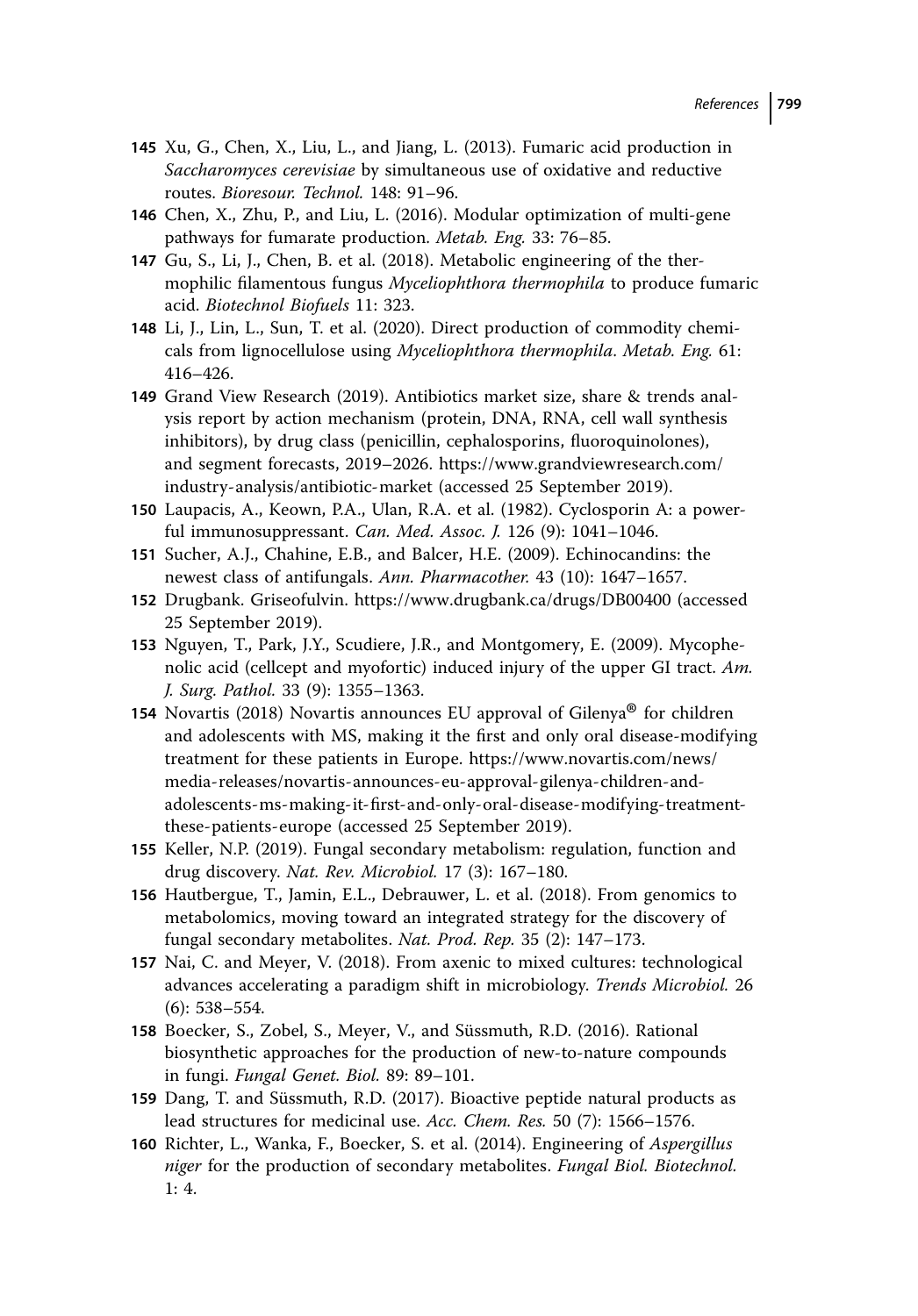- **161** Kurt, T., Marbà-Ardébol, A.M., Turan, Z. et al. (2018). Rocking *Aspergillus*: morphology-controlled cultivation of *Aspergillus niger* in a wave-mixed bioreactor for the production of secondary metabolites. *Microb. Cell Factories* 17 (1): 128.
- **162** Boecker, S., Grätz, S., Kerwat, D. et al. (2018). *Aspergillus niger* is a superior expression host for the production of bioactive fungal cyclodepsipeptides. *Fungal Biol. Biotechnol.* 5: 4.
- **163** Zobel, S., Boecker, S., Kulke, D. et al. (2016). Reprogramming the biosynthesis of cyclodepsipeptide synthetases to obtain new enniatins and beauvericins. *ChemBioChem* 17 (4): 283–287.
- **164** Steiniger, C., Hoffmann, S., Mainz, A. et al. (2017). Harnessing fungal nonribosomal cyclodepsipeptide synthetases for mechanistic insights and tailored engineering. *Chem. Sci.* 8 (11): 7834–7843.
- **165** Harris, S.D., Turner, G., Meyer, V. et al. (2009). Morphology and development in *Aspergillus nidulans*: a complex puzzle. *Fungal Genet. Biol.* 46 (Suppl. 1): S82–S92.
- **166** Riquelme, M., Aguirre, J., Bartnicki-García, S. et al. (2018). Fungal morphogenesis, from the polarized growth of hyphae to complex reproduction and infection structures. *Microbiol. Mol. Biol. Rev.* 82 (2), pii: e00068-17.
- **167** Steinberg, G., Peñalva, M.A., Riquelme, M. et al. (2017). Cell biology of hyphal growth. *Microbiol. Spectr.* 5 (2) [https://doi.org/10.1128/microbiolspec](https://doi.org/10.1128/microbiolspec.FUNK-0034-2016) [.FUNK-0034-2016.](https://doi.org/10.1128/microbiolspec.FUNK-0034-2016)
- **168** Kitamoto, K. (2015). Cell biology of the Koji mold *Aspergillus oryzae*. *Biosci. Biotechnol. Biochem.* 79 (6): 863–869.
- **169** Sun, X., Wu, H., Zhao, G. et al. (2018). Morphological regulation of *Aspergillus niger* to improve citric acid production by *chsC* gene silencing. *Bioprocess Biosyst. Eng.* 41 (7): 1029–1038.
- **170** Liu, H., Zheng, Z., Wang, P. et al. (2013). Morphological changes induced by class III chitin synthase gene silencing could enhance penicillin production of *Penicillium chrysogenum*. *Appl. Microbiol. Biotechnol.* 97 (8): 3363–3372.
- **171** Kwon, M.J., Nitsche, B.M., Arentshorst, M. et al. (2013). The transcriptomic signature of RacA activation and inactivation provides new insights into the morphogenetic network of *Aspergillus niger*. *PLoS One* 8 (7): e68946.
- **172** Fiedler, M.R.M., Barthel, L., Kubisch, C. et al. (2018). Construction of an improved *Aspergillus niger* platform for enhanced glucoamylase secretion. *Microb. Cell Factories* 17 (1): 95.
- **173** King, R. (2015). A framework for an organelle-based mathematical modeling of hyphae. *Fungal Biol. Biotechnol.* 2: 5.
- **174** Balmant, W., Sugai-Guérios, M.H., Coradin, J.H. et al. (2015). A model for growth of a single fungal hypha based on well-mixed tanks in series: simulation of nutrient and vesicle transport in aerial reproductive hyphae. *PLoS One* 10 (3): e0120307.
- **175** Papagianni, M. (2006). Quantification of the fractal nature of mycelial aggregation in *Aspergillus niger* submerged cultures. *Microb. Cell Factories* 5: 5.
- **176** Nielsen, J. and Krabben, P. (1995). Hyphal growth and fragmentation of *Penicillium chrysogenum* in submerged cultures. *Biotechnol. Bioeng.* 46 (6): 588–598.